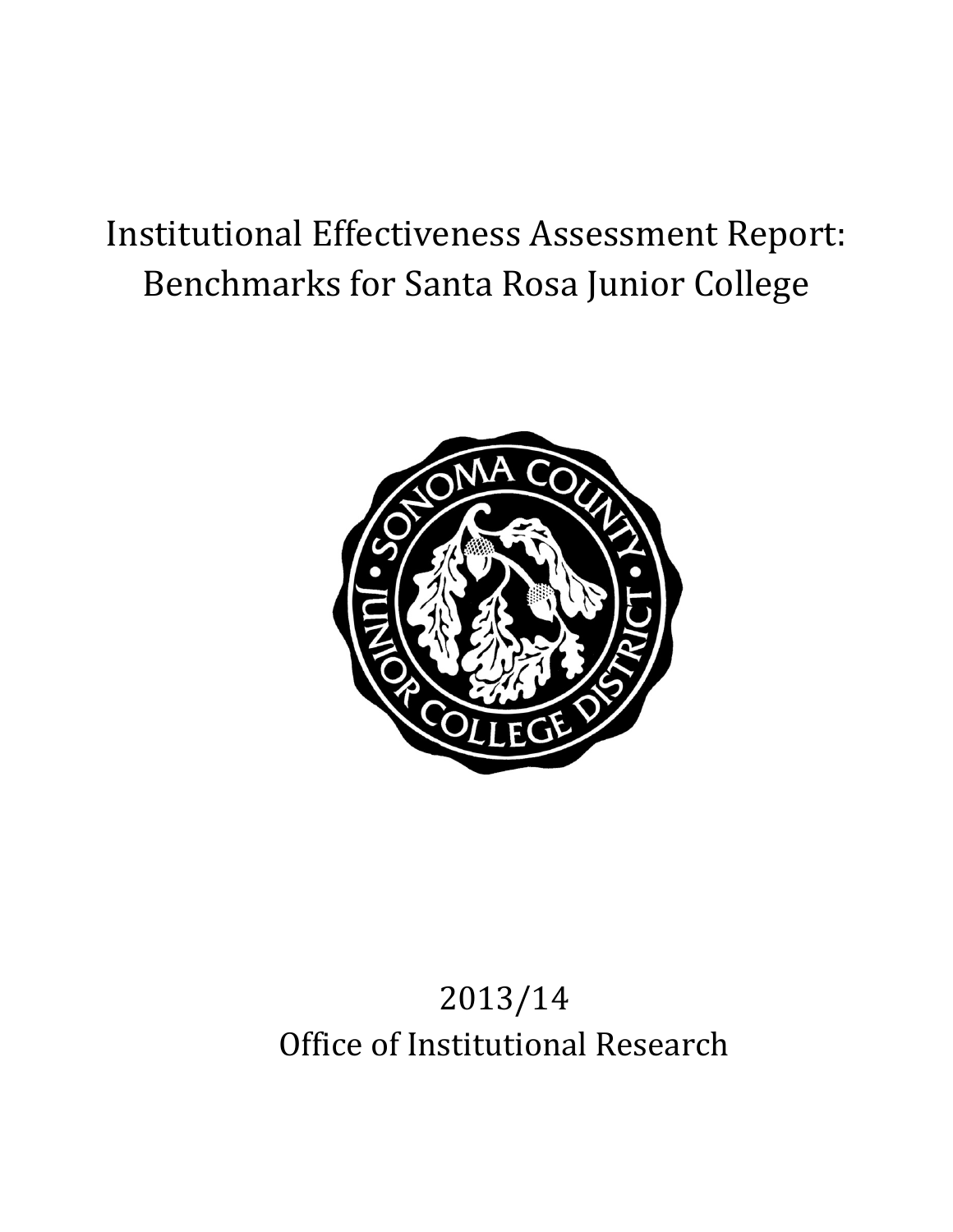# **Contents**

| $\mathsf{L}$ |                                                                                                           |  |
|--------------|-----------------------------------------------------------------------------------------------------------|--|
|              |                                                                                                           |  |
|              |                                                                                                           |  |
| II.          |                                                                                                           |  |
|              |                                                                                                           |  |
|              | Table 4: Annual Yield of Sonoma County High School Students Attending SRJC 14                             |  |
|              | Table 5: Proportion of Students Placing at the Basic Skills or Transfer Level in Math, English and ESL.15 |  |
|              |                                                                                                           |  |
| III.         |                                                                                                           |  |
|              | Table 7: Annual Number of Transfer Students, Including Rates (transfers per Annual FTES)  20              |  |
|              | Table 8: Annual number of Degrees Awarded, Including Rates (awards per FTES)  22                          |  |
|              |                                                                                                           |  |
|              |                                                                                                           |  |
| IV.          | CAREER AND TECHNICAL EDUCATION, ECONOMIC DEVELOPMENT AND JOB GROWTH 28                                    |  |
|              |                                                                                                           |  |
|              |                                                                                                           |  |
|              | Table 13: Annual Number of Certificates Awarded, Including Rates (awards per Annual FTES) 30              |  |
|              |                                                                                                           |  |
| V.           |                                                                                                           |  |
|              |                                                                                                           |  |
|              |                                                                                                           |  |
|              |                                                                                                           |  |
|              |                                                                                                           |  |
|              |                                                                                                           |  |
| VI.          |                                                                                                           |  |
|              |                                                                                                           |  |
|              |                                                                                                           |  |
|              |                                                                                                           |  |
|              |                                                                                                           |  |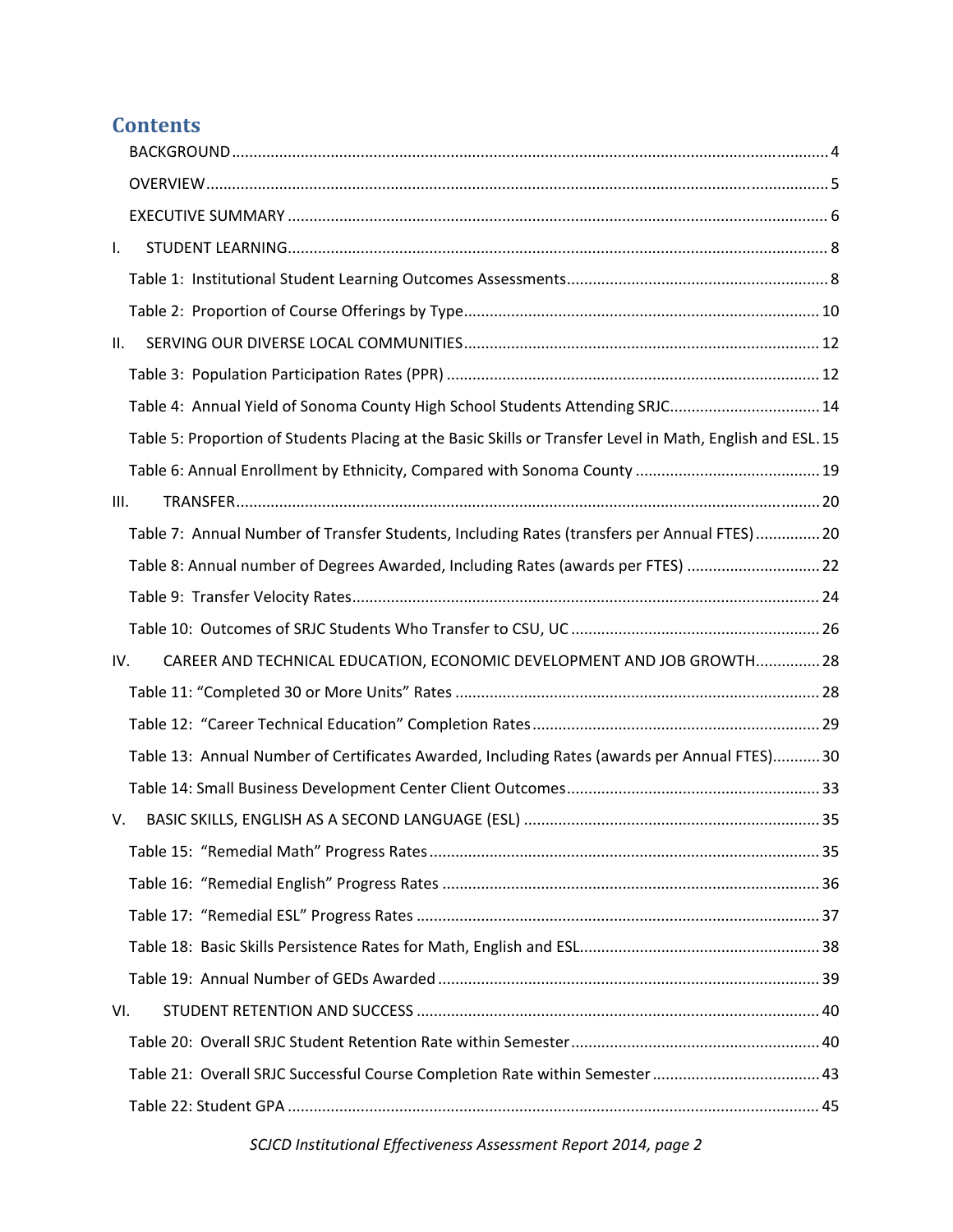| Table 31: Annual Reserve, Salaries and Benefits, and Instructional Costs (as % of Overall Budget) 57 |  |
|------------------------------------------------------------------------------------------------------|--|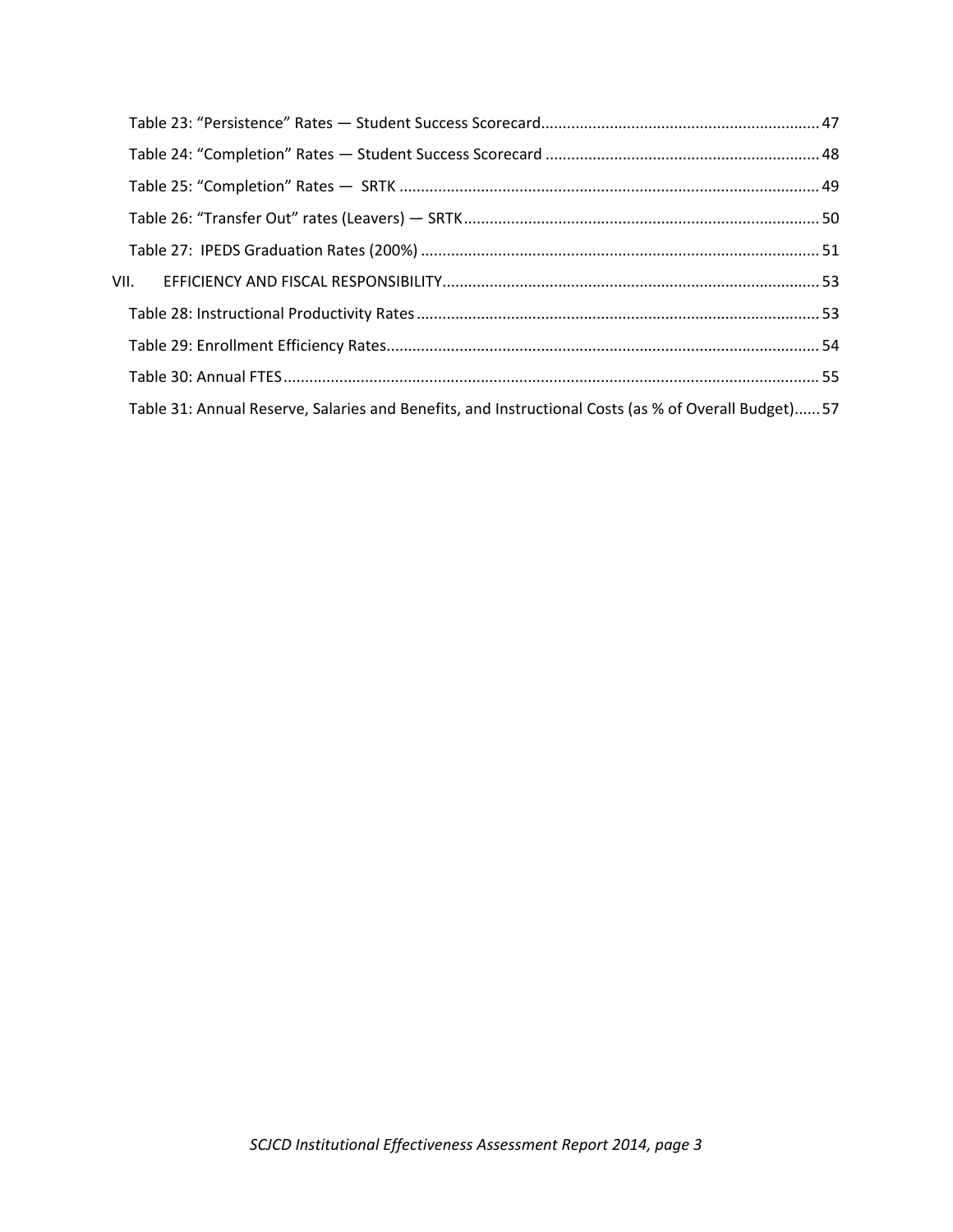### **BACKGROUND**

The Sonoma County Junior College District is committed to meeting the Accrediting Commission for Community and Junior Colleges (ACCJC) Accreditation Standards which state in part, "an effective institution ensures that its resources and processes support student learning, continuously assesses that learning,…pursues institutional excellence and improvement…(and) maintains an ongoing, self‐reflective dialogue about its quality and improvement" (ACCJC, *Introduction to the Accreditation Standards*). Accordingly, the Institutional Planning Council (IPC), the District's highest shared governance planning committee, along with the President and Cabinet Administrators, worked with the Office of Institutional Research in Spring 2011 to develop a collection of institution-wide measures aligned with the Sonoma County Junior College District Mission Statement in effect at that time (Board Policy 1.1, adopted April 8, 1985 and most recently reviewed/no change January 10, 2012) and intended to serve as the basis for future planning and development of the College. The text of this Mission Statement is as follows:

*Sonoma County Junior College District's Mission is to promote student learning throughout our diverse communities by increasing the knowledge, improving the skills, and enhancing the lives of those who participate in our programs and enroll in our courses.*

*The Mission affirms the District's responsibility to provide the following:*

- *Lower division academic education, to support transfer to four‐year institutions*
- *Career and technical education, to support economic development and job growth*
- *Basic skills, to include English language acquisition*
- *Student and academic support services, to improve student success and student retention*

The 2013‐14 measures of institutional effectiveness assess the same seven areas as in 2010‐11, 2011‐12, and 2012-13 and include performance gap analysis by gender, ethnicity and age wherever possible. Over time the measures have been slightly modified to include data from the statewide Student Success Scorecard published each spring by the research unit of the California Community Colleges Chancellor's Office.

The fourth annual *Institutional Effectiveness Assessment Report: Benchmarks for Santa Rosa Junior College (2013‐14)* is the last to be based upon the SCJCD Mission Statement in effect prior to the recent strategic planning process and approved by the Board of Trustees on October 8, 2013 (Board Policy 1.1 – *Vision, Mission Statement, Values*).

Results of the 2013‐14 report have been presented to the Institutional Planning Council and the full report of findings will be posted on SRJC's Institutional Planning website. The report will also be presented to other groups within the College's existing committee and meeting structure with the intent that the dialogue about the results will serve as the basis for program improvement. The findings will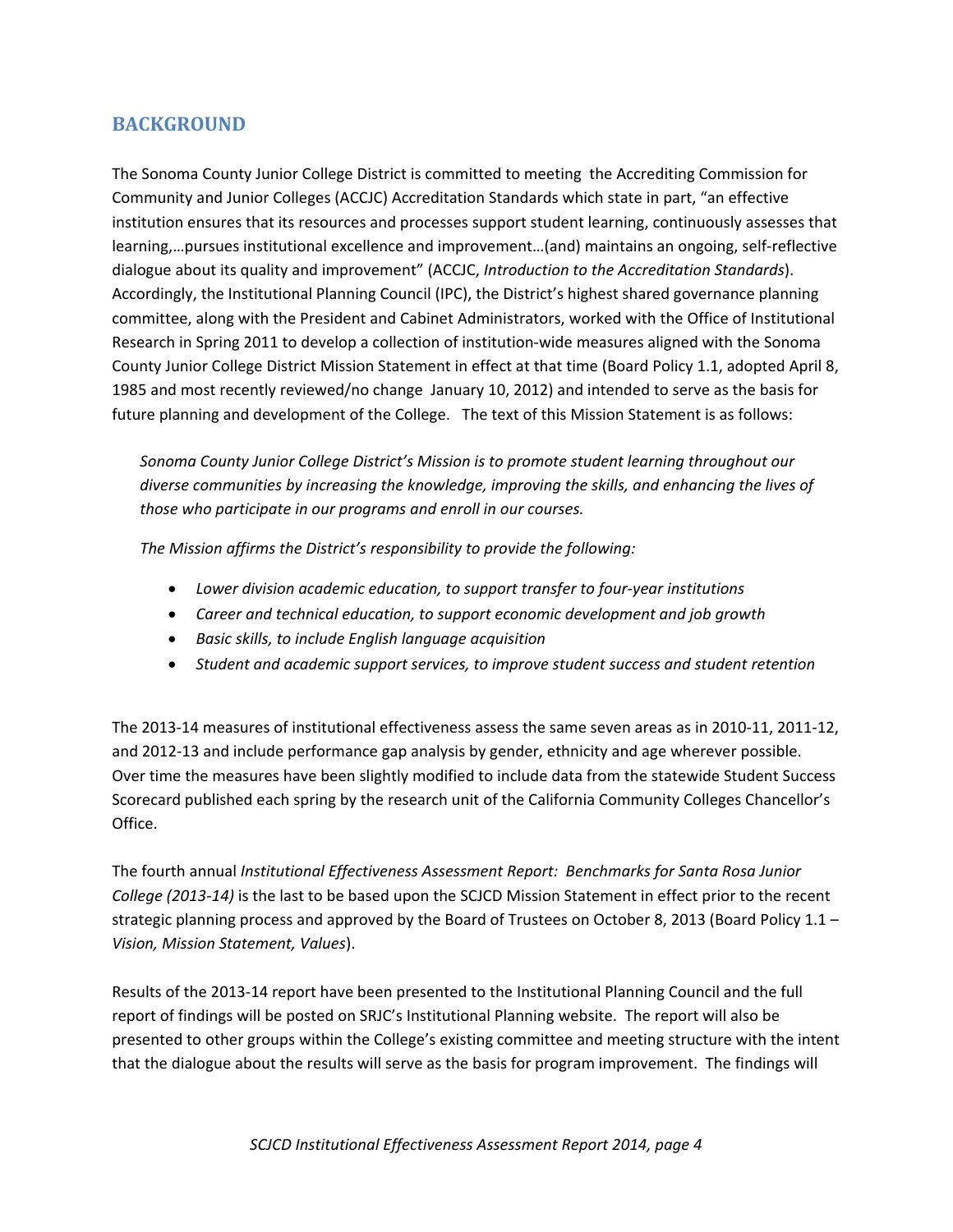become part of the institutional data set compiled for SRJC's Strategic Plan implementation and accountability system as well as for the College's accreditation self‐evaluation.

The 2014‐15 report will be reconfigured to assess institutional outcomes relative to the new SCJCD Mission Statement.

### **OVERVIEW**

The Sonoma County Junior College District is effective to the extent that it carries out its Mission with efficiency and fiscal responsibility.

The 2013‐14 Sonoma County Junior College District College Measures of Institutional Effectiveness address the following seven areas of the District Mission Statement:

- I. Student Learning
- II. Serving Our Diverse Local Communities
- III. Transfer
- IV. Career and Technical Education, Economic Development and Job Growth
- V. Basic Skills/ESL
- VI. Student Retention and Success
- VII. Efficiency and Fiscal Responsibility

The data in this report are drawn from a variety of local, state and federal reports that are currently available. Data for all measures are, wherever possible, compared to state and/or national data as well as comparison group data when available; and all measures, where possible, are tracked over time. Please note that the most recent data available was utilized in this report; sometimes, the most recent data available is years old.

This report is divided into seven sections (listed above). An executive summary is provided prior to the main report.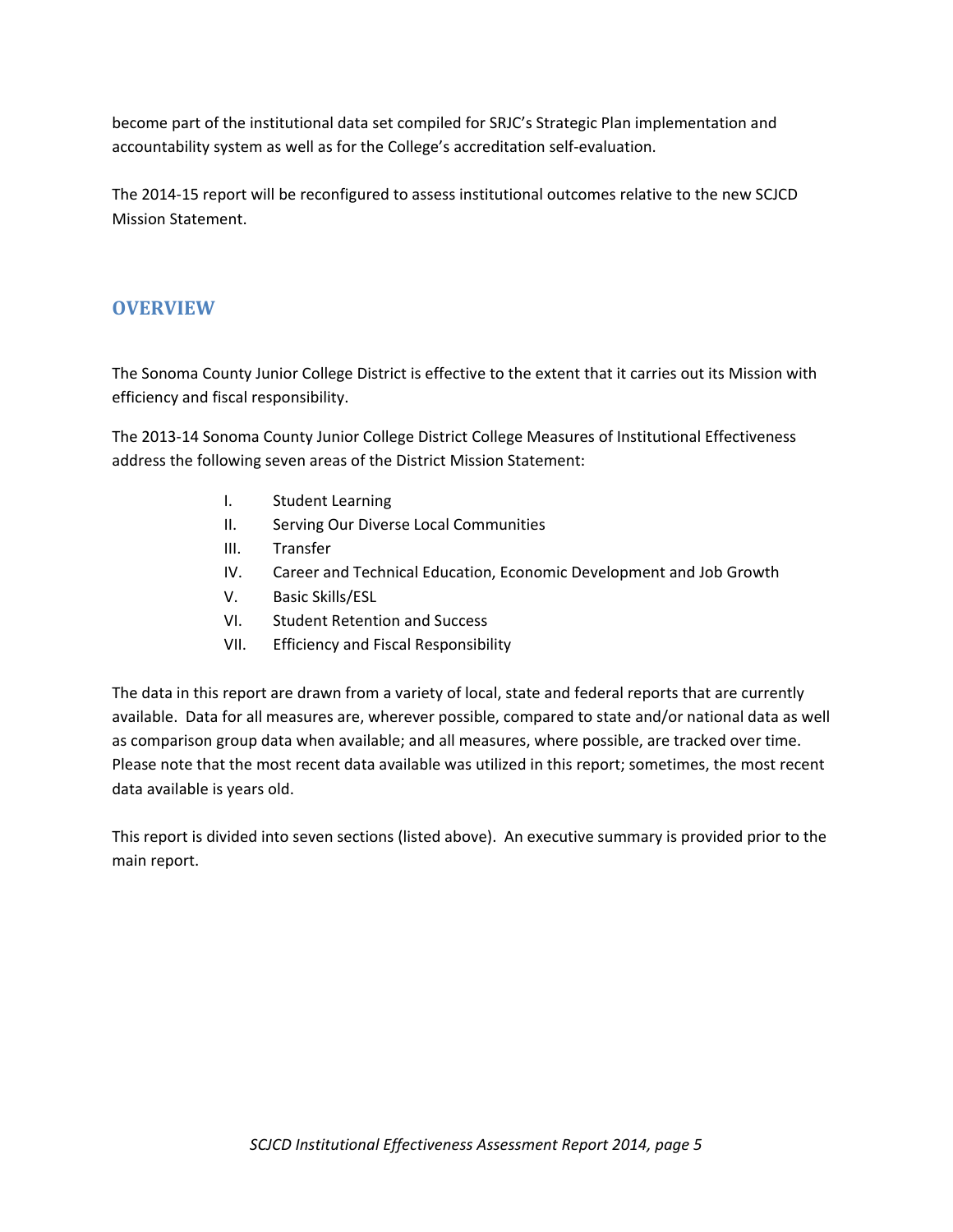### **EXECUTIVE SUMMARY**

Overall, Santa Rosa Junior College continues to compare favorably with other community colleges in the state of California, with some exceptions. Overall, SRJC posts notably high outcomes for student transfer and success, and lower outcomes for basic skills students. The summary below assesses areas where the district is performing well as well as areas where it is not.

#### *I. Student Learning*

Student learning is primarily assessed at the classroom level, and it is not possible to conduct a statewide comparison on this measure. However, we can compare our curricular offerings with statewide averages, and we find that SRJC offers a greater proportion of courses in the "Transfer and Vocational" course category, and a lower proportion in the "Basic Skills" category.

#### *II. Serving our Diverse Local Communities*

SRJC continues to have higher population participation rates than the state average, but the gap is decreasing, and SRJC's rate is declining more quickly than the state's. Juxtaposed with the downward trend in population participation rates is the upward trend in the percentage of Sonoma County High School graduates enrolling at SRJC, which passed the 50% mark in 2012 (over half of Sonoma County high school graduates enroll at SRJC the fall after graduating). But these and other new students are placing into the lowest levels of English at a higher rate than at other community colleges in the state, due in part to faculty decisions to alter placement test cut scores. The ethnicity of SRJC's student population mirrors that of the county population, with a few notable exceptions: there is a smaller proportion of Whites and a larger proportion of Latinos and "Unknown" in our student population than in that of the county as a whole.

#### *III. Transfer*

SRJC's transfer rate and the rate of degrees awarded per credit FTES are slightly higher than the state average. It takes SRJC students, on average, longer to transfer than other community college students statewide, although a higher percentage transfer in the long run. Outcomes for SRJC transfer students to the CSU/UC are higher than for students transferring from other community colleges, indicating SRJC's transfer students are academically well‐prepared.

#### *IV. Career and Technical Education, Economic Development and Job Growth*

SRJC's rate of awarding 18+ unit certificates per FTES is slightly better than the state rate. Fifty-three percent of certificates awarded by SRJC are for those requiring six or fewer units; both the number and proportion of low‐unit certificates awarded has decreased, while the number and proportion of higher‐ unit certificates has increased.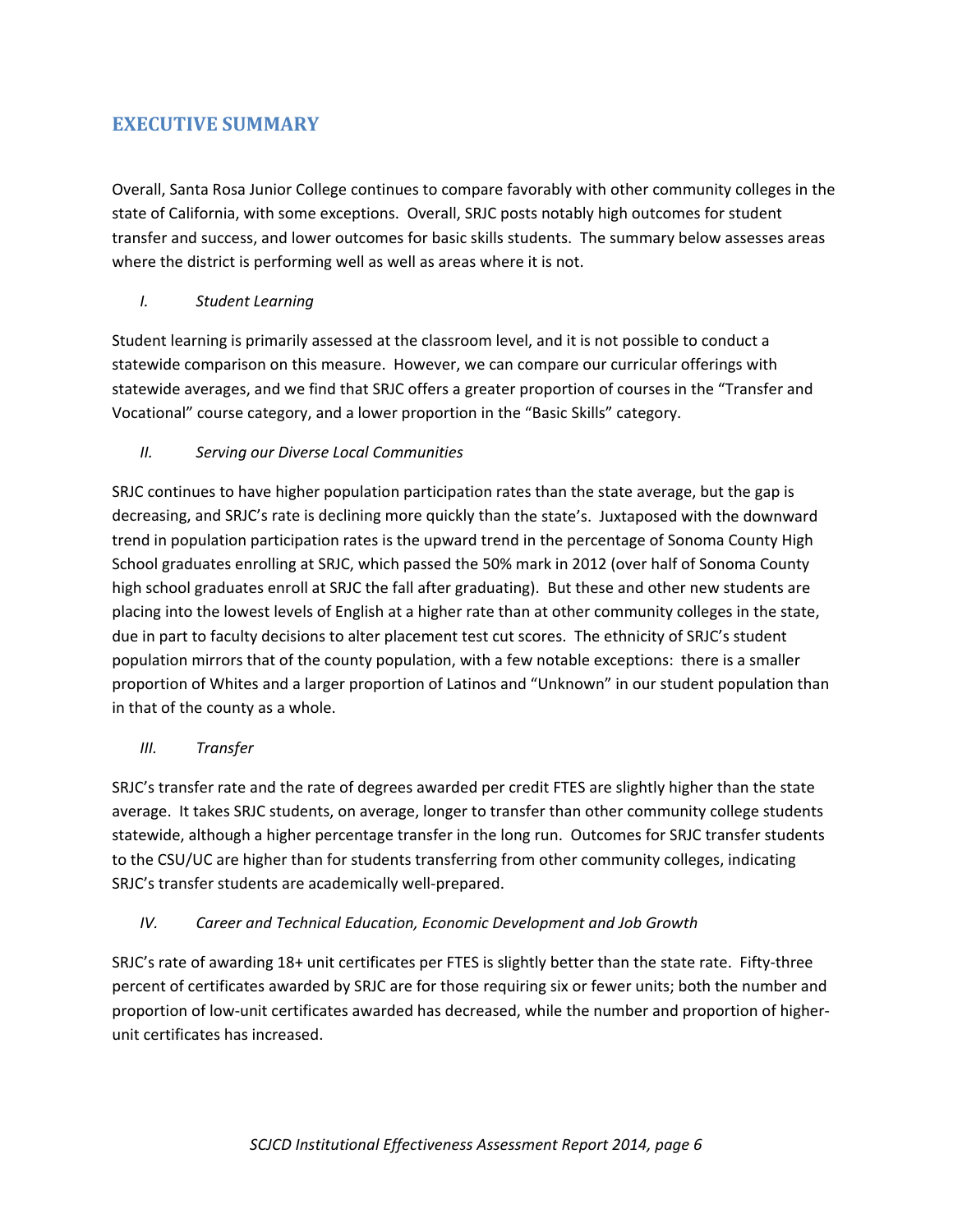### *V. Basic Skills, English as a Second Language*

Basic skills remains an area in need of improvement for SRJC. While persistence rates for basic skills students are high compared to the state, outcomes are low: fewer SRJC students in remedial English and ESL complete college-level courses in the same discipline within six years. Overall, basic skills is one of the primary areas identified through this report as in need of improvement.

### *VI. Student Retention and Success*

SRJC has higher overall successful course completion rates than the state average. On multiple other measures of student retention and success, including the federal "Completion" rate, the IPEDS 200% graduation rate, and the Chancellor's Office "Completion" rate, SRJC performs higher than average. In general, student retention and success outcomes are higher for females, Filipinos, Asians, Whites, and lower for Pacific Islander, Black and Latino students, and for students who place into basic skills English.

### *VII. Efficiency and Fiscal Responsibility*

Instructional productivity rates have been slowly trending upward, as were Enrollment Efficiency Rates until 2013 when SRJC expanded course offerings but enrollments did not keep pace. Comparative fiscal measures show SRJC with a lower than average percent of budget in annual reserve and a higher than average percent of budget spent on salaries and benefits. In terms of income, compared with statewide averages SRJC has a higher proportion of noncredit FTES, and a lower proportion of credit FTES.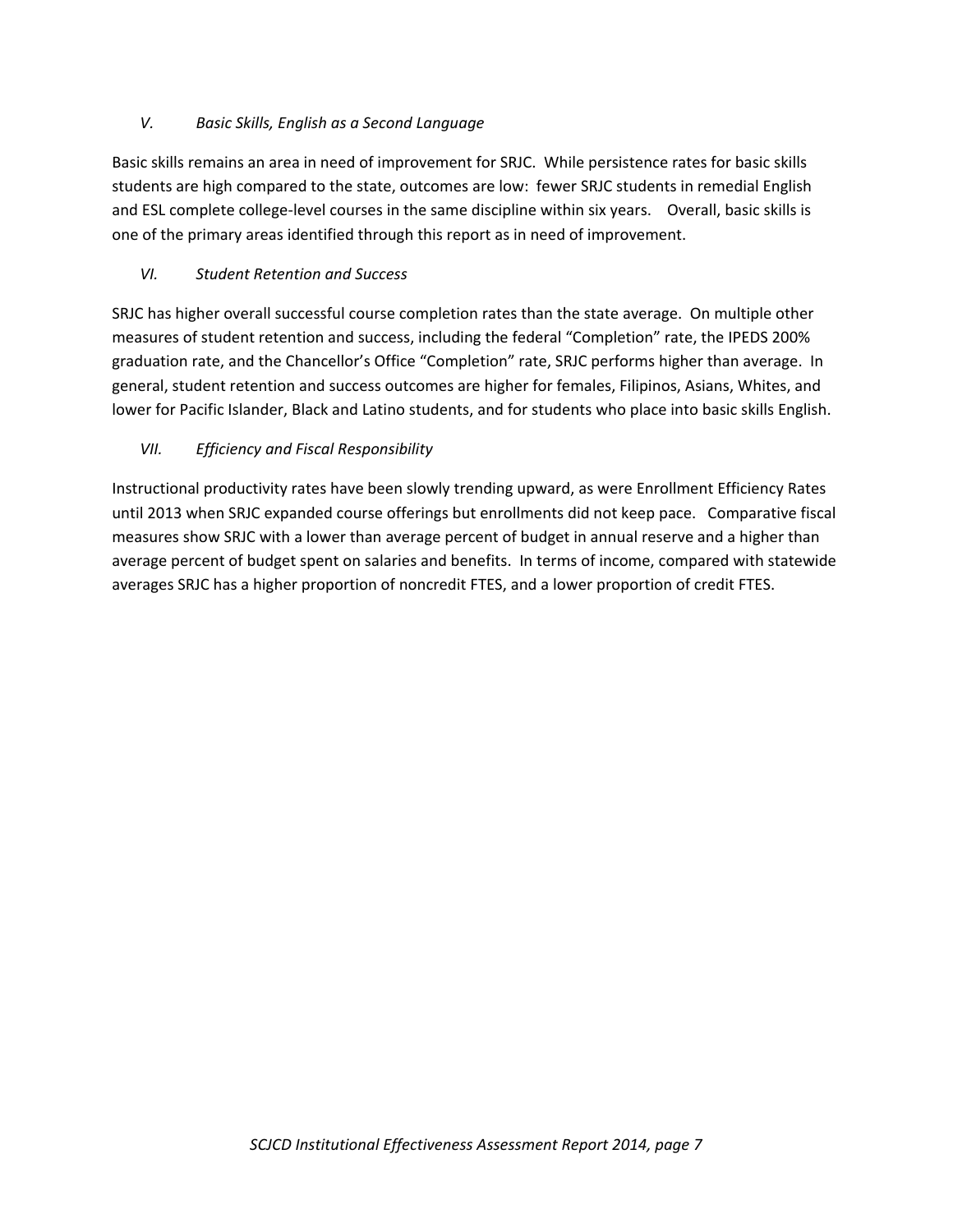## INSTITUTIONAL EFFECTIVENESS ASSESSMENT REPORT

# **I. STUDENT LEARNING**

Student learning is at the core of the mission of the Sonoma County Junior College District. On a regular cycle, course and program student learning outcomes are updated and assessed. Faculty are responsible for assessing learning in the classroom, and within academic programs. Student Services professionals are responsible for assessing service learning outcomes. These activities are tracked in the District's Program and Resource Planning Process (PRPP) as well as in departmental records. In addition, the District collaboratively established institution‐wide student learning outcomes: that which we expect all students to know or be able to do as a result of being a student at SRJC.

### **Table 1: Institutional Student Learning Outcomes Assessments**

#### *Source: Sonoma County Junior College District Student Survey 2013*

Institutional student learning outcomes are the knowledge, skills and abilities that we expect all students to improve upon as a result of being a student at SRJC. Institutional Learning Outcomes are assessed in various ways, the most comprehensive being the SRJC Student Survey, conducted every three years since 2001.

Regarding institutional student learning outcomes, overall, students report greatest gains (% who gained "a lot" or "some") in the following areas: Writing skills; Locating, analyzing, evaluating and synthesizing relevant information; Listening actively and respectfully; Drawing reasonable conclusions in order to make decisions and solve problems; Responding creatively to ideas and information; Appreciating the value of lifelong learning; and Speaking coherently and effectively.

Students report the lowest gains (% who gained "none" or "a little") in the following areas: Maintaining or improving personal health; Using technology; and Becoming a more productive local and global citizen.

Students in the 2013 survey across the board reported slightly higher gains in each learning outcome than did students in the 2010 survey, although the outcomes reported with the greatest gains (Writing skills, etc.) and the outcomes with the lowest gains (Maintaining or improving personal health) were the same.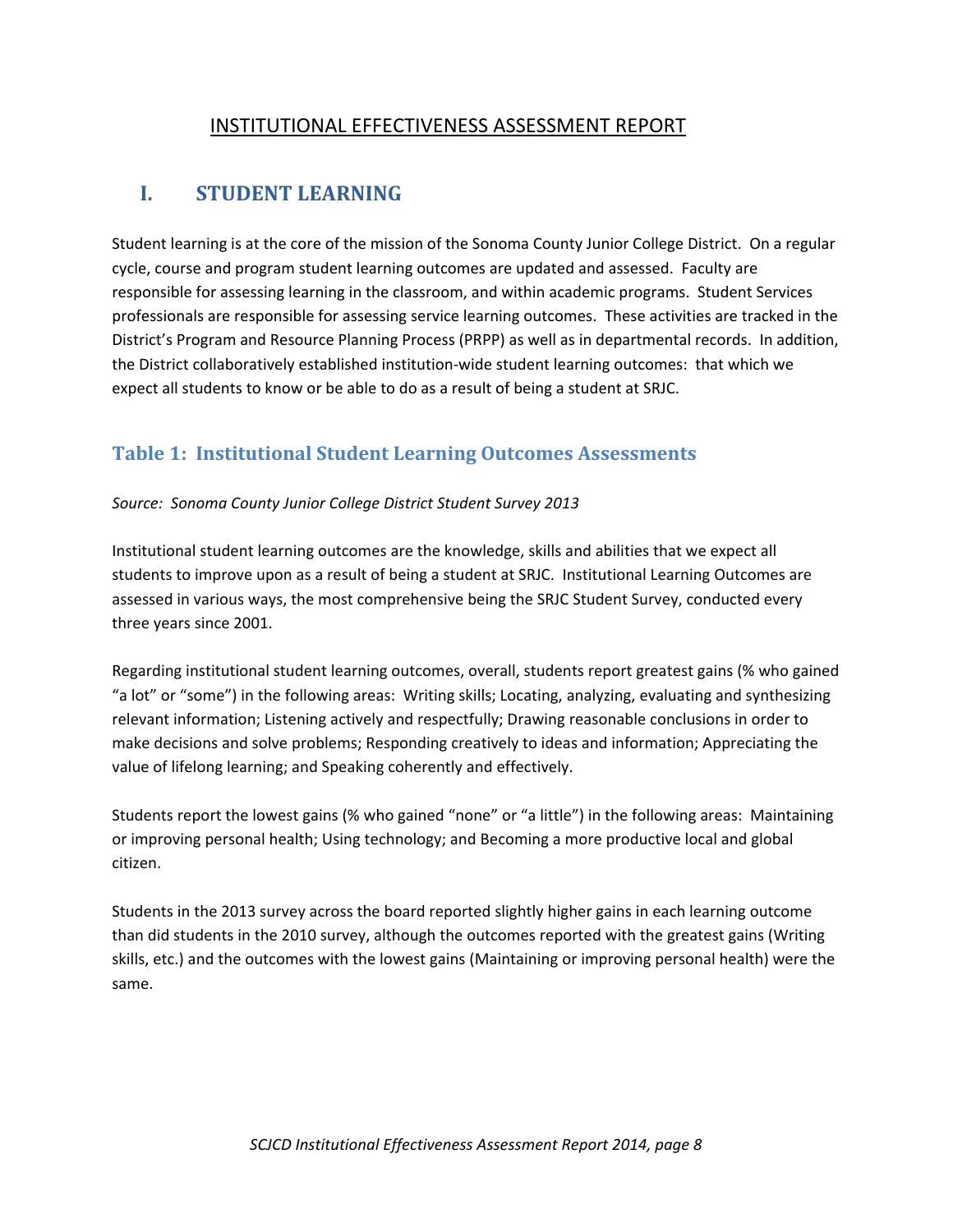### **Institutional Student Learning Outcomes: Self‐Perceived Gains as Reported in SRJC 2013 Student Survey**

(In response to the question: To what extent do you think your SRJC education so far has contributed to your knowledge, skills and abilities in the following areas:)



*SCJCD Institutional Effectiveness Assessment Report 2014, page 9*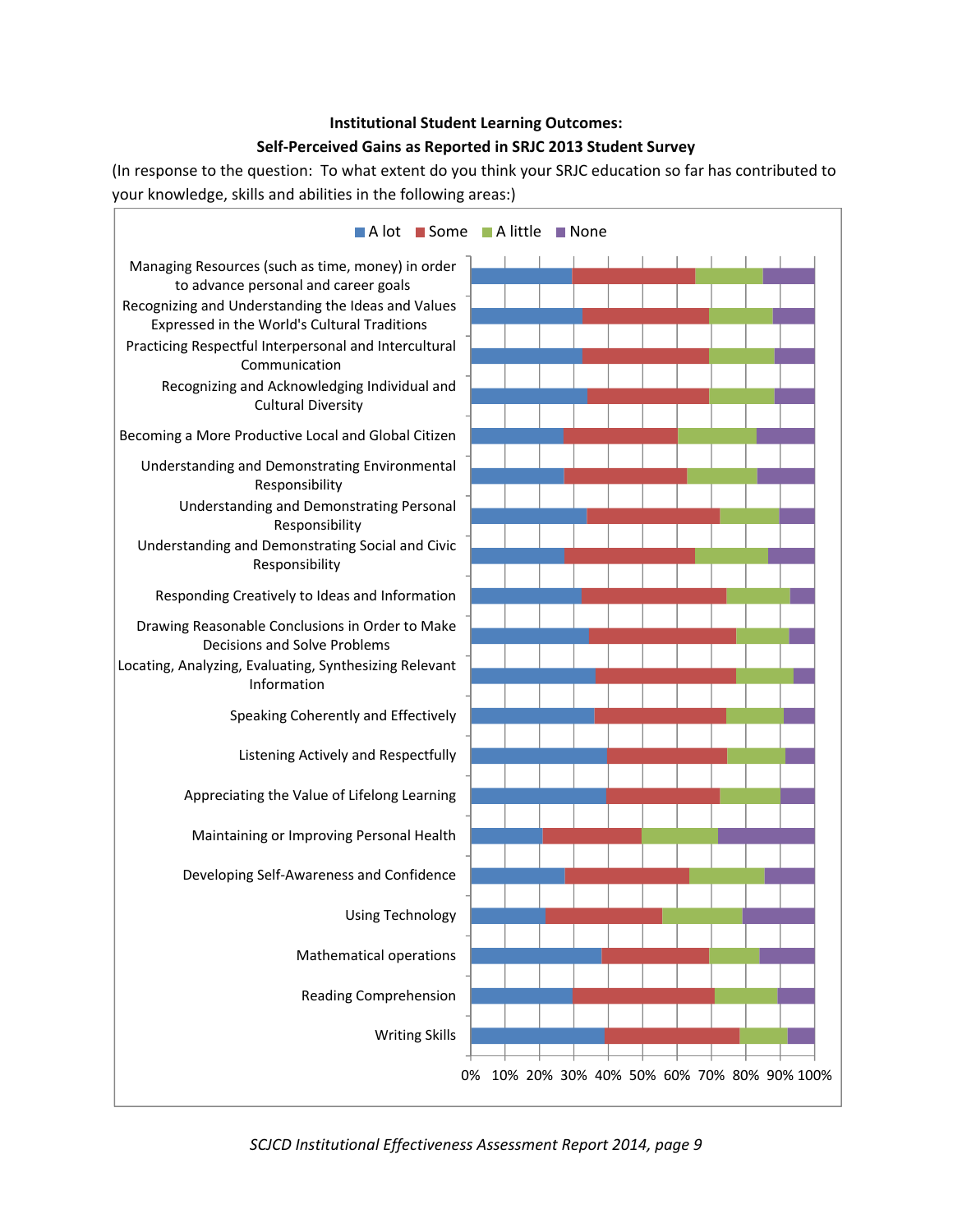# **Table 2: Proportion of Course Offerings by Type**

Nearly three‐quarters (73.0%) of courses offered at SRJC in 2012‐2013 were transfer status (including those that also had vocational status), followed by over one‐third (36.0%) vocational (including those that also had transfer status), followed by non‐credit, degree‐applicable non‐transferable, and basic skills. This proportion has remained relatively stable over the past decade, with an overall proportional increase in transfer offerings and decreases in vocational only, basic skills, noncredit, and degree‐ applicable non‐transferable course offerings as the proportion of Basic Skills only decreased.

*Source: California Community Colleges Chancellor's Office Data Mart, Course Details Report* http://datamart.cccco.edu/Courses/Course\_Details.aspx



### **Proportion of Courses Offered at SRJC, by Type, 1992‐2013**

Note: at SRJC, "other" classes are those that do not fit into any of the established categories, and are taught mostly in Disability Resources and Counseling.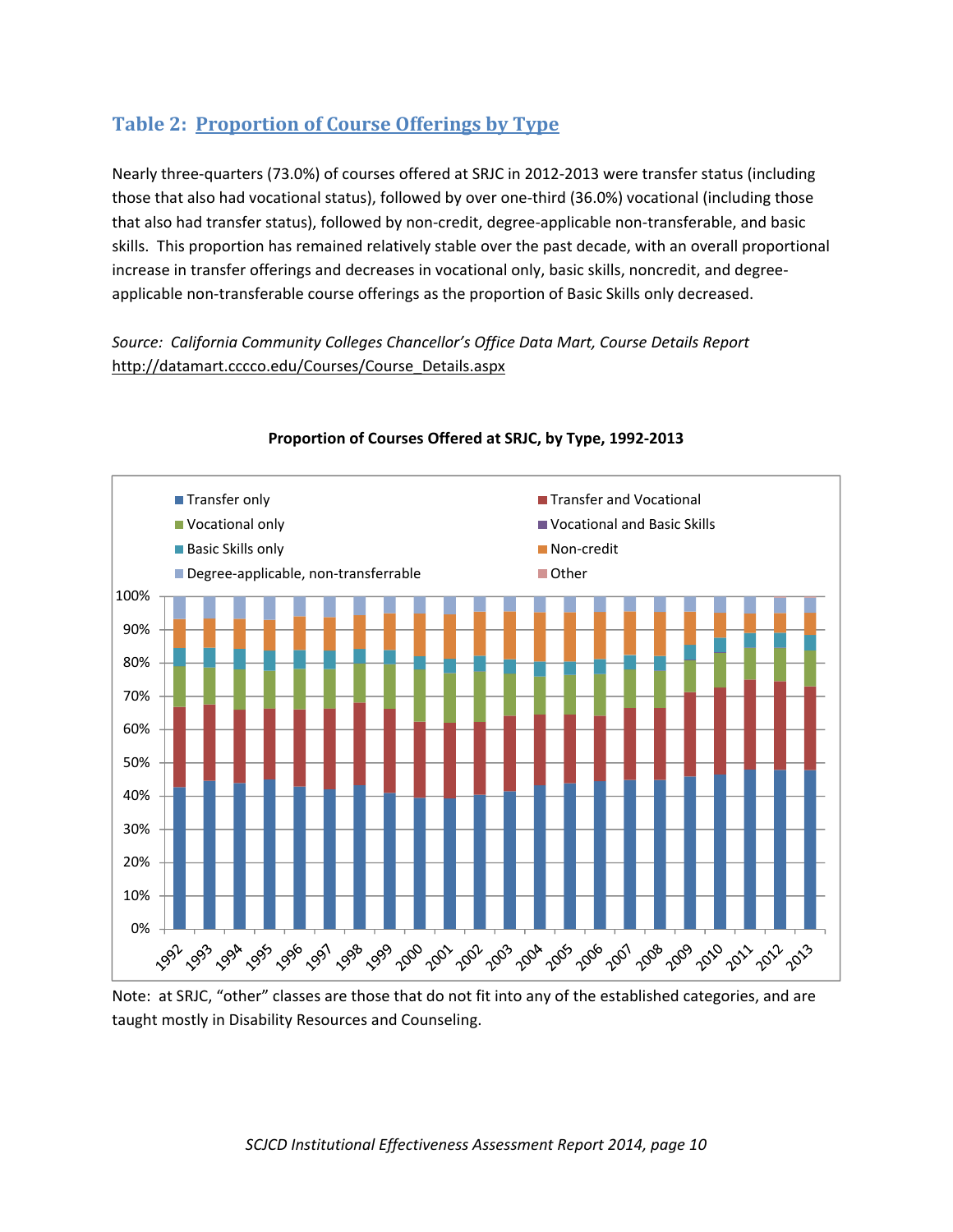As the pie charts below show, the proportions of course offerings at SRJC are similar to those at all community colleges in the state, with some differences, most notably the higher percentage of "Non‐ credit" at SRJC (4.6% versus 0.7%) and "Vocational only" (10.8% versus 7.6%) and the lower percentage of "Basic Skills only" offerings at SRJC (4.6%, versus 7.0% for the state).





Note: At SRJC, "other" classes are those that do not fit into any of the established categories, and are taught mostly in Disability Resources and Counseling.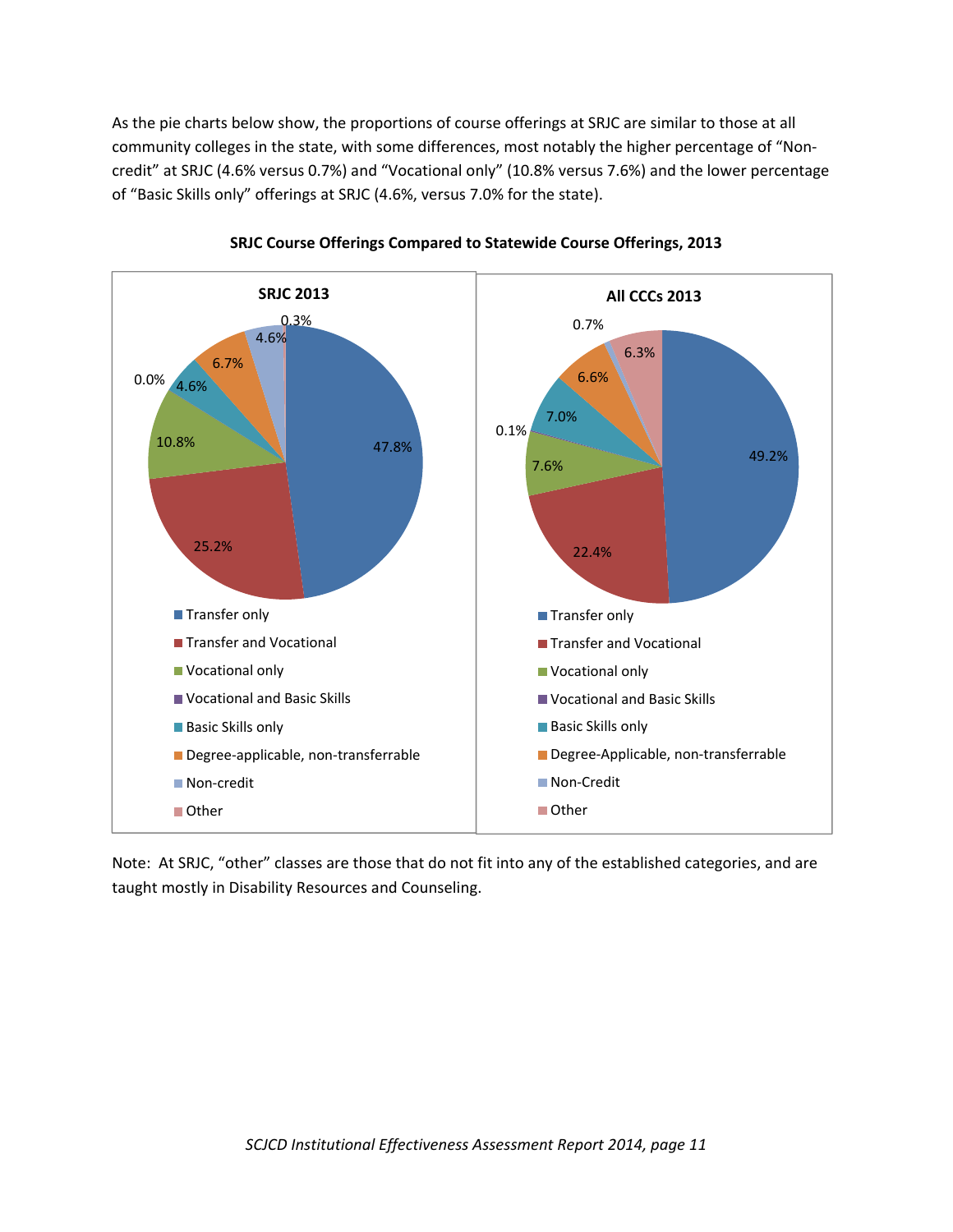# **II. SERVING OUR DIVERSE LOCAL COMMUNITIES**

The Sonoma County Junior College District serves a defined geographical area, encompassing all of Sonoma County and small portions of Marin and Mendocino Counties along the coast.

# **Table 3: Population Participation Rates (PPR)**

In 2013, almost 8 out of 100 Sonoma County residents enrolled in a credit or noncredit course in the Sonoma County Junior College District, creating a population participation rate (PPR) of 7.6% (the number would be higher if students enrolled in community education were included). Statewide in 2013 the PPR for residents enrolling in community colleges was 6.0%. For both the district and the state, population participation rates have been trending downward, likely due to the state budget crisis and cuts to community college funding resulting in fewer course sections being offered as well as state policies that have restricted the number of personal enrichment credit courses offered and course repeatability. However, the population participation rate has declined more dramatically at SRJC than statewide.

*Source: enrollment data from the Chancellor's Office Data Mart, Enrollment Status Report* http://datamart.cccco.edu/Students/Enrollment\_Status.aspx

*Population statistics are from the US Census:* http://www.census.gov/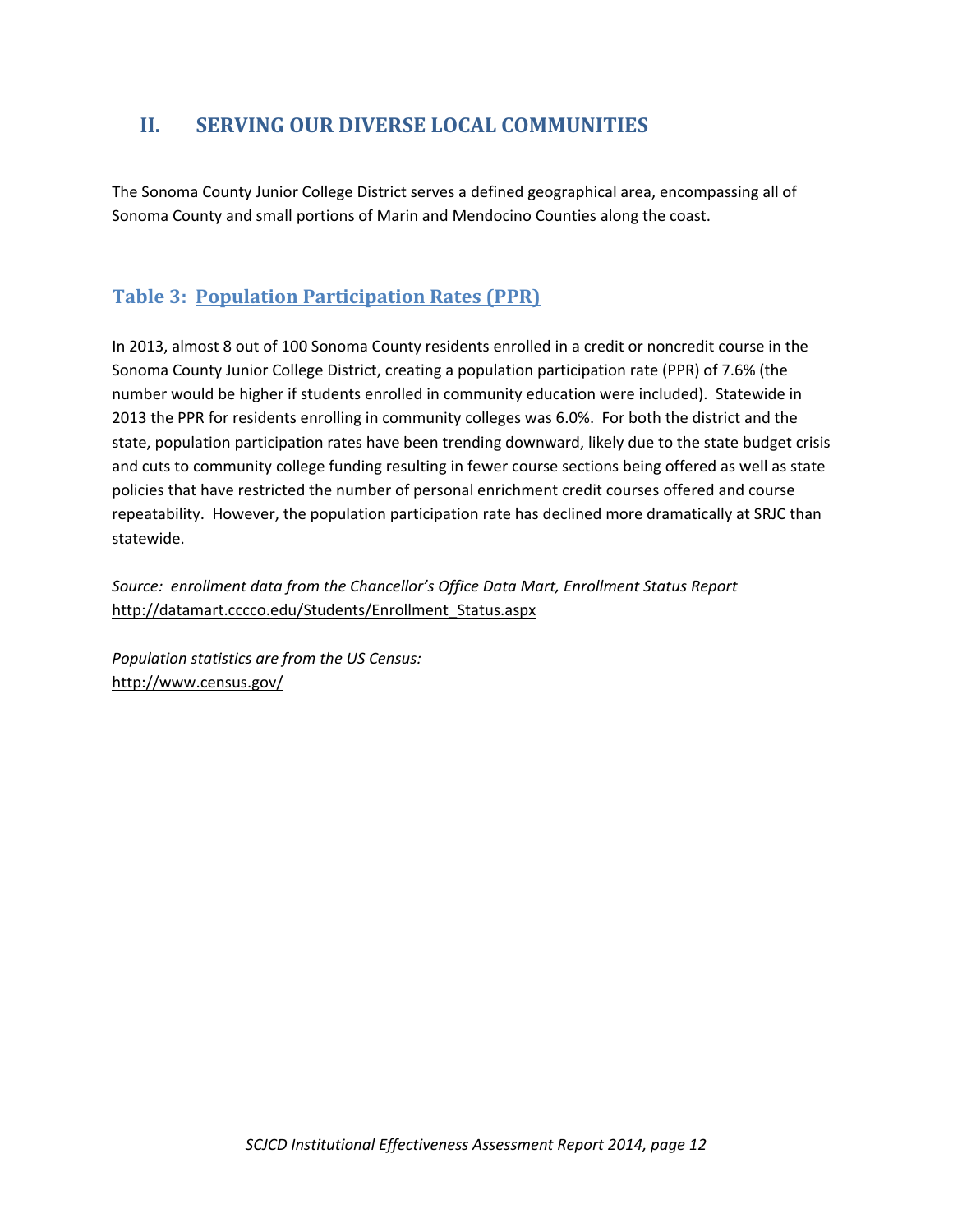

### **Population Participation Rates: Community College Students per 100 Residents**

|      | Sonoma     | <b>SRJC Annual</b> | <b>Sonoma</b>     | California   | <b>CCC Annual</b> | <b>Statewide</b> |
|------|------------|--------------------|-------------------|--------------|-------------------|------------------|
|      | County     | Student            | <b>County PPR</b> | <b>State</b> | Student           | <b>PPR</b>       |
|      | Population | Headcount          |                   | Population   | Headcount         |                  |
| 2013 | 495,025    | 37,569             | 7.6%              | 38,332,521   | 2,283,288         | 6.0%             |
| 2010 | 483,878    | 43,744             | 9.0%              | 37,253,956   | 2,610,204         | 7.0%             |
| 2005 | 476,192    | 47,404             | 10.0%             | 35,885,415   | 2,515,375         | 7.0%             |
| 2000 | 458,614    | 53,520             | 11.7%             | 33,871,648   | 2,606,400         | 7.7%             |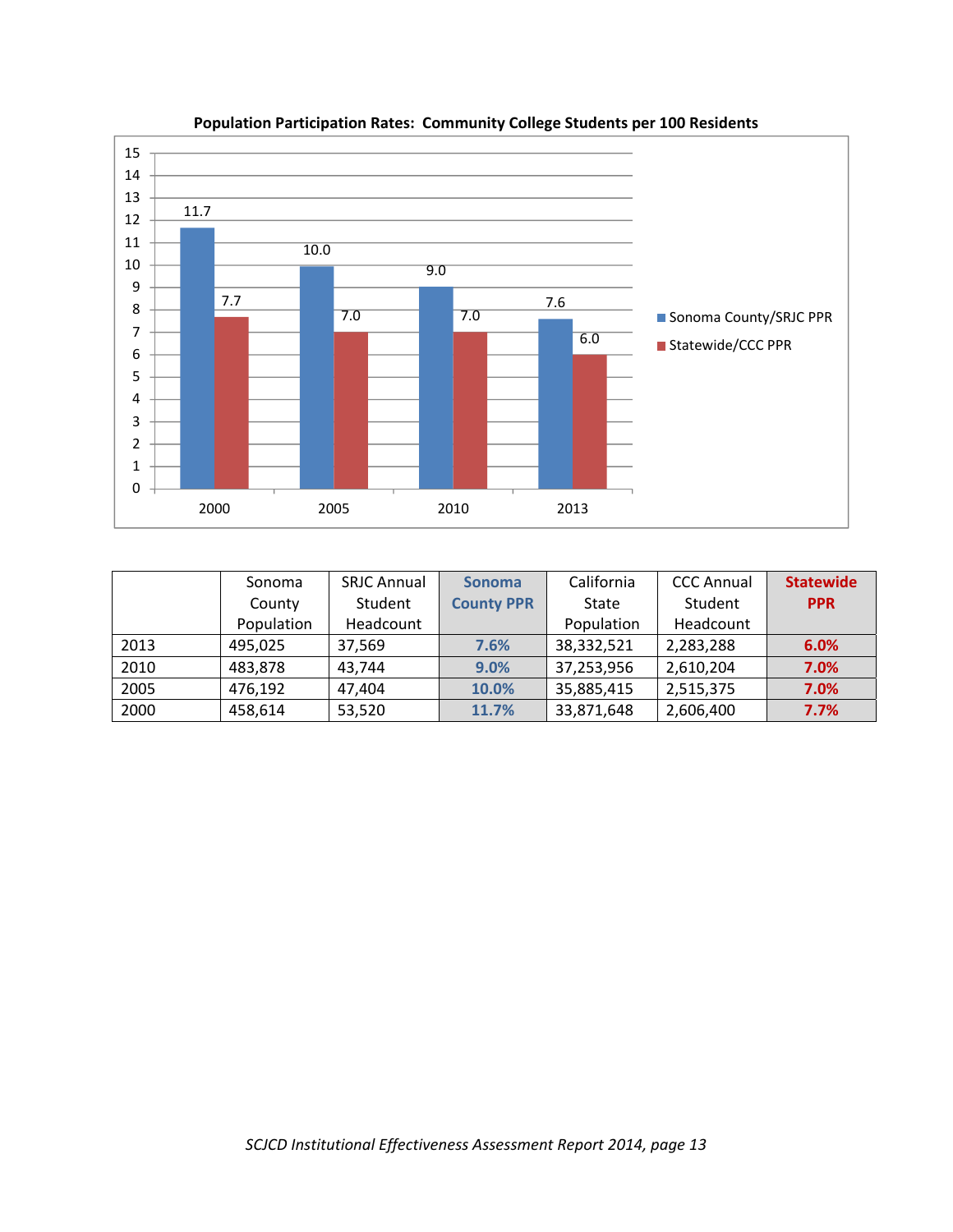# **Table 4: Annual Yield of Sonoma County High School Students Attending SRJC**

Approximately half of Sonoma County high school graduates attend SRJC the fall semester following graduation. This percentage has been relatively stable over the past decade with a slight upward trend over the past few years.

*Source: SCJCD Fact Book 2013 and prior, Sonoma County High School Graduation and SRJC Enrollment (including data from the California Department of Education, and internal SRJC data)* http://www.santarosa.edu/research/pdfs/FB%202013%203\_26.pdf



**Percent of Sonoma County High School Graduates Attending SRJC the Following Fall Semester**

Although statewide comparative statistics are not available, we do know that in the past Sonoma County consistently ranked in the top 10 counties in the state for the percentage of high school graduates who chose to attend a California Community College. In 2009, Sonoma County ranked #5, in 2005 #4, and in 2000 #2. (Source: California Postsecondary Education Commission).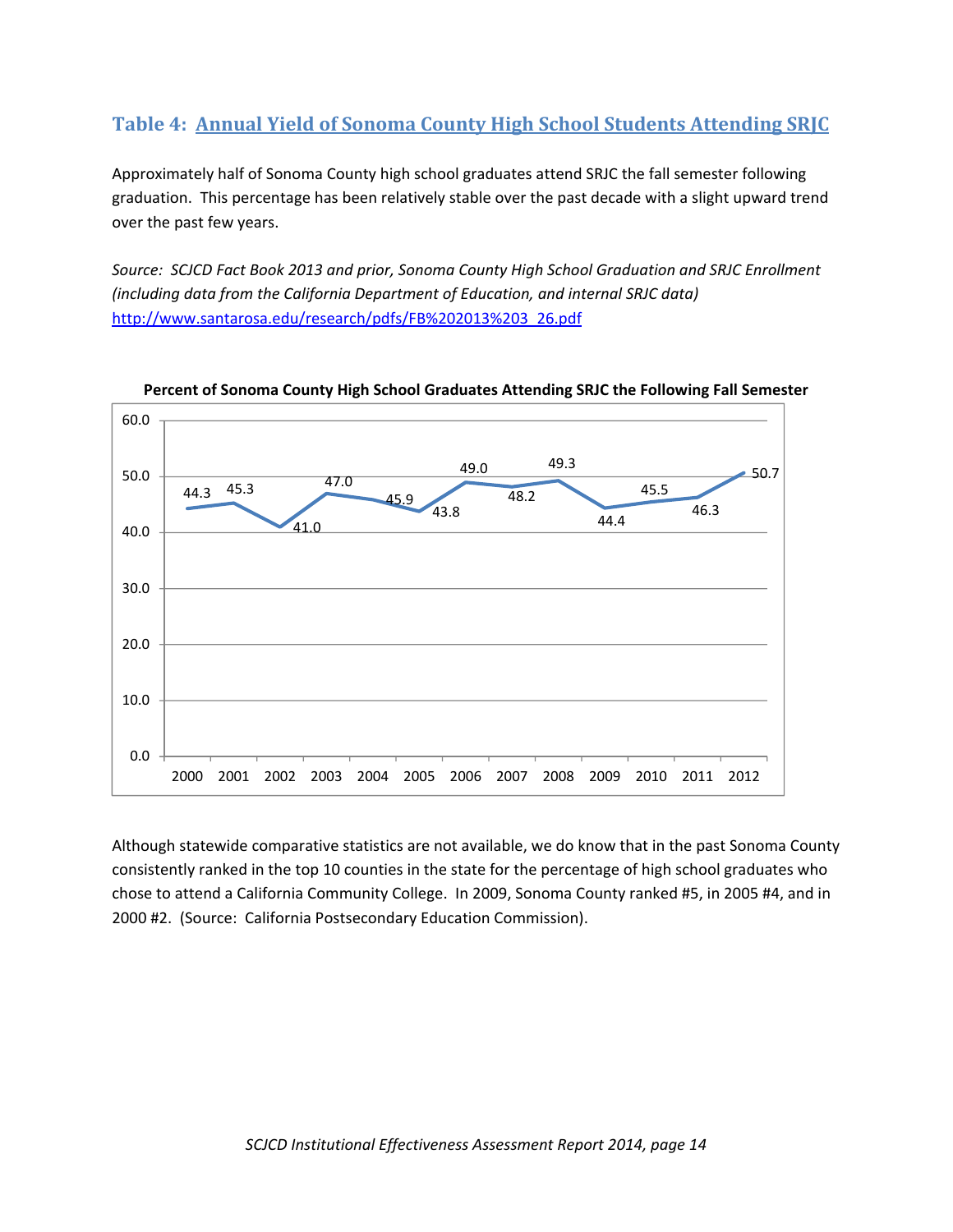# **Table 5: Proportion of Students Placing at the Basic Skills or Transfer Level in Math, English and ESL**

In general, SRJC students place higher in math (into transfer and one level below transfer) at a higher rate than the statewide average. The trend is the same, but not as strong for English, where SRJC placements are higher at both the highest level and the lowest levels (with a lower proportion placing one level below transfer). It is important to note that, currently, placement test cut‐off scores are set locally, by faculty, at each community college in the state. In that way, colleges have a high level of control over what proportion of students place at which level. This helps to explain the sharp changes in placements from year to year; the biggest changes tend to occur in a year where the faculty adjust the placement test cut-off scores.

Our county K‐12 system posts stronger student outcomes than the statewide average, meaning that on average SRJC enrolls better prepared students coming from our local public high schools. This is evidenced through Sonoma County basic STAR test results, SAT scores, and ACT scores all higher than the state average. Also, compared to other community colleges statewide, a high rate of local county high school graduates (many of whom are UC and CSU eligible) choose to enroll at SRJC, their local community college.

*Source: SCJCD Fact Book 2013 and prior, Placements into Chemistry, English, ESL and Math Courses. http://www.santarosa.edu/research/pdfs/FB%202013%203\_26.pdf*

*Statewide data from the Chancellor's Office Basic Skills Accountability Supplement to the ARCC Report, 2012 (note: this is the most recent statewide data available) http://extranet.cccco.edu/Portals/1/TRIS/Research/Accountability/Basic%20Skills/2012/REPORT\_BASICS KILLS\_FINAL\_110112.pdf*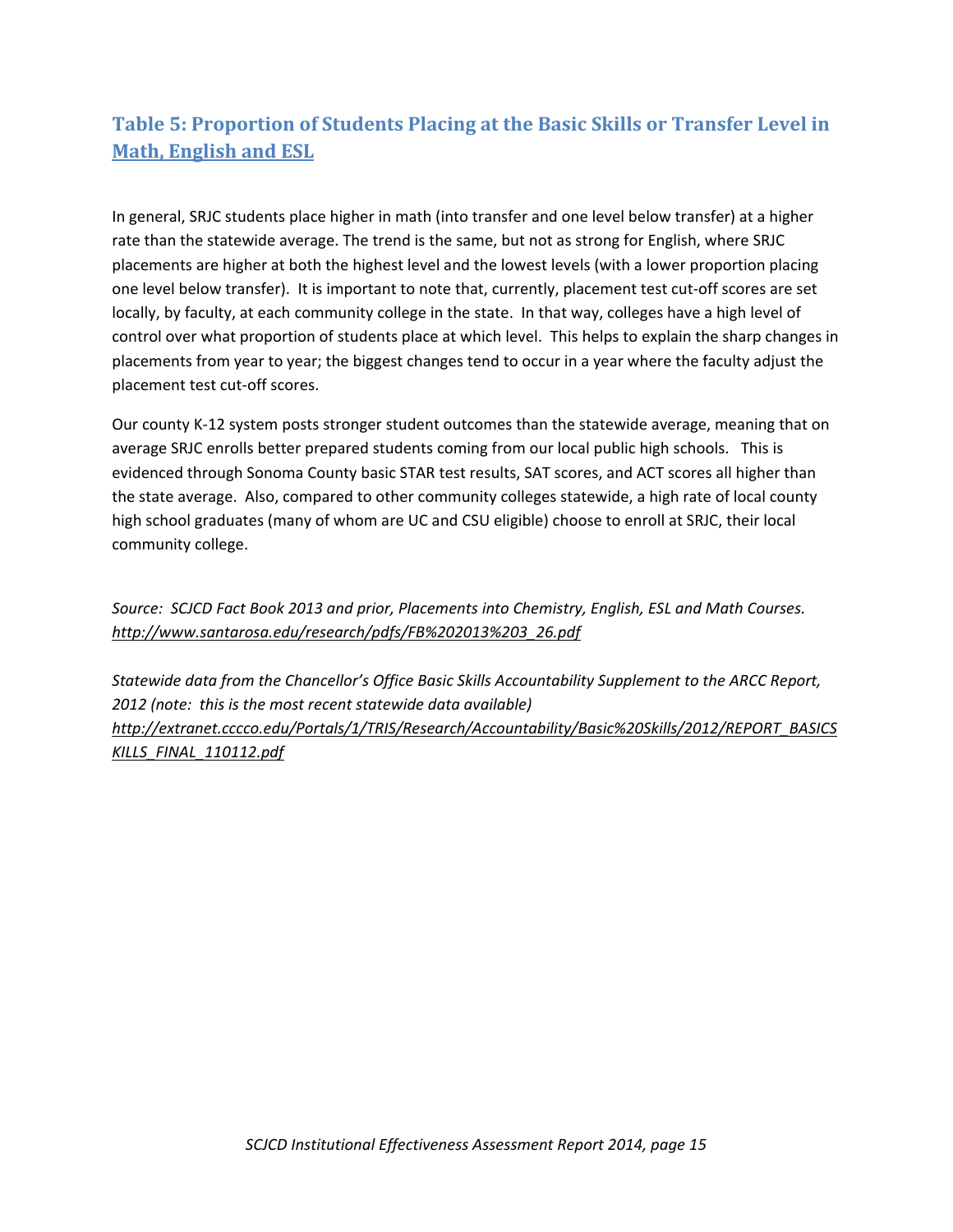

**SRJC Placement Rates into Math, 2006‐07 to 2012‐13**

Note: At SRJC, Transfer Math = Math 1A,8A,9.10,15,16,25,27,36,58; College Math = Math 150A/151,155; Developmental Math = CSKLS 100,371,372,368A



#### **SRJC Math Placement Rates Compared to Statewide Placement Rates, In Percent**

Note: At SRJC, one level below transfer = Math 155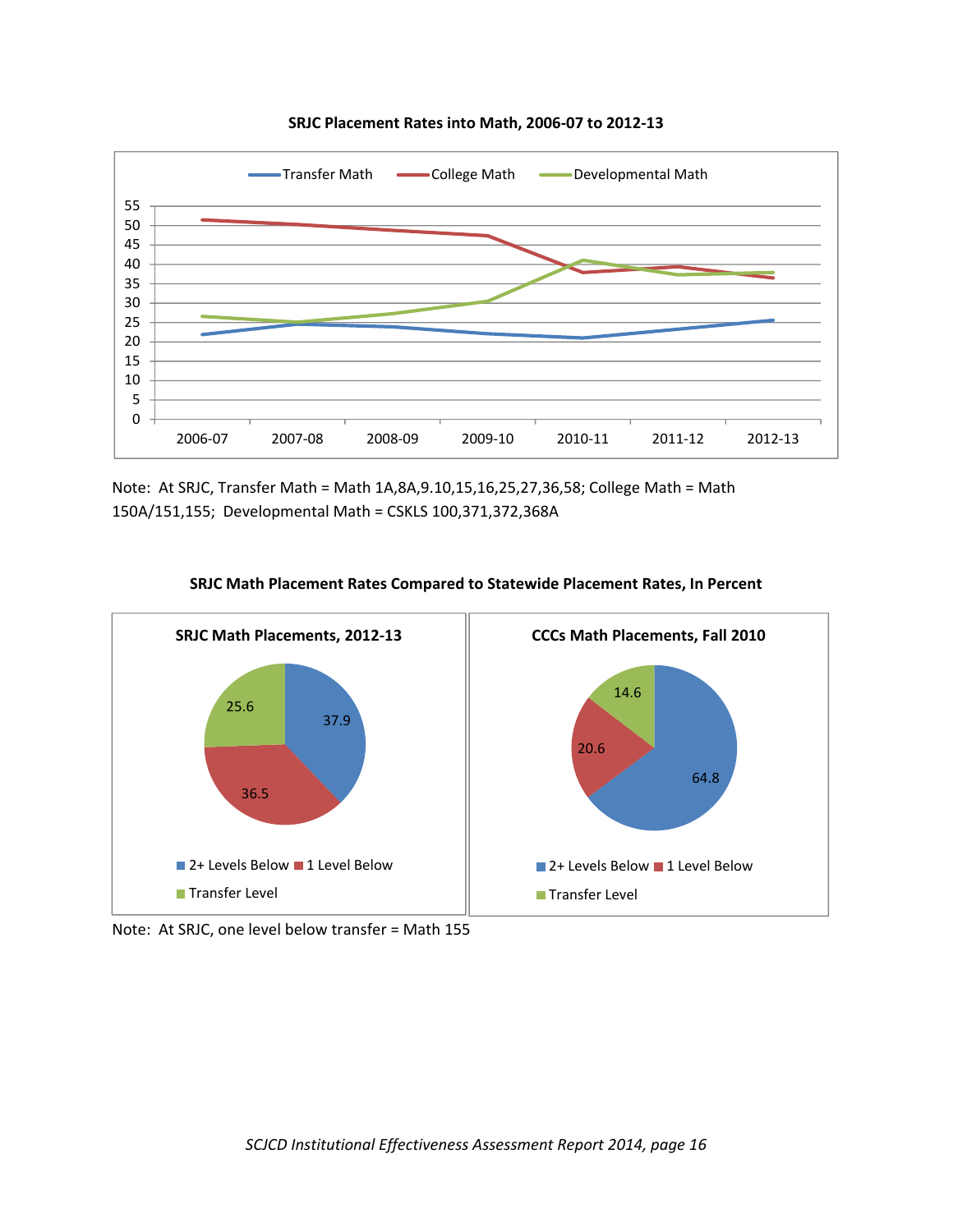

**SRJC Placement Rates into English, 2006‐07 to 2012‐13**

Note: At SRJC, Transfer English = English 1A, College English = English 100, Developmental English = English 302,305,355,357 CSKLS 313,318



#### **SRJC English Placement Rates Compared to Statewide Placement Rates, In Percent**

Note: At SRJC, transfer = English 1A, one level below transfer = English 100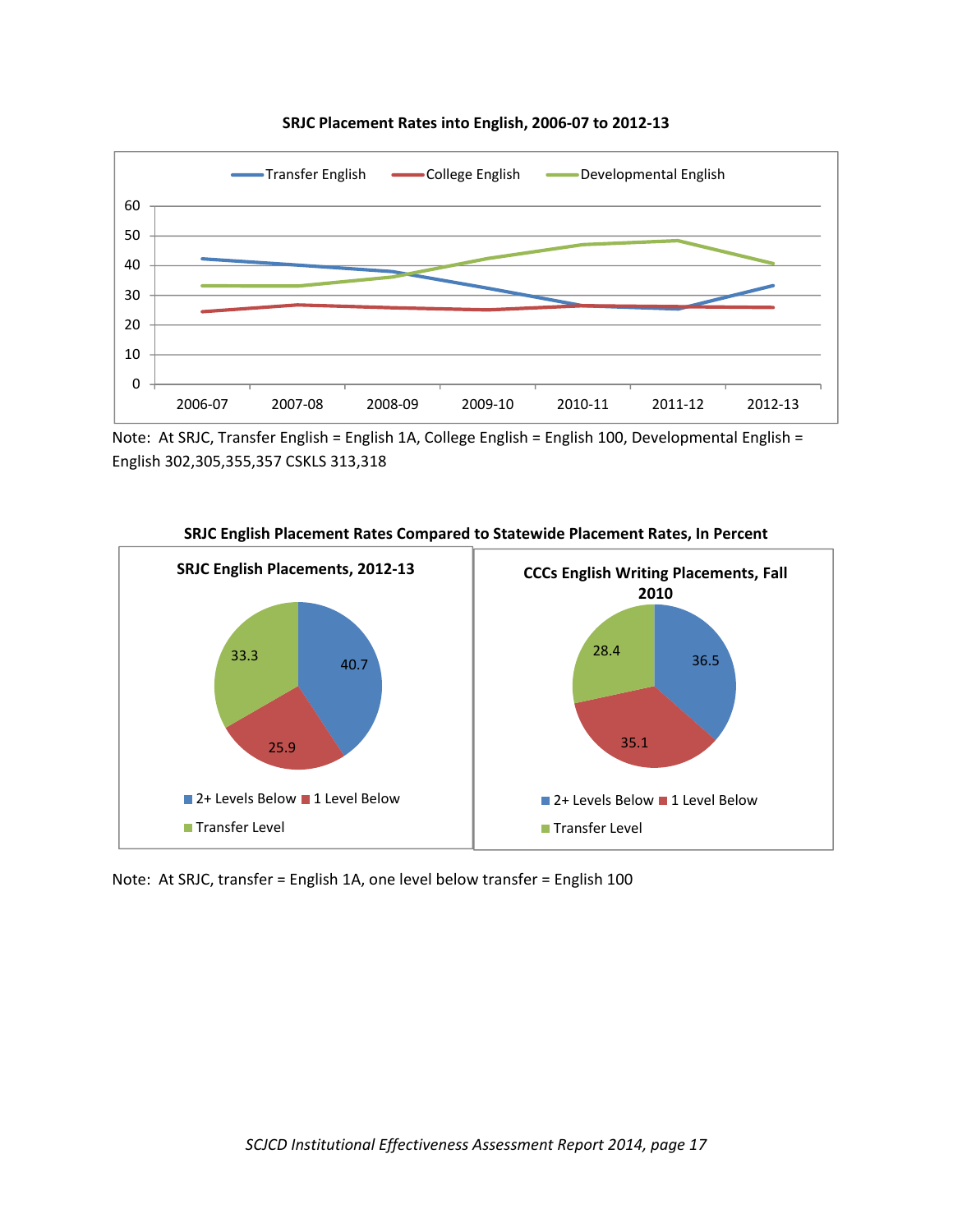

**SRJC Placement Rates into ESL (English as a Second Language), 2006‐07 to 2011‐12**

**SRJC ESL Placement Rates Compared to Statewide Placement Rates, In Percent**



Note: SRJC does not offer a transfer level ESL course. At SRJC, one level below transfer = English 100.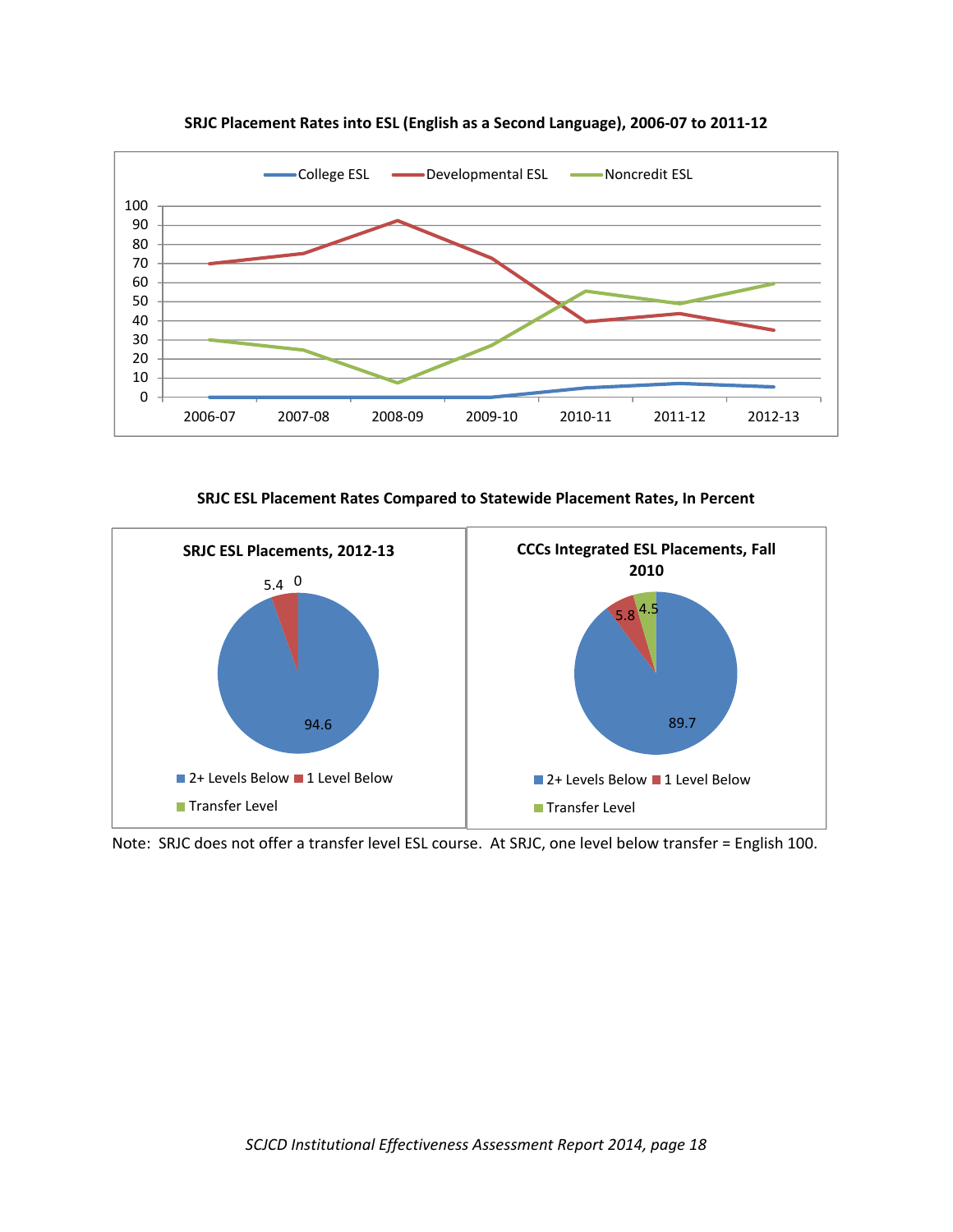# **Table 6: Annual Enrollment by Ethnicity, Compared with Sonoma County**

The ethnic composition of the SRJC student population generally mirrors that of the county with some notable trends: at SRJC we have a larger proportion of Latinos, a smaller proportion of Whites, and we do not have data on the ethnicity for 5.8% of our students (generally this is due to students not providing that information). The higher proportion of Latinos is partially attributable to the relatively younger age of that population in the county, especially as compared to the relatively older age of Whites.

*Source: California Community Colleges Chancellor's Office Data Mart, US Census* http://datamart.cccco.edu/Students/Student\_Term\_Annual\_Count.aspx http://www.census.gov/



**SRJC Student Ethnicity Compared to Sonoma County Population Ethnicity, 2010**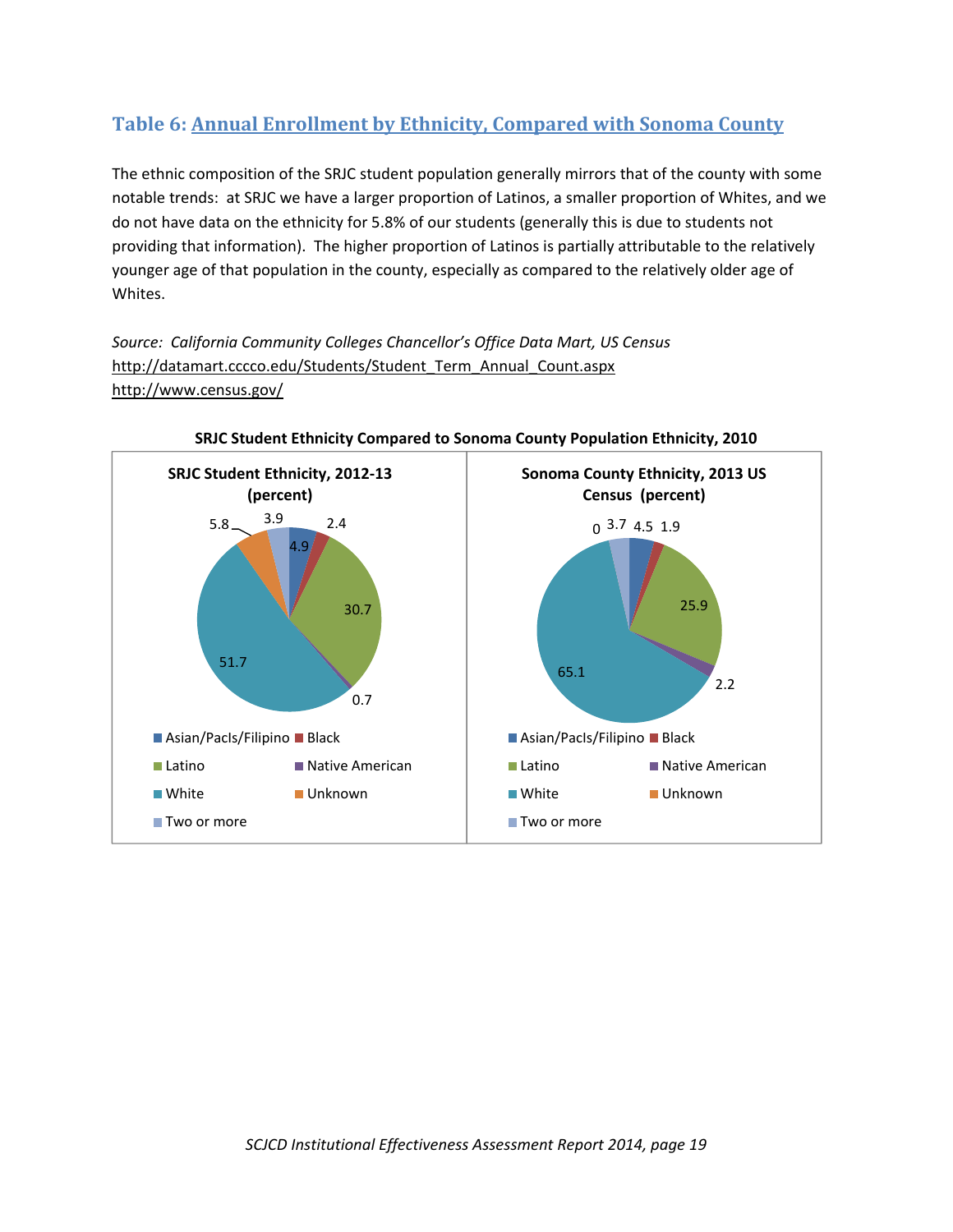# **III. TRANSFER**

Part of the Mission of the Sonoma County Junior College District is to provide "lower division academic education, to support transfer to four‐year institutions."

# **Table 7: Annual Number of Transfer Students, Including Rates (transfers per Annual FTES)**

The majority of SRJC transfer students (generally about 800 per year) matriculate at a California State University (CSU) campus. In addition, 400‐500 SRJC students per year transfer to an In‐State Private (ISP) or Out‐of‐State (OOS) College or University, and approximately 250 per year transfer to the University of California (UC). There was a noticeable drop in CSU transfers in 2009‐2010, likely due to the restricted admissions of transfer students into the CSU System.

In 2011‐12, SRJC transferred one student per 11.8 student FTES (full time equivalent student), about the same as the state rate of one per 11.6 FTES. Between 2004-05 and 2011-12, the rate for both SRJC and the state varied between 9.7 and 13.7.

*Source: UC and CSU Transfer data from the University of California and the California State University, via the California Community Colleges Chancellor's Office: http://extranet.cccco.edu/Divisions/TechResearchInfoSys/Research/Transfer.aspx*

*Credit FTES data from California Community Chancellor's Office Data Mart, FTES Summary Report: http://datamart.cccco.edu/Students/FTES\_Summary.aspx*

SRJC transfers to In-State Private and Out-of-State Institutions data from the California Community *Colleges Chancellor's Office Research, Analysis and Accountability Report, California Community College Transfers to in‐State Private and Out‐of‐State Institutions: http://extranet.cccco.edu/Divisions/TechResearchInfoSys/Research/Transfer.aspx*

Statewide transfers to In-State Private and Out-of-State Institutions data from Chancellor's Office ARCC *(Accountability Reporting for Community Colleges) reports: http://extranet.cccco.edu/Divisions/TechResearchInfoSys/Research/ARCC/ARCC2.aspx*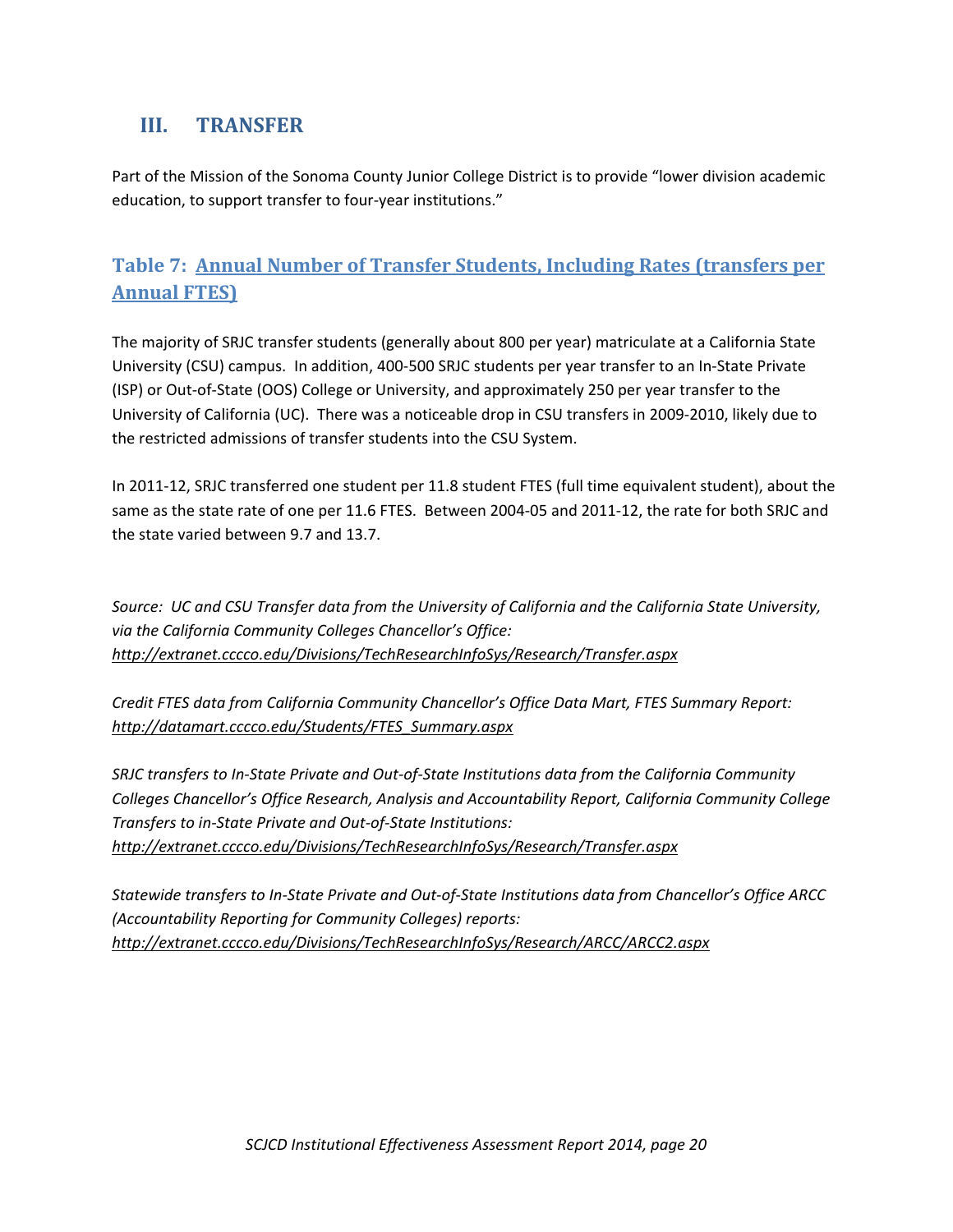

**SRJC Transfer Students to CSU, UC, and ISP/OOS**

**Transfers per credit FTES, SRJC compared to all California Community Colleges**

|         | <b>SRJC</b>      | <b>SRJC Annual</b> | <b>SRJC</b>         | CCC              | <b>CCC Annual</b>  | <b>Statewide</b>    |
|---------|------------------|--------------------|---------------------|------------------|--------------------|---------------------|
|         | <b>Transfers</b> | <b>FTES</b>        | <b>Transfer per</b> | <b>Transfers</b> | <b>Credit FTES</b> | <b>Transfer per</b> |
|         |                  |                    | <b>Credit FTES</b>  |                  |                    | <b>Credit FTES</b>  |
| 2004-05 | 1,620            | 15,708             | 1:9.7               | 98,816           | 1,007,174          | 1:10.2              |
| 2005-06 | 1,499            | 16,890             | 1:11.3              | 98,508           | 1,028,280          | 1:10.4              |
| 2006-07 | 1,588            | 17,307             | 1:10.9              | 100,729          | 1,045,492          | 1:10.4              |
| 2007-08 | 1,672            | 17,734             | 1:10.6              | 102,839          | 1,129,300          | 1:11.0              |
| 2008-09 | 1,457            | 18,641             | 1:12.8              | 100,137          | 1,216,152          | 1:12.1              |
| 2009-10 | 1,346            | 18,476             | 1:13.7              | 93,631           | 1,232,094          | 1:13.2              |
| 2010-11 | 1,602            | 17,476             | 1:10.9              | 112,327          | 1,201,086          | 1:10.7              |
| 2011-12 | 1,489            | 17,557             | 1:11.8              | 95,884           | 1,113,325          | 1:11.6              |

Note: transfer data to in‐state privates and out‐of‐state colleges is not yet available for 2012‐13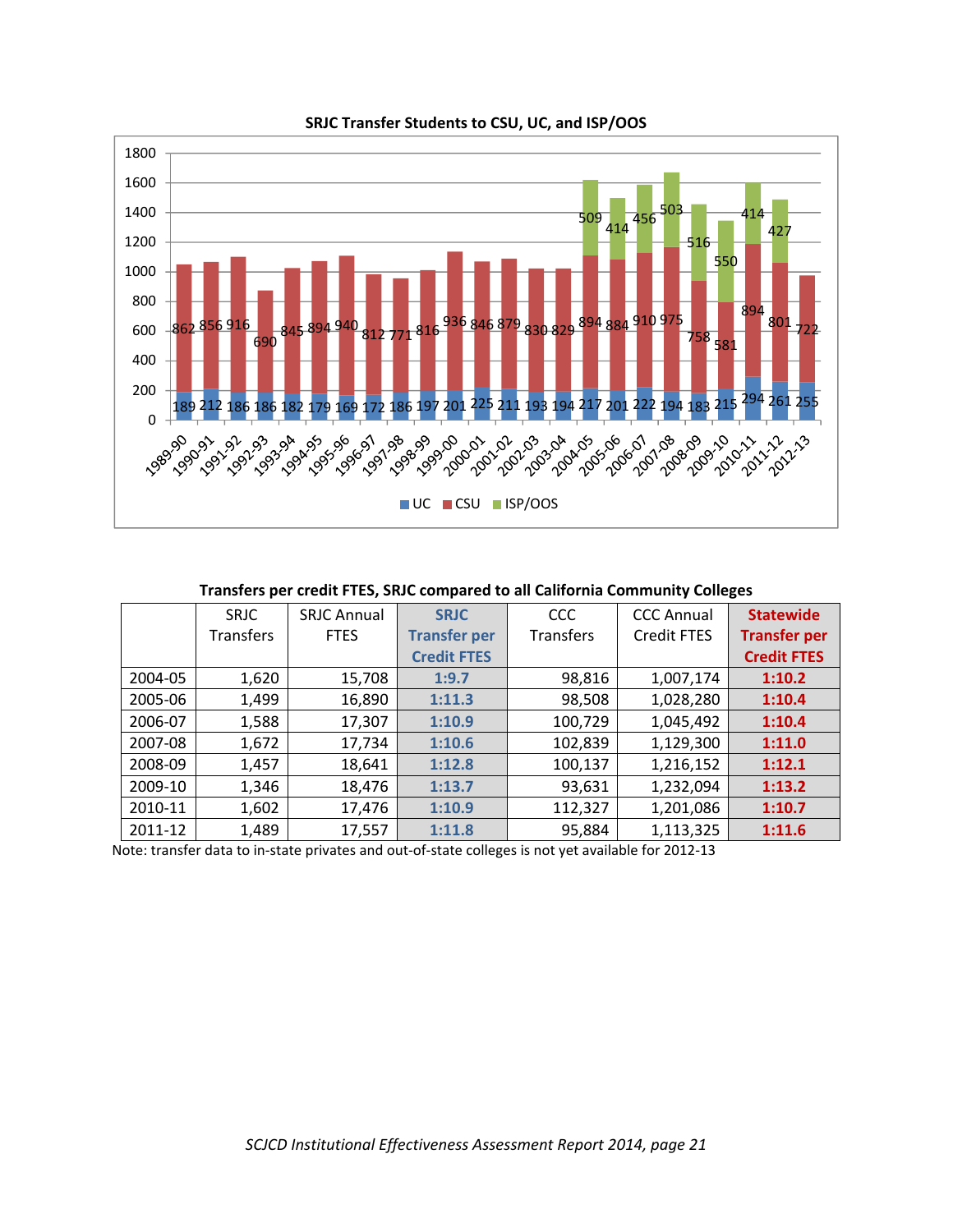# **Table 8: Annual number of Degrees Awarded, Including Rates (awards per FTES)**

SRJC awards over a thousand degrees annually at the rate of one degree annually for approximately every 8.2 annual FTES. In recent years, there has been an upward trend; in 2012‐13, SRJC conferred 1,968 degrees.

Although variable, on average it appears SRJC awards degrees at about the same rate as the statewide average. In recent years SRJC has awarded degrees at a higher rate than the state.

*Source: California Community Colleges Chancellor's Office Data Mart, Outcomes, Program Awards:* http://datamart.cccco.edu/Outcomes/Program\_Awards.aspx



**SRJC Degrees Awarded**

Note: SRJC began awarding "Associate in Arts for Transfer" (AA‐T) degrees in 2011‐12, and "Associate in Science for Transfer (AS‐T) degrees in 2012‐13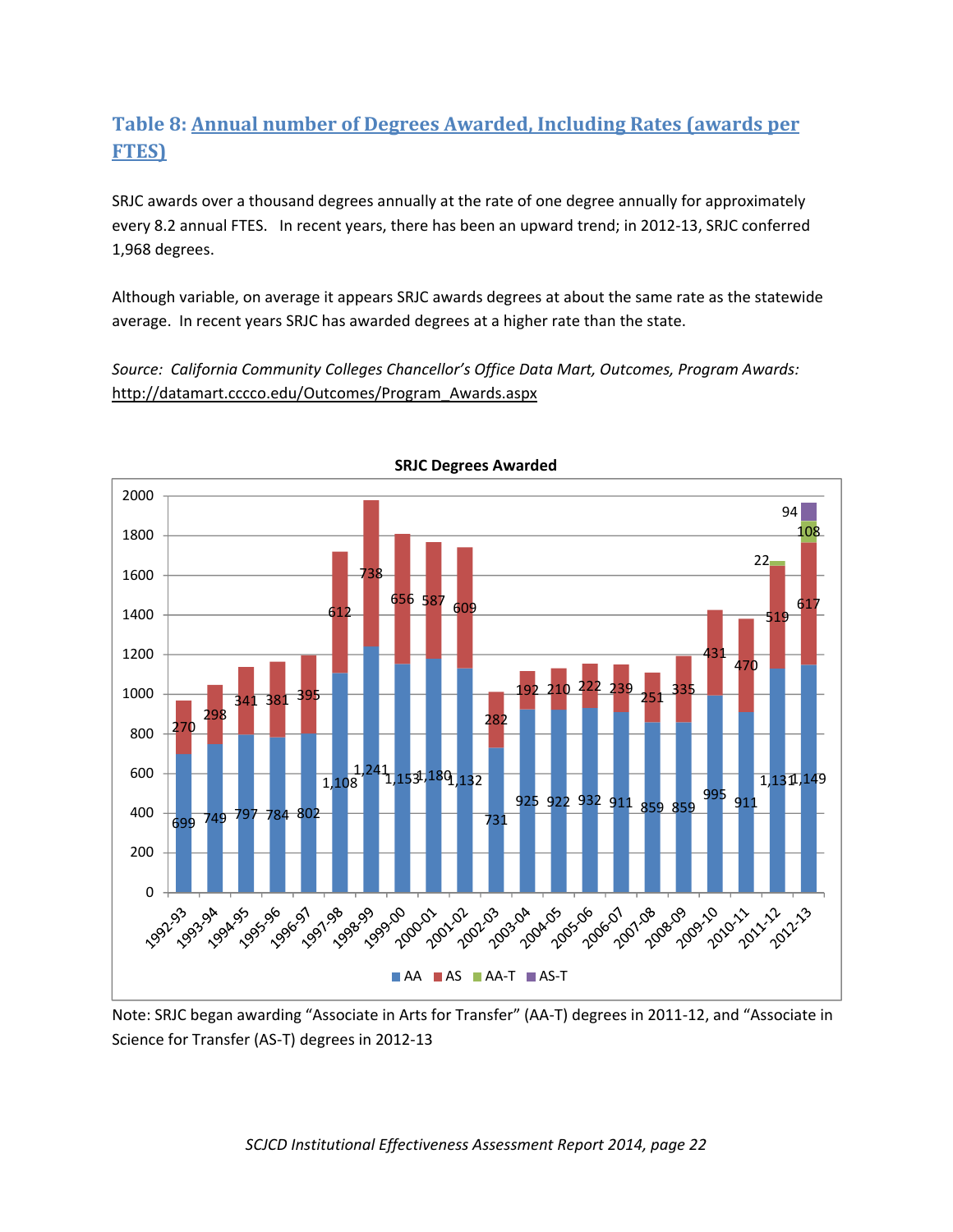|         | <b>SRJC</b>    | <b>SRJC Annual</b> | <b>SRJC</b>        | <b>CCC</b>     | <b>CCC Annual</b>  | <b>Statewide</b>   |
|---------|----------------|--------------------|--------------------|----------------|--------------------|--------------------|
|         | Associate's    | Credit FTES        | <b>Degrees</b>     | Associate's    | <b>Credit FTES</b> | <b>Degrees</b>     |
|         | <b>Degrees</b> |                    | <b>Awarded per</b> | <b>Degrees</b> |                    | <b>Awarded per</b> |
|         | Awarded        |                    | <b>Credit FTES</b> | Awarded        |                    | <b>Credit FTES</b> |
| 2000-01 | 1,767          | 15,637             | 1:8.8              | 67,121         | 960,307            | 1:14.3             |
| 2001-02 | 1,741          | 15,914             | 1:9.1              | 70,471         | 1,034,198          | 1:14.7             |
| 2002-03 | 1,013          | 16,246             | 1:16.0             | 73,803         | 1,060,379          | 1:14.4             |
| 2003-04 | 1,117          | 15,923             | 1:14.3             | 75,649         | 1,026,756          | 1:13.6             |
| 2004-05 | 1,132          | 15,708             | 1:13.9             | 78,129         | 1,007,174          | 1:12.9             |
| 2005-06 | 1,154          | 16,890             | 1:14.6             | 79,415         | 1,028,280          | 1:12.9             |
| 2006-07 | 1,150          | 17,307             | 1:15.0             | 82,694         | 1,045,492          | 1:12.6             |
| 2007-08 | 1,110          | 17,734             | 1:16.0             | 83,106         | 1,129,300          | 1:13.6             |
| 2008-09 | 1,194          | 18,641             | 1:15.6             | 83,656         | 1,216,152          | 1:14.5             |
| 2009-10 | 1,426          | 18,476             | 1:13.0             | 85,369         | 1,232,094          | 1:14.4             |
| 2010-11 | 1,381          | 17,476             | 1:12.7             | 85,582         | 1,201,112          | 1:14.0             |
| 2011-12 | 1,672          | 17,557             | 1:10.5             | 90,098         | 1,113,325          | 1:12.4             |
| 2012-13 | 1,968          | 16,121             | 1:8.2              | 97,793         | 1,063,470          | 1:10.9             |

### **Degrees Awarded per credit FTES, SRJC compared to all California Community Colleges**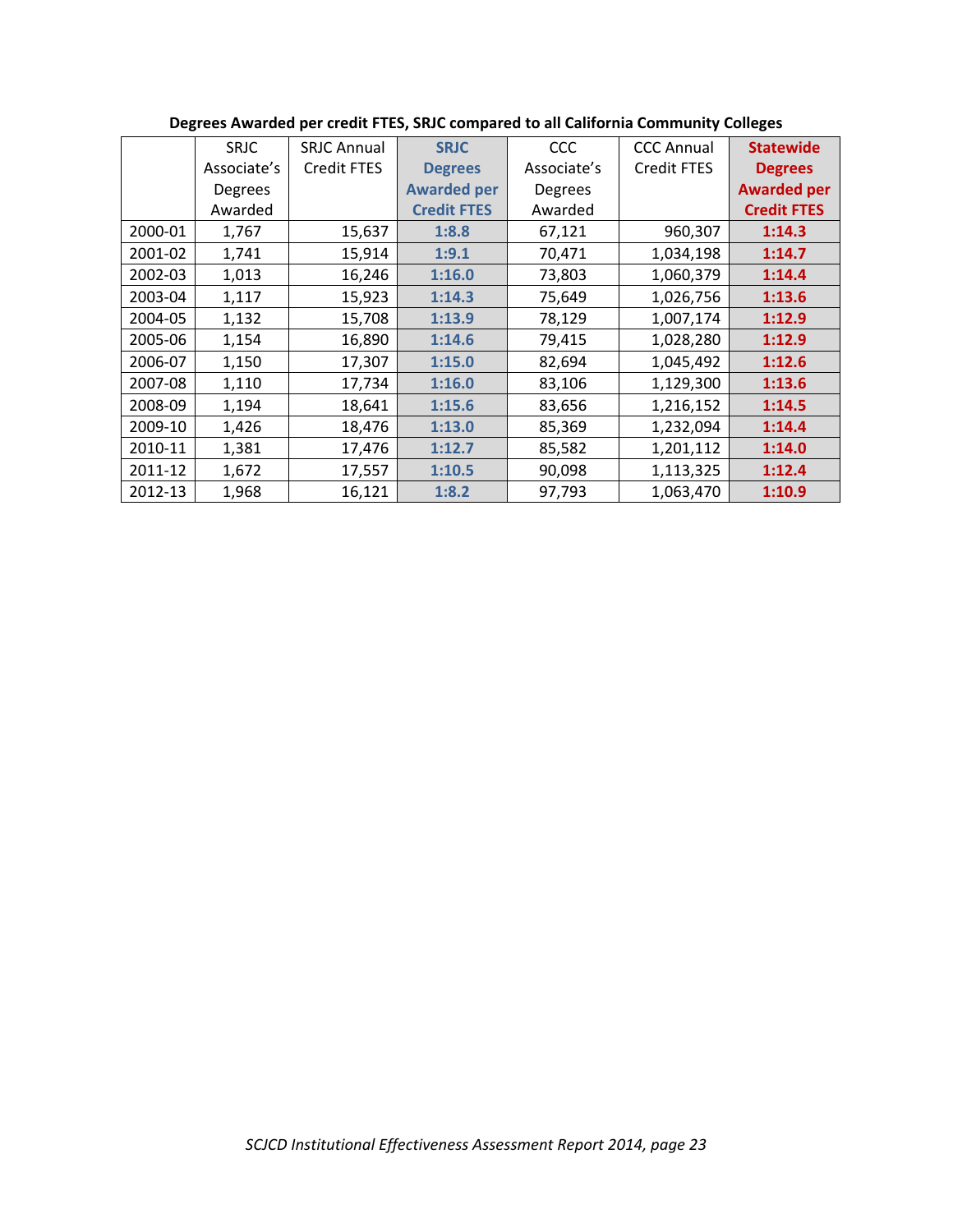## **Table 9: Transfer Velocity Rates**

The Chancellor's Office "Transfer Velocity" report tracks first-time community college students who complete twelve credit units and attempt transfer‐level Math or English within six years. Of that cohort of students, over half (at both SRJC and statewide) transfer within 15 years. It is interesting to note that the SRJC transfer rate is slightly higher than the statewide average after 9 or more years. Yet, the SRJC average is slightly lower than the statewide transfer rate in years 2‐5. It appears that SRJC transfers more students in the long run (9+ years), but not in the short run (2‐5 years). While the differences in averages are not large, it is still noteworthy.

*Source: California Community Colleges Chancellor's Office Data Mart, Outcomes, Transfer Velocity Cohort*

http://datamart.cccco.edu/Outcomes/Transfer\_Velocity.aspx

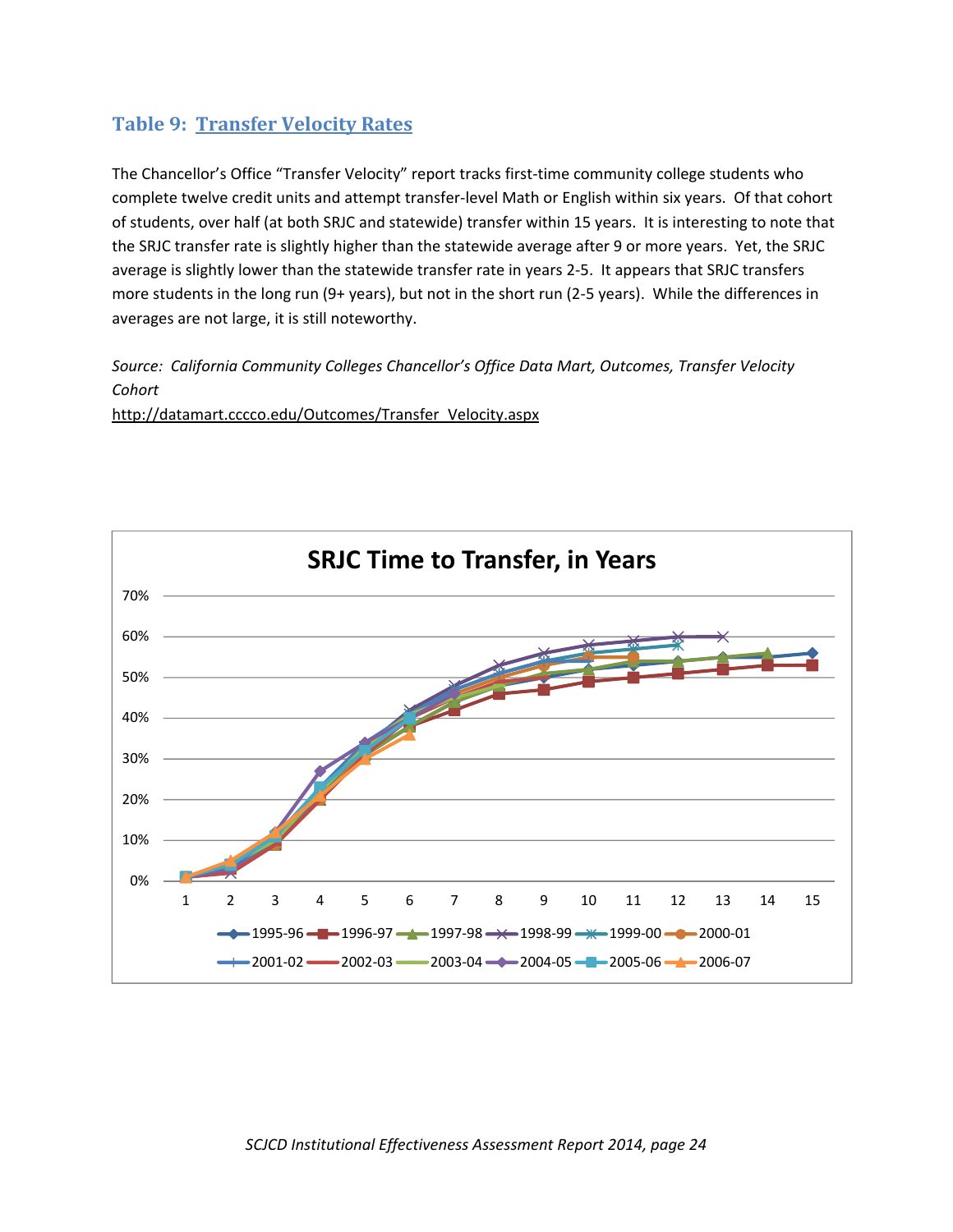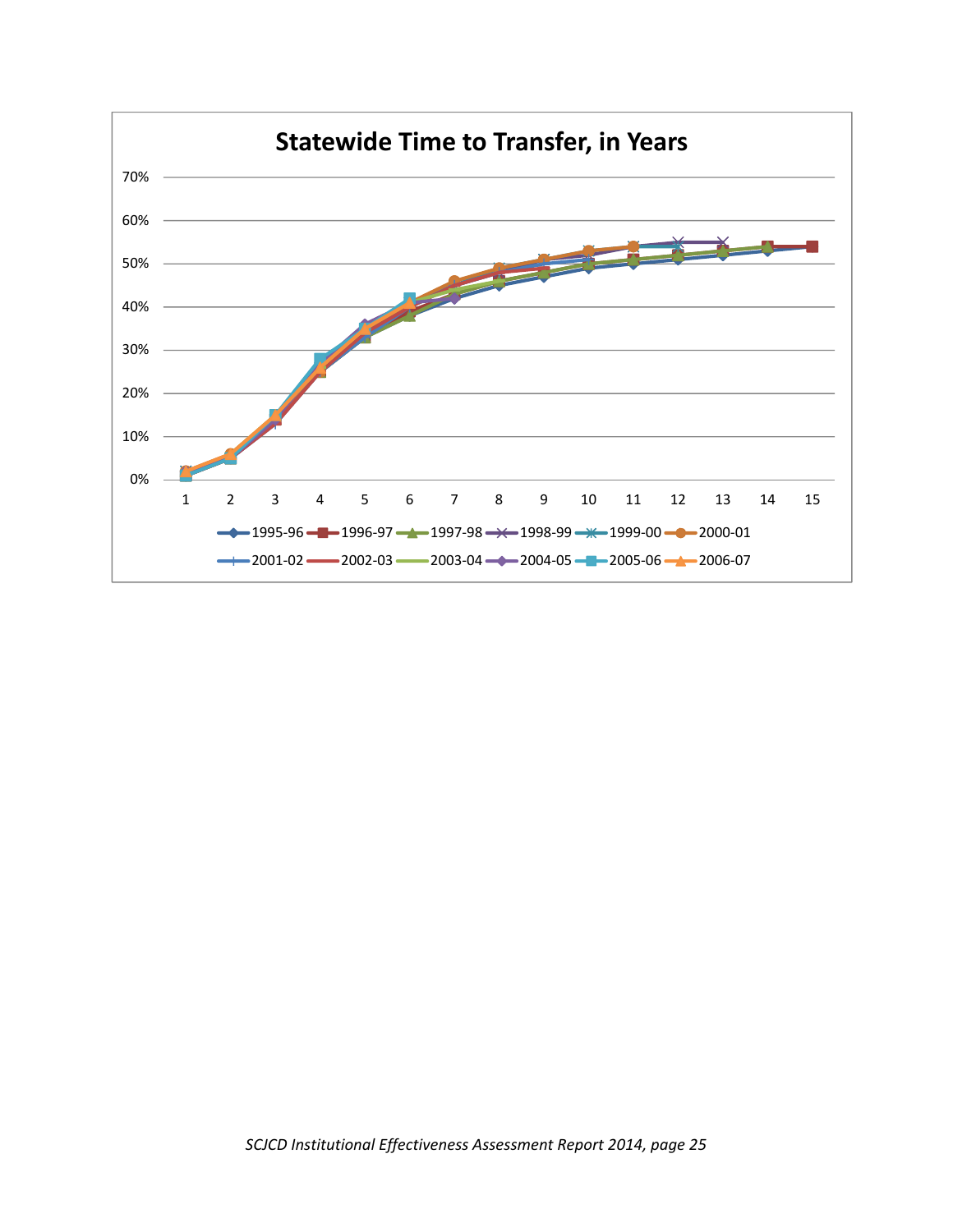## **Table 10: Outcomes of SRJC Students Who Transfer to CSU, UC**

On average, where measures are available, there is past and present evidence that SRJC transfer students outperform other California Community College transfer students in both the University of California (UC) and the California State University (CSU) systems, showing higher GPA's and persistence rates.

*Source: SCJCD Fact Book 2013, CSU Outcomes of SRJC Students and UC Outcomes of SRJC Students http://www.santarosa.edu/research/pdfs/FB%202013%203\_26.pdf http://www.asd.calstate.edu/performance/index.shtml http://statfinder.ucop.edu*



**CSU GPA of California Community College Transfer Students**

**CSU One‐Year Continuation Rate (Fall to Fall) for California Community College Transfer Students**



*SCJCD Institutional Effectiveness Assessment Report 2014, page 26*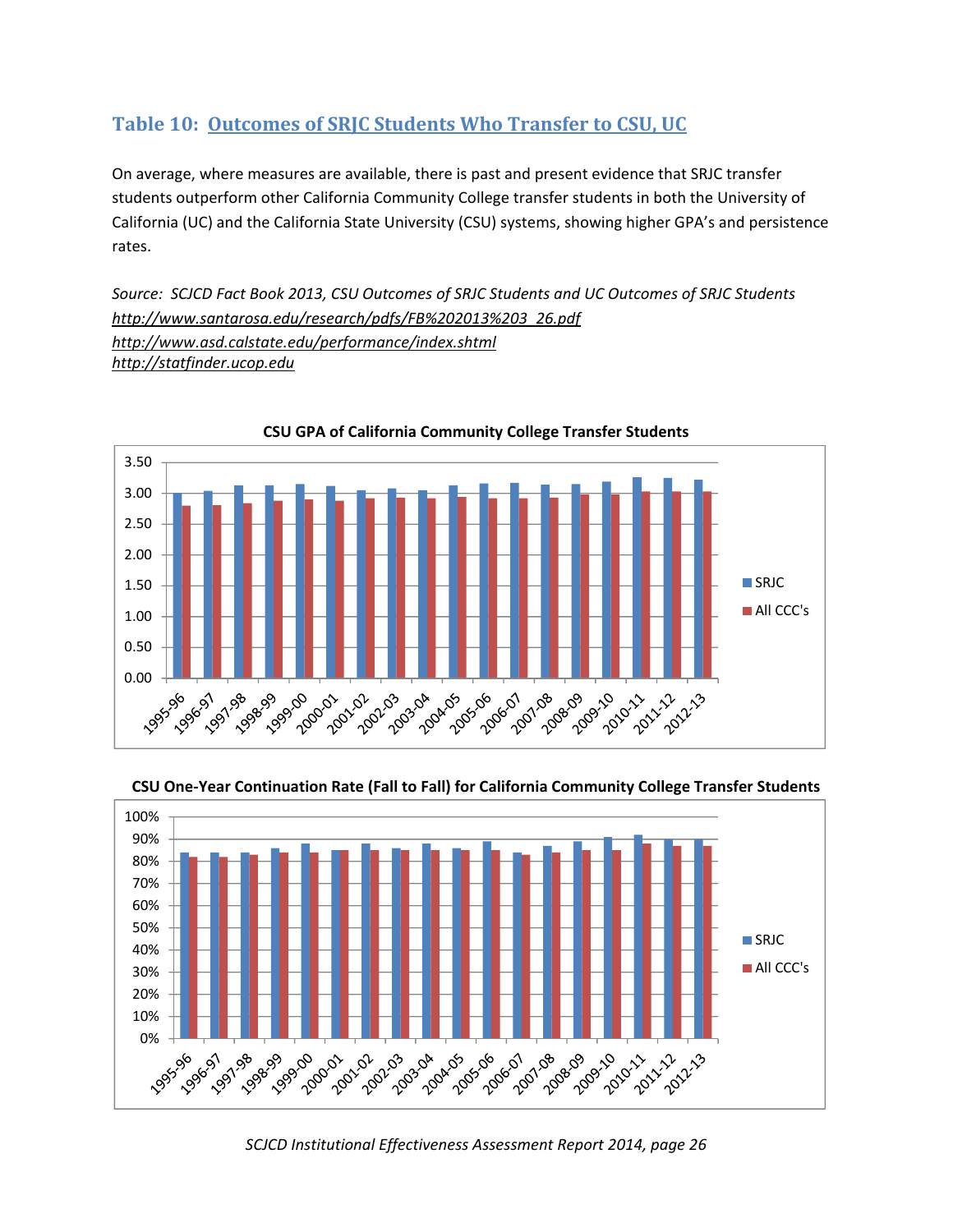

#### **UC GPA of California Community College Transfer Students**



**UC Persistence Rate (still enrolled at end of first year) for California Community College Transfer Students (percent)**

Note: The University of California stopped providing this data after the 2007‐08 academic year

Note: The University of California stopped providing this data after the 2007‐08 academic year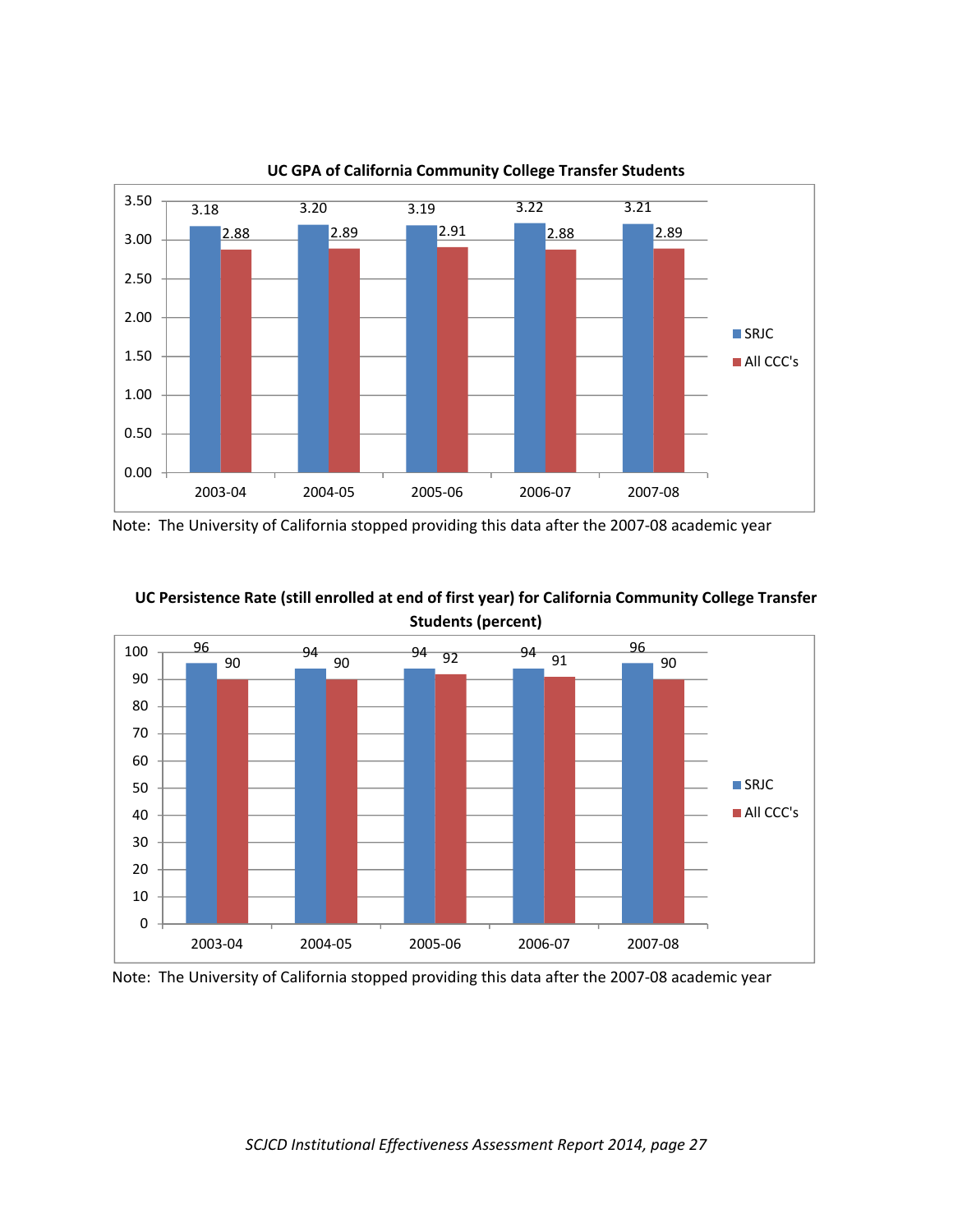# **IV. CAREER AND TECHNICAL EDUCATION, ECONOMIC DEVELOPMENT AND JOB GROWTH**

Part of the Mission of the Sonoma County Junior College District is to provide "career and technical education, to support economic development and job growth."

# **Table 11: "Completed 30 or More Units" Rates**

Through research in developing the Student Success Scorecard, the Chancellor's Office determined that earning 30 or more units is a tipping point beyond which students show significant increases in income. This measure is used as a proxy to show the economic contributions of community colleges to local communities.

In all years for which data are available, SRJC has outperformed the state average, although the gap has narrowed in recent years.

*Source: Accountability Reporting for Community Colleges, 2013 Scorecard* http://extranet.cccco.edu/Divisions/TechResearchInfoSys/Research/ARCC/ARCC2.aspx http://datamart.cccco.edu/Outcomes/Student\_Success\_Scorecard.aspx



#### **Percent of Students who Earn 30 or More Units in a Six Year Period**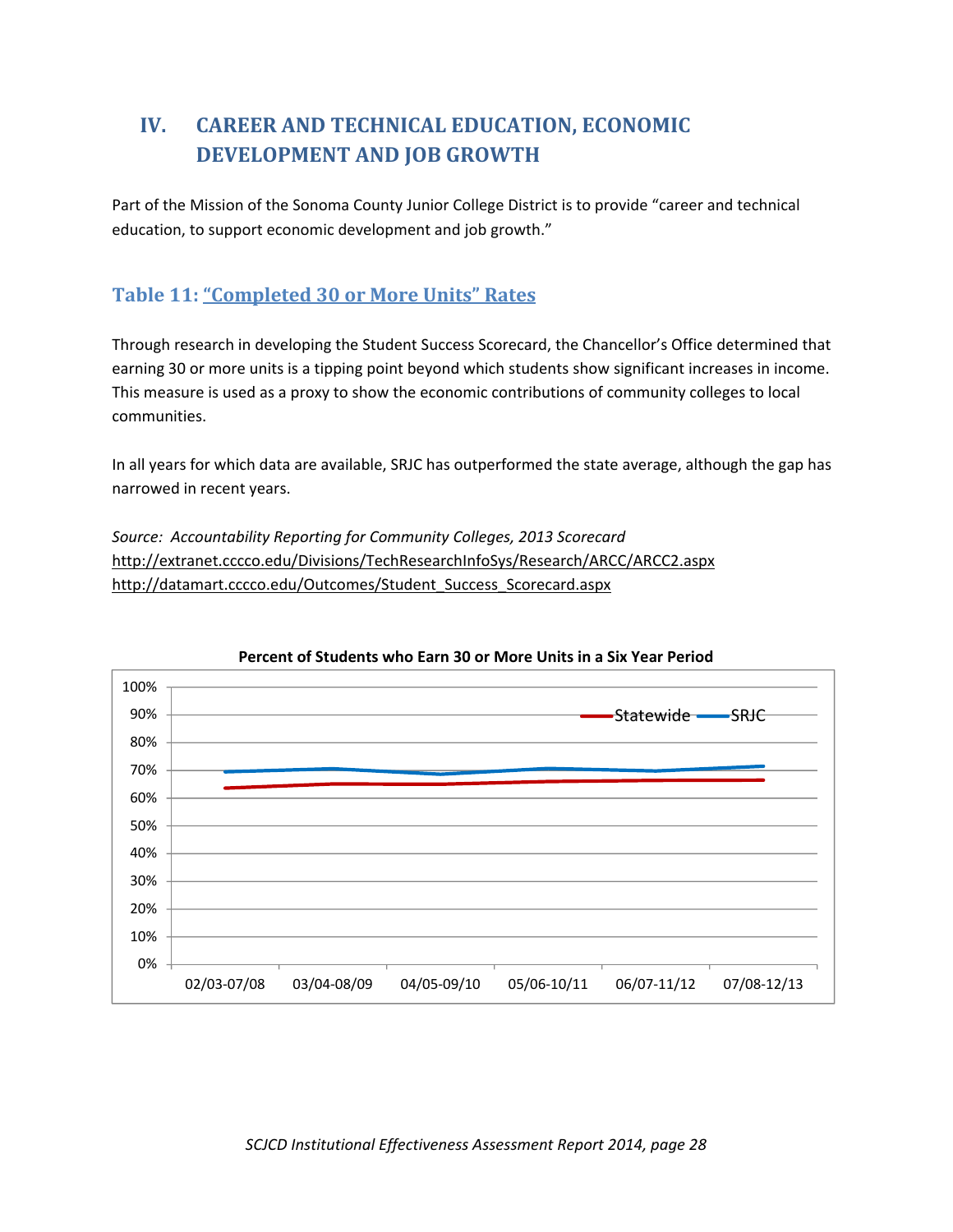# **Table 12: "Career Technical Education" Completion Rates**

The Student Success Scorecard Career and Technical Education rate tracks students for six years (most recently, 2007‐08 through 2012‐13) who completed several courses classified as career technical education/vocational) in a single discipline and completed a degree, certificate or transferred. SRJC's rate has been very close to the statewide average rate, hovering just above.

*Source: Accountability Reporting for Community Colleges, 2013 Scorecard* http://extranet.cccco.edu/Divisions/TechResearchInfoSys/Research/ARCC/ARCC2.aspx http://datamart.cccco.edu/Outcomes/Student\_Success\_Scorecard.aspx



### **Percent of CTE Students who Complete a Degree, Certificate or Transfer**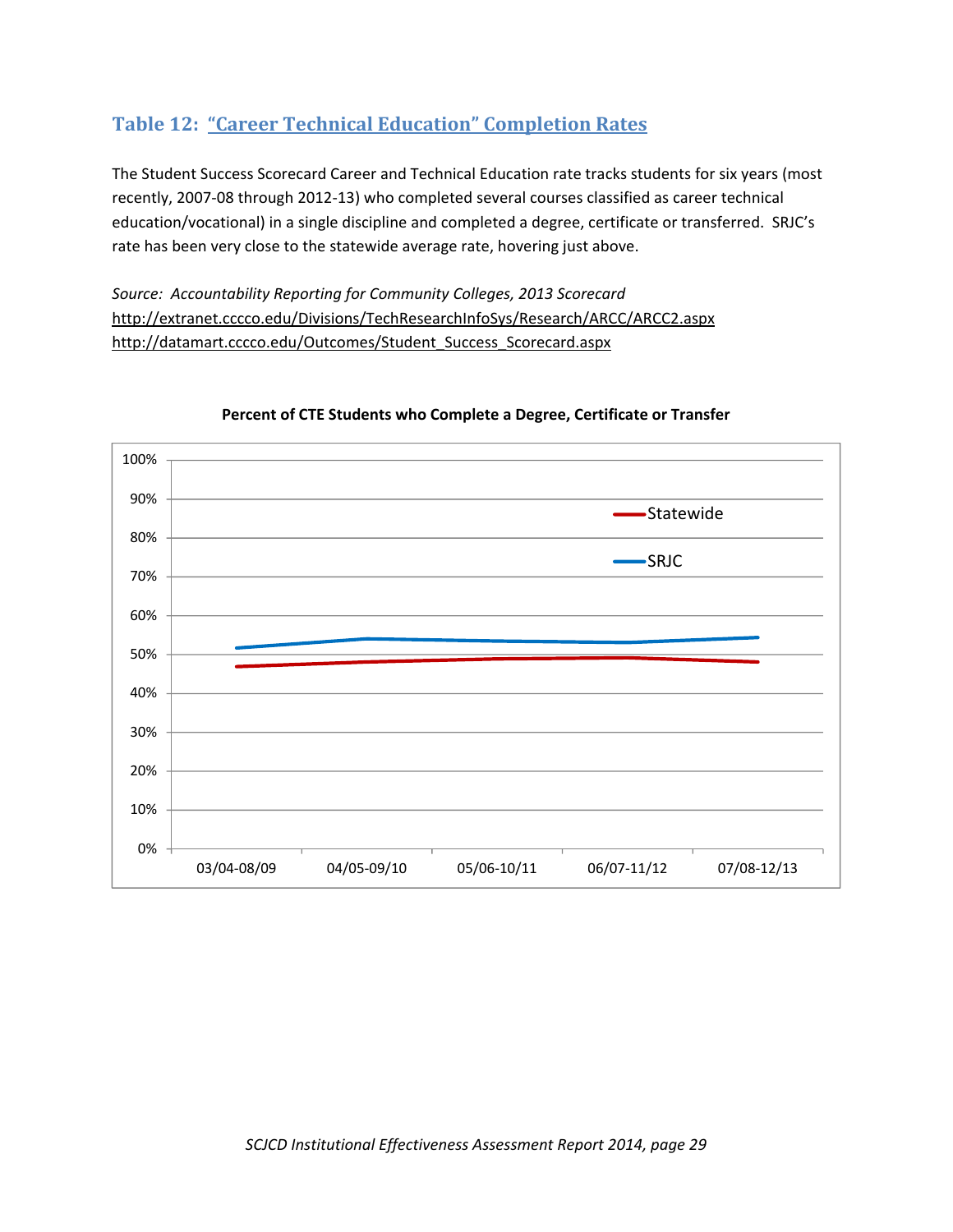# **Table 13: Annual Number of Certificates Awarded, Including Rates (awards per Annual FTES)**

SRJC awards certificates of various unit levels. As the pie chart below shows, the majority of certificates SRJC awards annually require less than six units.

For all California Community Colleges including SRJC, all certificates of 18 or more units must be approved by the Chancellor's Office. In 2011‐12, SRJC awarded one Chancellor's Office approved certificate for approximately every 27 FTES annually. This is a slightly lower rate than the statewide average for all California Community Colleges, where there is one Chancellor's Office approved certificate awarded for approximately every 25 FTES annually.

Since the 1992‐93 academic year, SRJC has awarded more certificates per annual FTES than the statewide average for most but not all years.

SRJC also awards certificates of less than 18 units, and opts to report those certificates to the Chancellor's Office. As California Community Colleges are not required to report awards of less than 18 units, there is missing data in statewide totals and therefore comparison is not possible for lower unit certificates.

Since 1992, the number of certificates awarded by SRJC of less than 6 units has dropped dramatically, while the number of certificates awarded of 6 to <18 units increased, and in recent years the number of certificates awarded of 18 to <30 units has also trended upward.

*Source: California Community College Chancellor's Office Data Mart, Outcomes, Program Awards and Students, FTES* http://datamart.cccco.edu/Outcomes/Program\_Awards.aspx http://datamart.cccco.edu/Students/FTES\_Summary.aspx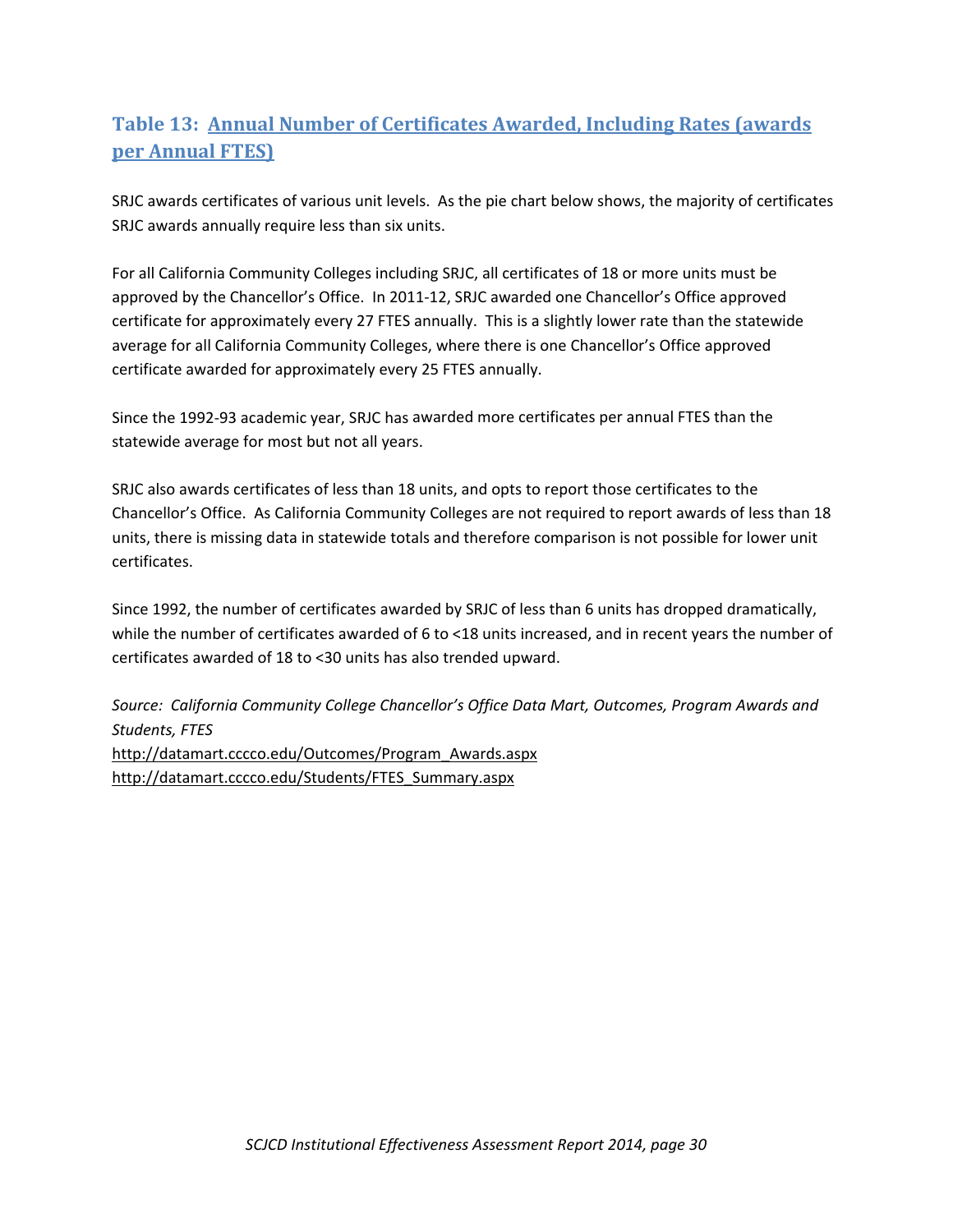

**Number of SRJC Certificates Awarded, by Unit Requirements, 1992‐93 to 2012‐13**



*SCJCD Institutional Effectiveness Assessment Report 2014, page 31*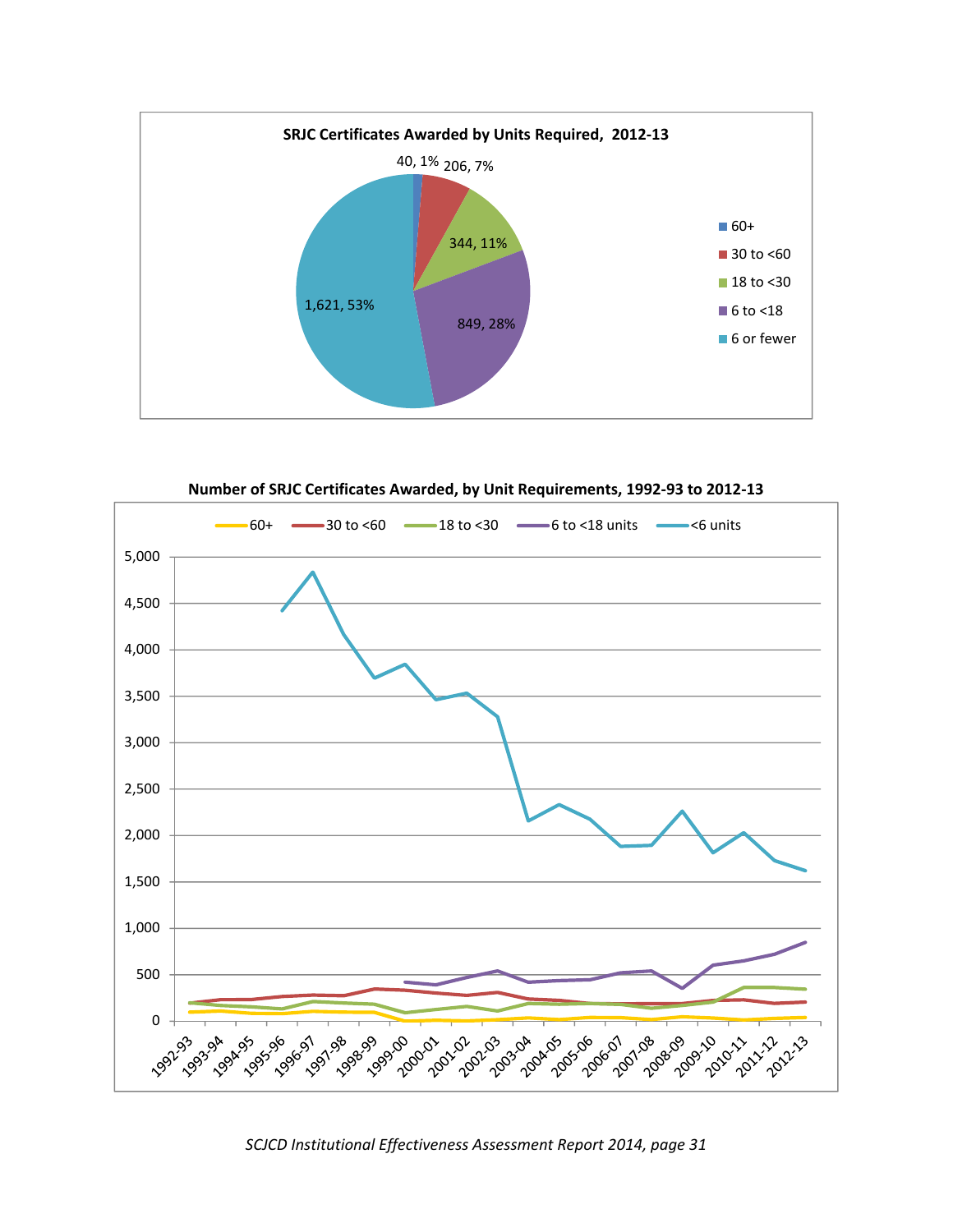|         | SRJC 18+     | <b>SRJC Annual</b> | <b>SRJC</b>         | CCC 18+      | <b>CCC Annual</b> | <b>Statewide</b>    |
|---------|--------------|--------------------|---------------------|--------------|-------------------|---------------------|
|         | Unit         | Credit FTES        | <b>Certificates</b> | Unit         | Credit FTES       | <b>Certificates</b> |
|         | Certificates |                    | <b>Awarded</b>      | Certificates |                   | <b>Awarded</b>      |
|         | Awarded      |                    | per Credit          | Awarded      |                   | per Credit          |
|         |              |                    | <b>FTES</b>         |              |                   | <b>FTES</b>         |
| 1992-93 | 491          | 15,181             | 1:29.0              | 20,953       | 832,727           | 1:39.7              |
| 1993-94 | 511          | 14,825             | 1:31.4              | 22,624       | 819,136           | 1:36.2              |
| 1994-95 | 472          | 14,832             | 1:30.7              | 23,287       | 803,075           | 1:34.5              |
| 1995-96 | 479          | 14,719             | 1:26.1              | 23,011       | 747,412           | 1:32.5              |
| 1996-97 | 599          | 15,616             | 1:28.1              | 25,319       | 838,234           | 1:33.1              |
| 1997-98 | 567          | 15,943             | 1:25.2              | 23,035       | 872,628           | 1:37.9              |
| 1998-99 | 624          | 15,726             | 1:36.1              | 25,198       | 901,347           | 1:35.8              |
| 1999-00 | 424          | 15,302             | 1:35.6              | 25,118       | 939,634           | 1:37.4              |
| 2000-01 | 439          | 15,637             | 1:36.2              | 23,991       | 960,307           | 1:40.0              |
| 2001-02 | 440          | 15,914             | 1:37.3              | 23,940       | 1,034,198         | 1:43.2              |
| 2002-03 | 436          | 16,246             | 1:34.2              | 24,464       | 1,060,379         | 1:43.3              |
| 2003-04 | 466          | 15,923             | 1:37.0              | 21,644       | 1,026,756         | 1:47.4              |
| 2004-05 | 424          | 15,708             | 1:39.9              | 21,647       | 1,007,174         | 1:46.5              |
| 2005-06 | 423          | 16,890             | 1:42.6              | 21,853       | 1,028,280         | 1:47.1              |
| 2006-07 | 406          | 17,307             | 1:51.3              | 22,867       | 1,045,492         | 1:45.7              |
| 2007-08 | 346          | 17,734             | 1:45.7              | 21,890       | 1,129,300         | 1:51.6              |
| 2008-09 | 408          | 18,641             | 1:39.3              | 27,083       | 1,216,152         | 1:44.9              |
| 2009-10 | 470          | 18,476             | 1:28.7              | 30,768       | 1,232,094         | 1:40.0              |
| 2010-11 | 608          | 17,476             | 1:29.2              | 35,685       | 1,201,112         | 1:33.7              |
| 2011-12 | 602          | 17,557             | 1:29.0              | 40,769       | 1,113,325         | 1:27.3              |
| 2012-13 | 590          | 16,121             | 1:27.3              | 43,134       | 1,063,470         | 1:24.7              |

**SRJC Certificates of 18+ Units Awarded per FTES, Including Statewide Comparison**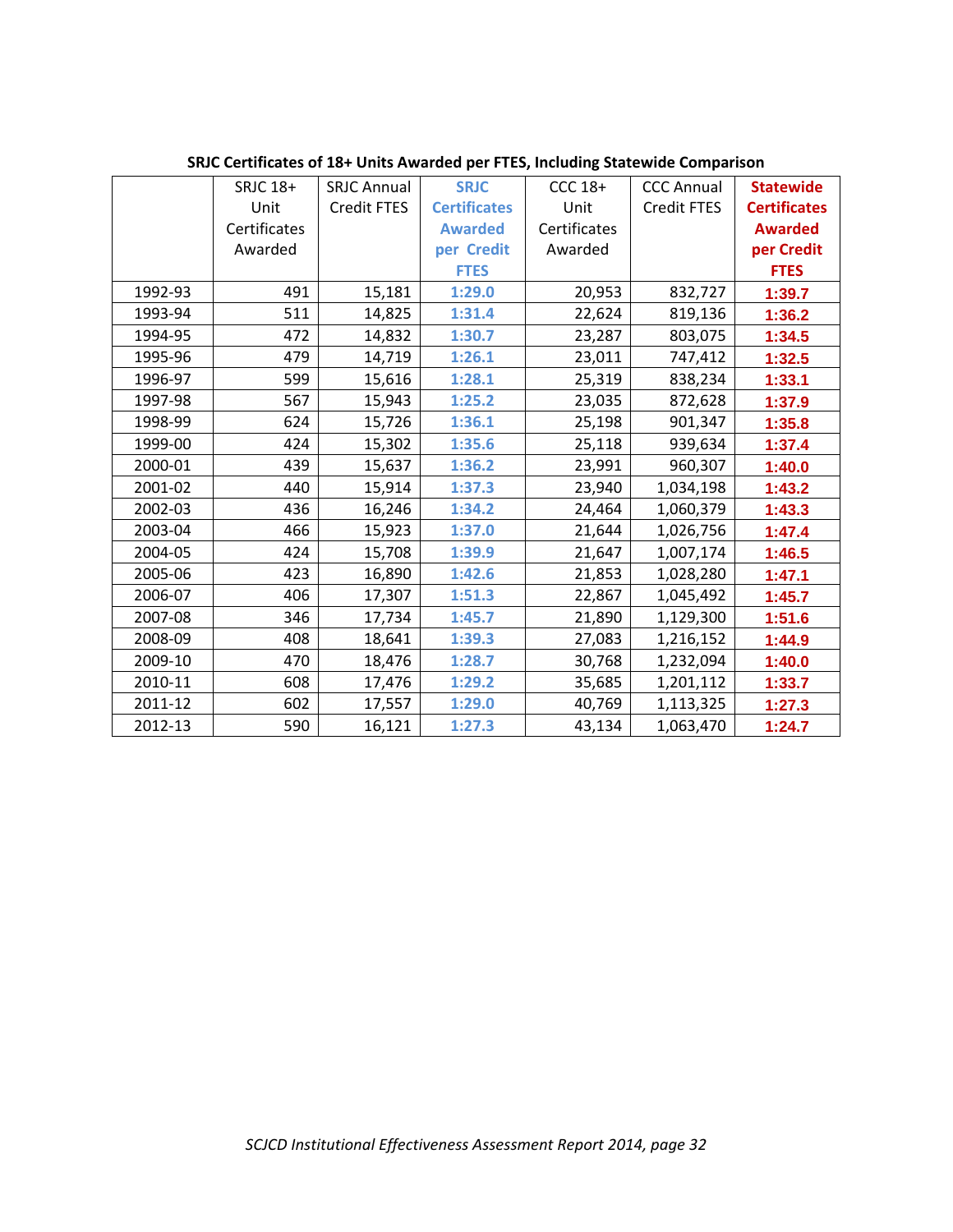# **Table 14: Small Business Development Center Client Outcomes**

The Small Business Development Center at Santa Rosa Junior College closed in 2012 due to the statewide fiscal crisis and budget cuts. The data in the chart below is only available up until the time of the closure.

While it was operating, the Small Business Development Center (SBCD) promoted economic development and job growth in our regional area. It is important to note that the work of the SBDC was dependent on outside funding that can fluctuate dramatically from year to year, thus affecting outputs and outcomes.

Through its workshops and other services, the SBCD served an average of approximately 700 clients annually, with an average of 20 business start‐ups, 83 jobs created and 39 jobs retained per year. This resulted in an annual average increase in sales of nearly six million dollars.

*Source: SRJC's Small Business Development Center*



#### **SRJC's Small Business Development Center by the Numbers: Annual Outputs**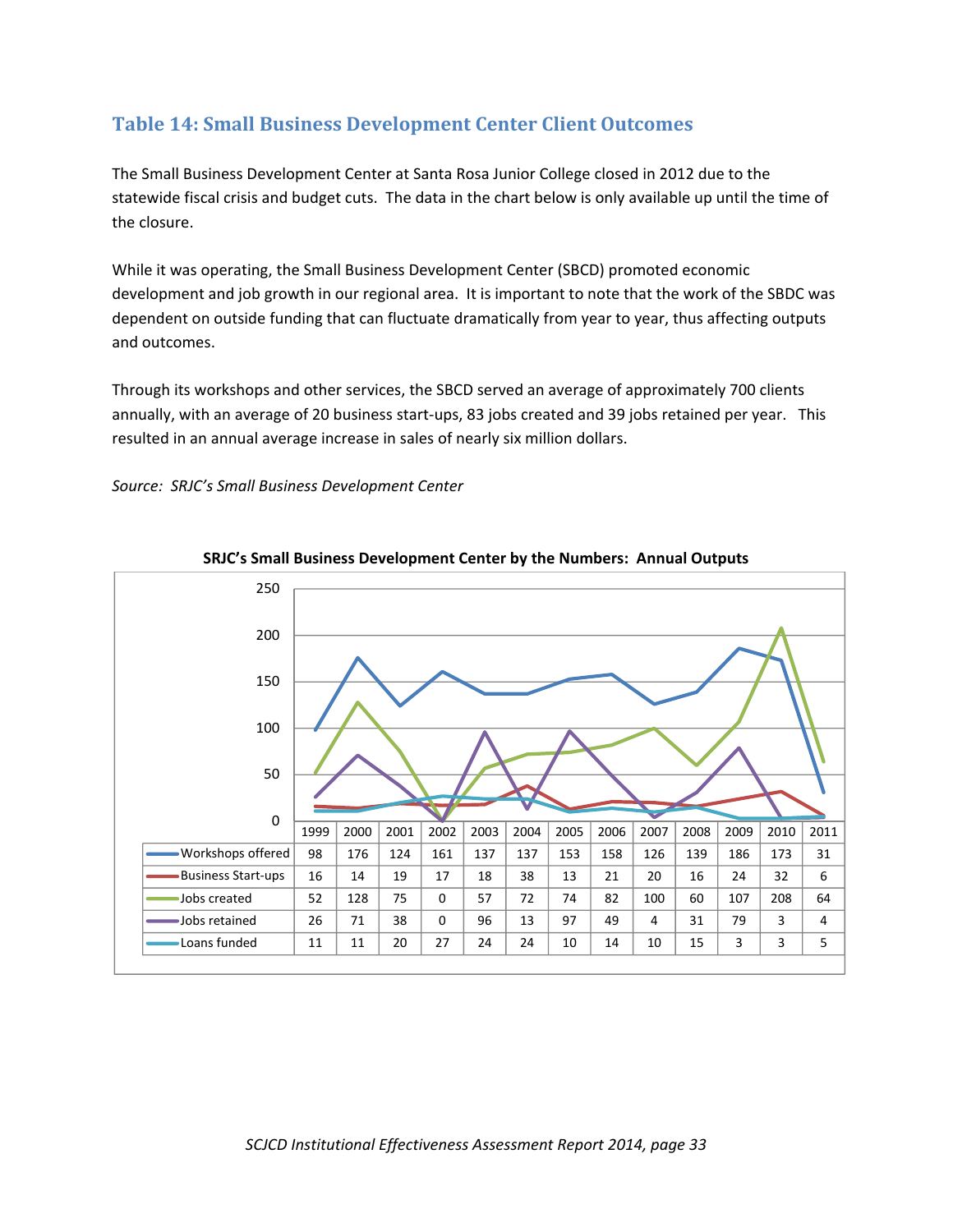

**SRJC's Small Business Development Center in Dollars: Annual Economic Outcomes**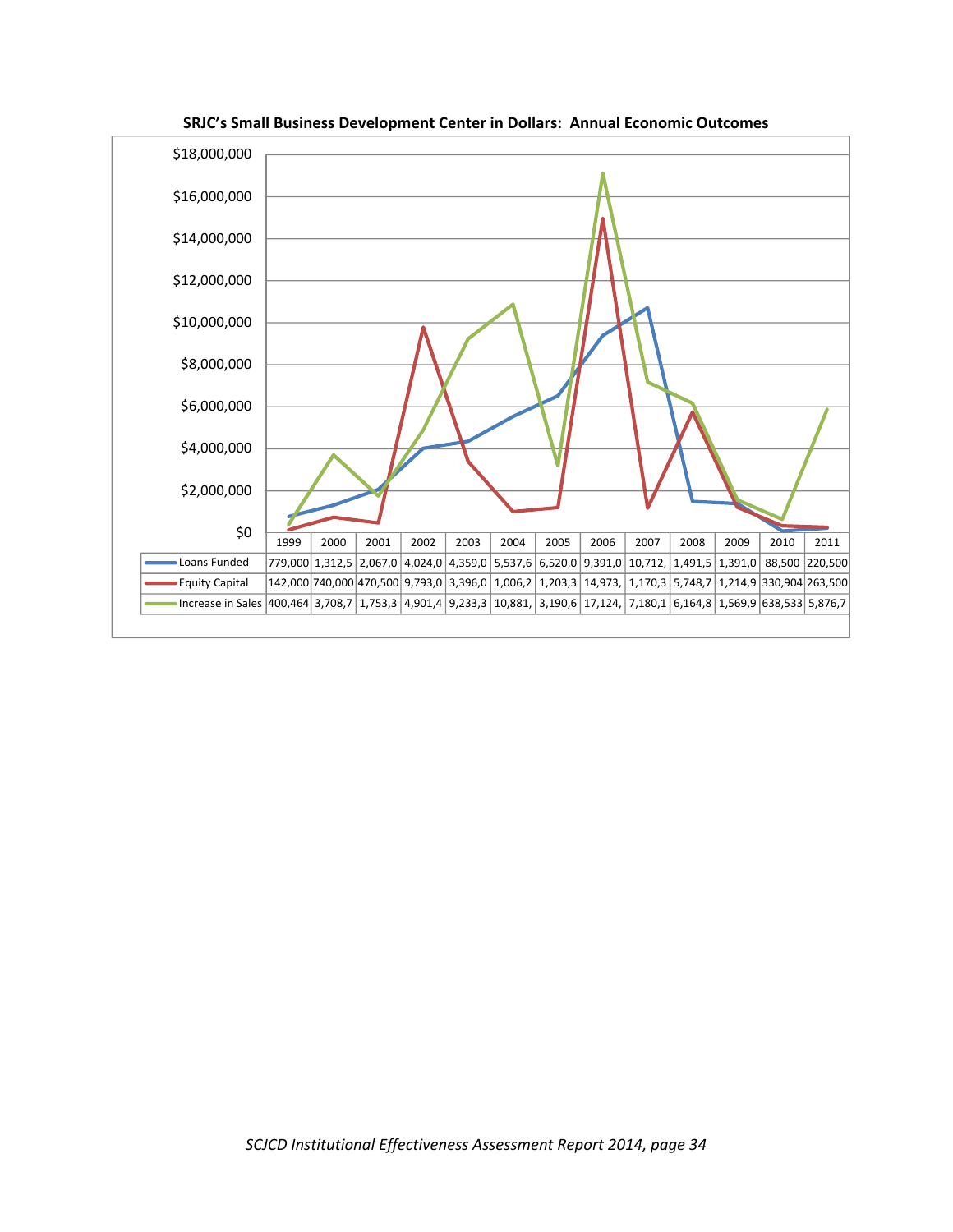# **V. BASIC SKILLS, ENGLISH AS A SECOND LANGUAGE (ESL)**

Part of the Mission of the Sonoma County Junior College District is to provide "basic skills, to include English language skills acquisition." Basic Skills instruction is generally defined as pre‐transfer coursework in the English, math and ESL pathways.

# **Table 15: "Remedial Math" Progress Rates**

The Student Success Scorecard Remedial Math progress rate measures the percentage of credit students tracked for six years (most recently, from 2007‐08 through 2012‐13) who started below college level in Math and completed a college‐level math course (at SRJC, Math 155 or higher) within the six year time period.

SRJC's Remedial Math progress rates are higher than the statewide average rates for all years with available data.

*Source: Accountability Reporting for Community Colleges, 2013 Scorecard http://extranet.cccco.edu/Divisions/TechResearchInfoSys/Research/ARCC/ARCC2.aspx http://datamart.cccco.edu/Outcomes/Student\_Success\_Scorecard.aspx*



#### **Percent of Basic Skills Math Students Who Successfully Complete College‐Level Math Within Six Years**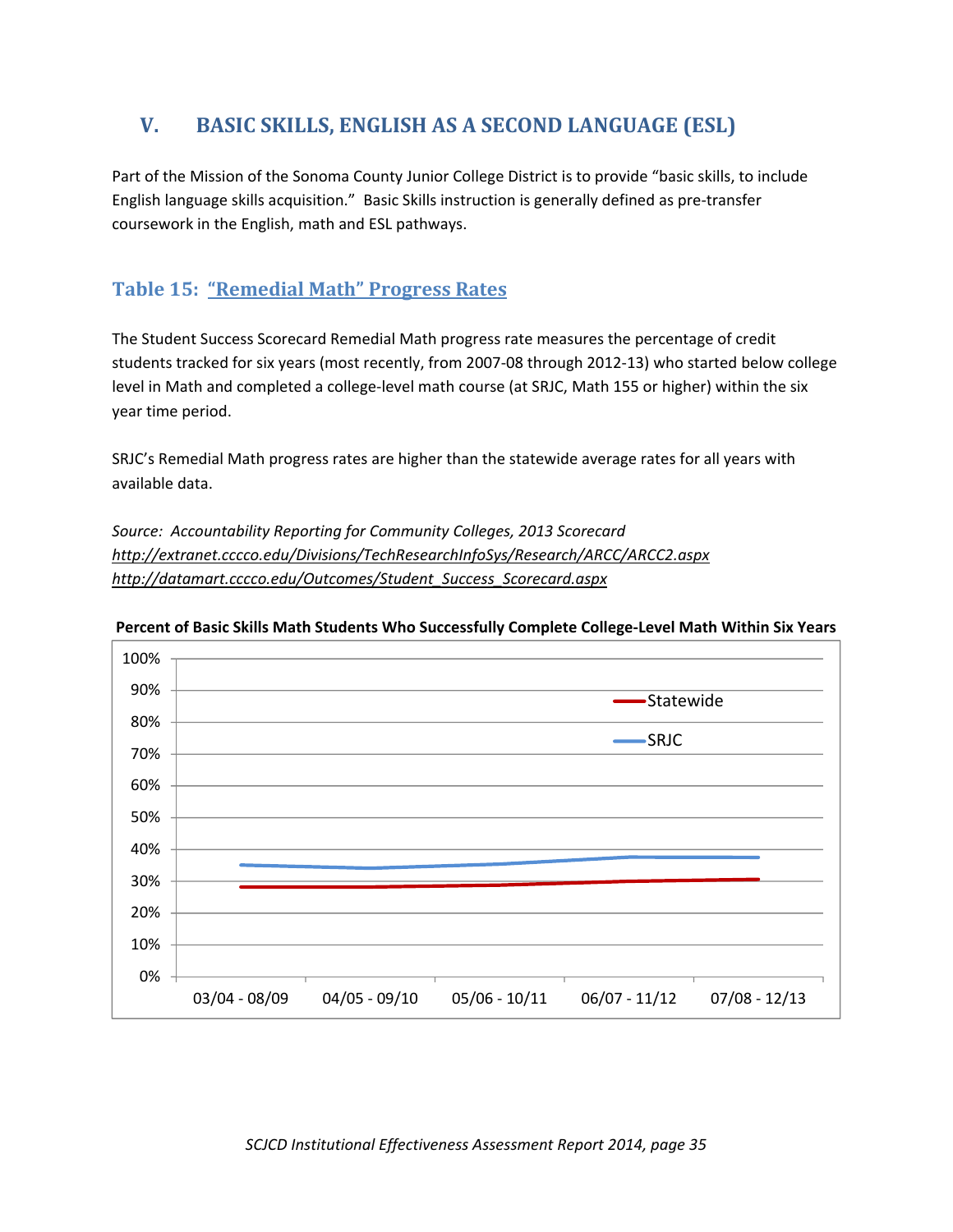### **Table 16: "Remedial English" Progress Rates**

The Student Success Scorecard Remedial English progress rate measures the percentage of credit students tracked for six years (most recently, from 2007‐08 through 2012‐13) who started below college level in English and completed a college‐level English course (at SRJC, English 1A or higher) within the six year time period.

SRJC's Remedial English progress rates are lower than the statewide average rates, although the gap has narrowed in recent years.

*Source: Accountability Reporting for Community Colleges, 2013 Scorecard* http://extranet.cccco.edu/Divisions/TechResearchInfoSys/Research/ARCC/ARCC2.aspx http://datamart.cccco.edu/Outcomes/Student\_Success\_Scorecard.aspx



### **Percent of Basic Skills English Students Who Successfully Complete College‐Level English Within Six Years**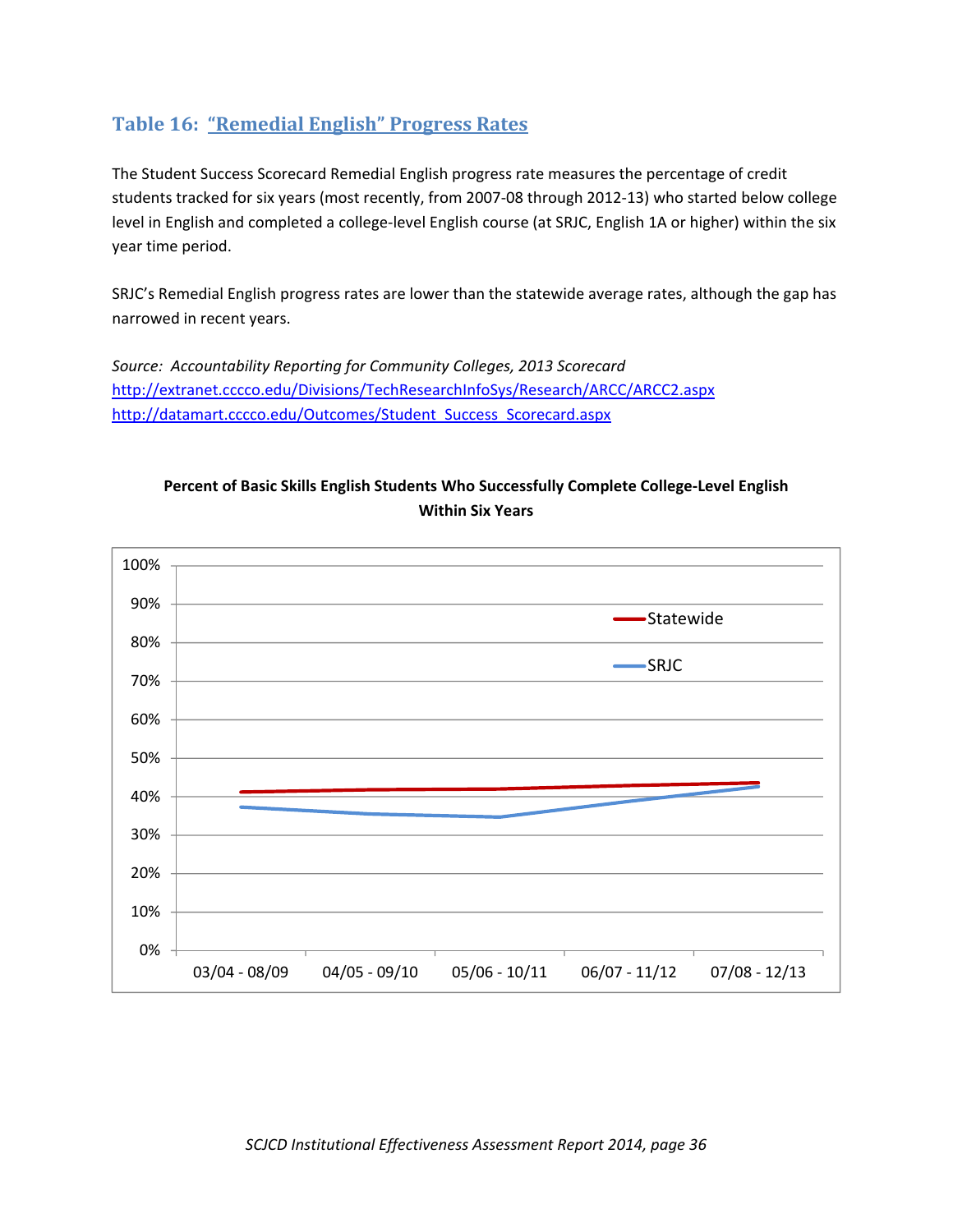### **Table 17: "Remedial ESL" Progress Rates**

The Student Success Scorecard Remedial ESL (English as a Second Language) progress rate measures the percentage of credit students tracked for six years (most recently, from 2006‐07 through 2011‐12) who started below college level in ESL and completed a college‐level English course (at SRJC, ESL 100 or English 100 or higher) within the six year time period.

SRJC's Remedial ESL progress rates are much lower than the statewide average, and have been for years. The Title 5 Hispanic Serving Institution grant awarded to SRJC seeks to resolve this problem.

*Source: Accountability Reporting for Community Colleges, 2013 Scorecard http://extranet.cccco.edu/Divisions/TechResearchInfoSys/Research/ARCC/ARCC2.aspx http://datamart.cccco.edu/Outcomes/Student\_Success\_Scorecard.aspx*



**Percent of Basic Skills ESL Students Who Successfully Complete College‐Level English Within Six Years**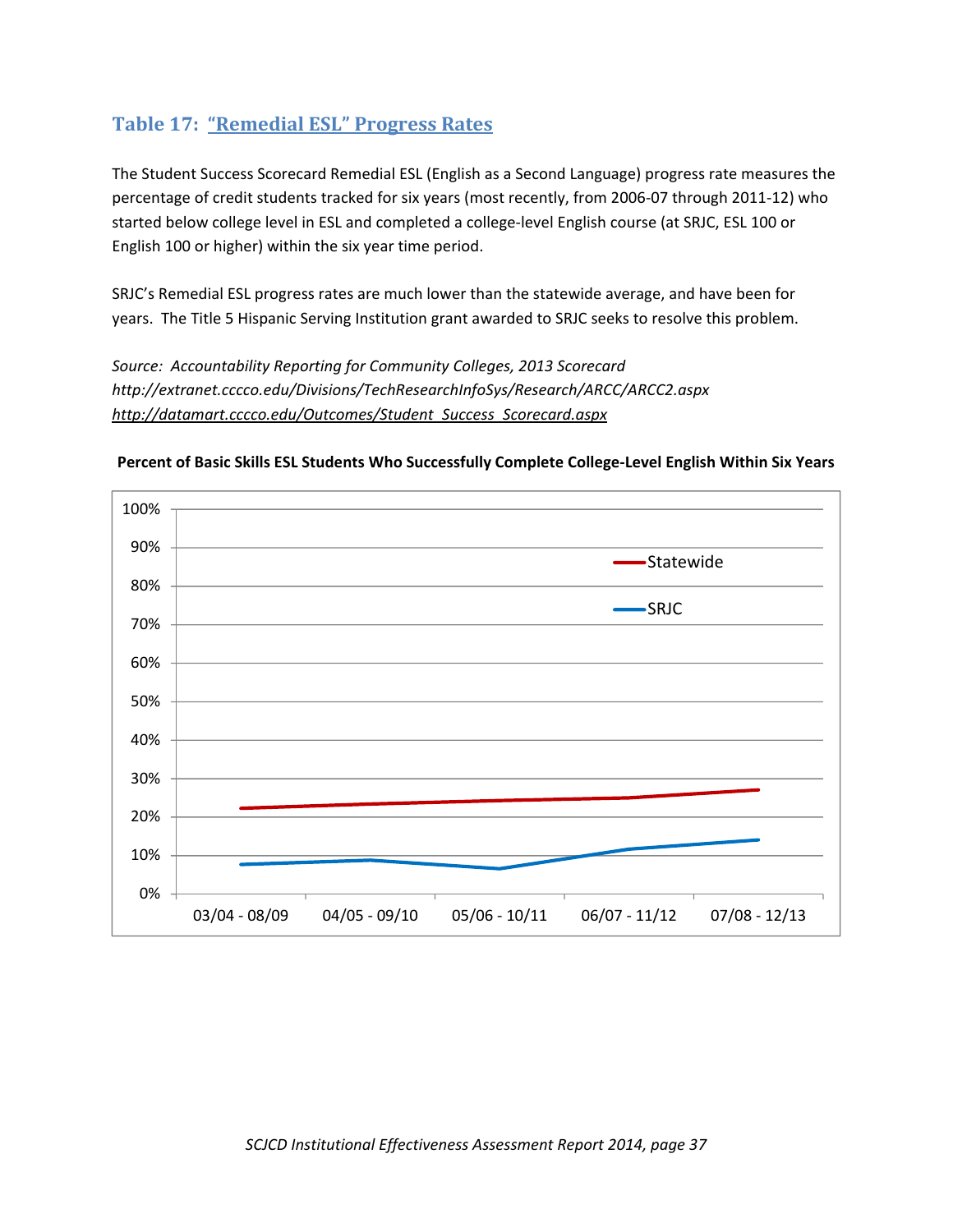# **Table 18: Basic Skills Persistence Rates for Math, English and ESL**

The California Community Colleges Chancellor's Office Basic Skills Accountability Report, a supplement to the ARCC report last published in 2012, posts more detailed statistics on basic skills students by college and statewide. One measure is the persistence rate of credit basic skills students. This is measured in two time frames: Fall to Spring, and Fall to Fall. In all years for which data are available, SRJC was either at or above the statewide average.

*Source: California Community Colleges Chancellor's Office, Basic Skills Accountability Reports:* http://extranet.cccco.edu/Divisions/TechResearchInfoSys/Research/BasicSkills.aspx





**Fall to Fall Persistence Rate for Basic Skills Students (percent)**

*SCJCD Institutional Effectiveness Assessment Report 2014, page 38*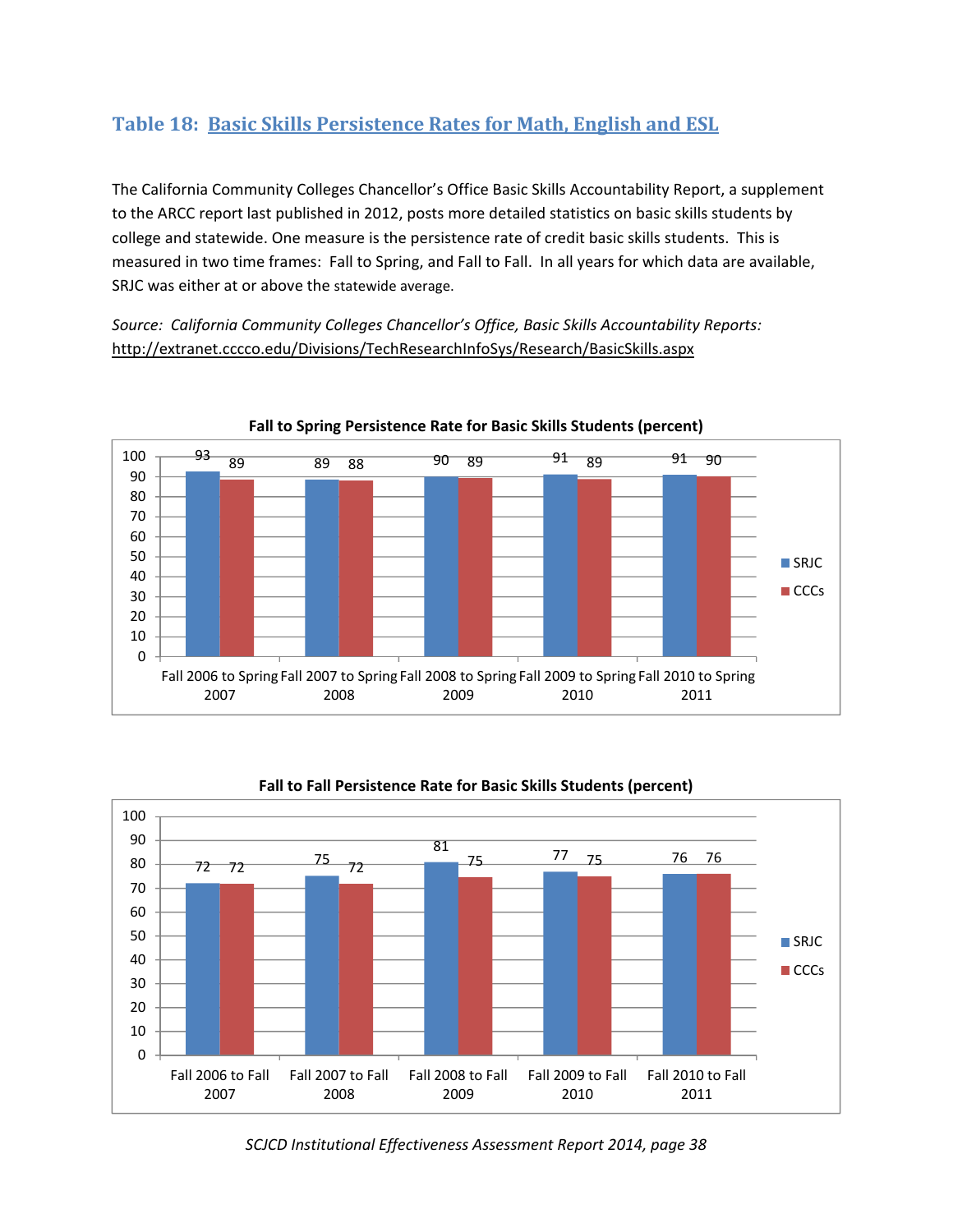# **Table 19: Annual Number of GEDs Awarded**

General Education Development (GED) awards are considered to be equivalent to earning a high school diploma, and are thus an outcome for basic skills students at SRJC. In the years for which data are available, SRJC has awarded between 271 and 526 GEDs annually, with a downward trend in the past few years. Unfortunately, there is no known statewide or national comparison data for this outcome.

*Source: SCJCD Fact Book 2013, Degrees and Certificates Awarded: http://www.santarosa.edu/research/pdfs/FB%202013%203\_26.pdf*

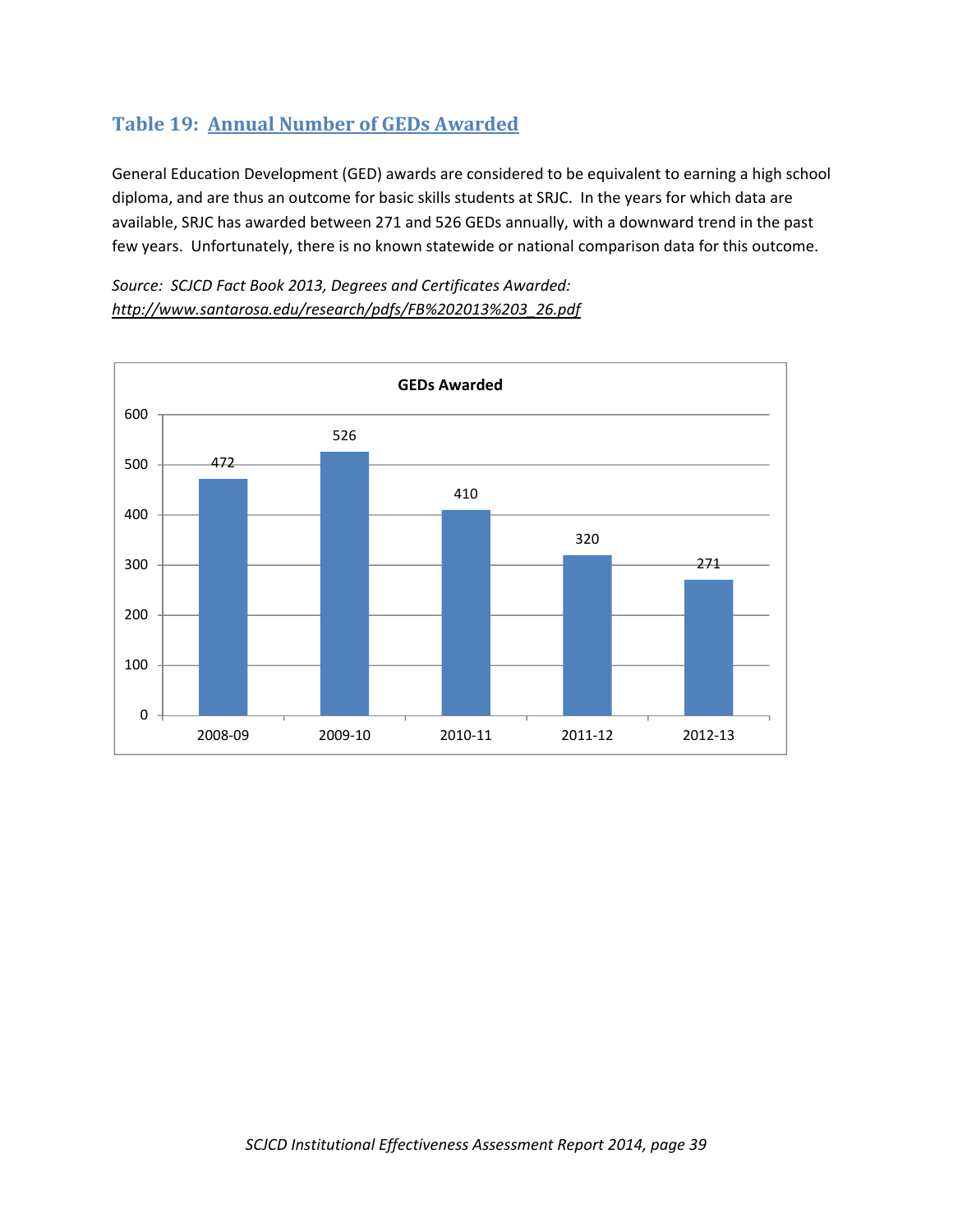# **VI. STUDENT RETENTION AND SUCCESS**

Part of the Mission of the Sonoma County Junior College District is to provide "student and academic support services, to improve student success and student retention."

There are various available measures to track student success and retention. Degrees, certificates and GEDs awarded are one measure, and those data are included in prior sections of this report (Tables 8, 13, and 19). Measures included in this section are retention, persistence, success, completion, and graduation rates.

# **Table 20: Overall SRJC Student Retention Rate within Semester**

SRJC tracks student retention (the percentage of students receiving a grade of A, B, C, D, CR, P, I) within semester and reports that information via the Program and Resource Planning Process (PRPP).

Unfortunately, the Chancellor's Office does not calculate retention in the same way (SRJC includes a grade of "D" in the numerator while the Chancellor's Office does not) so comparative statistics are unavailable.

Historically, SRJC's retention rates are higher in summer than in fall or spring.

There are performance gaps by various groups of students. In general, older students (aged 31+), female, Filipino, Asian, and basic skills ESL students post higher rates, while older students, male, Pacific Islander, Black, Hispanic, BOG‐eligible, and basic skills English and math students post lower rates.

*Source: PRPP Academic Affairs Docs, Student Equity Docs: District‐Wide (note: SRJC outlook username and password required for access)*

*https://bussharepoint.santarosa.edu/prpp/default.aspx*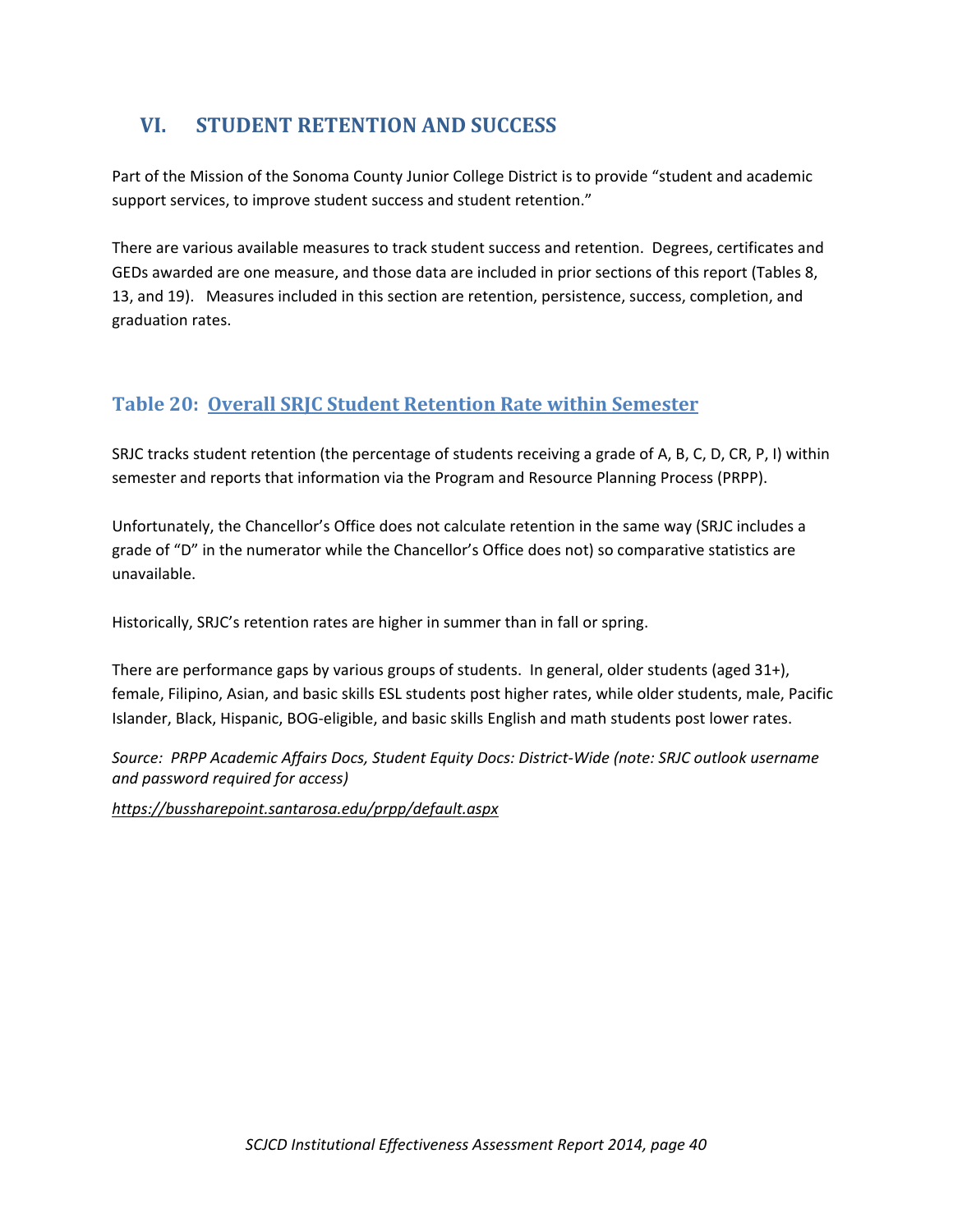

**SRJC Student Retention Rate within Semester (percent)**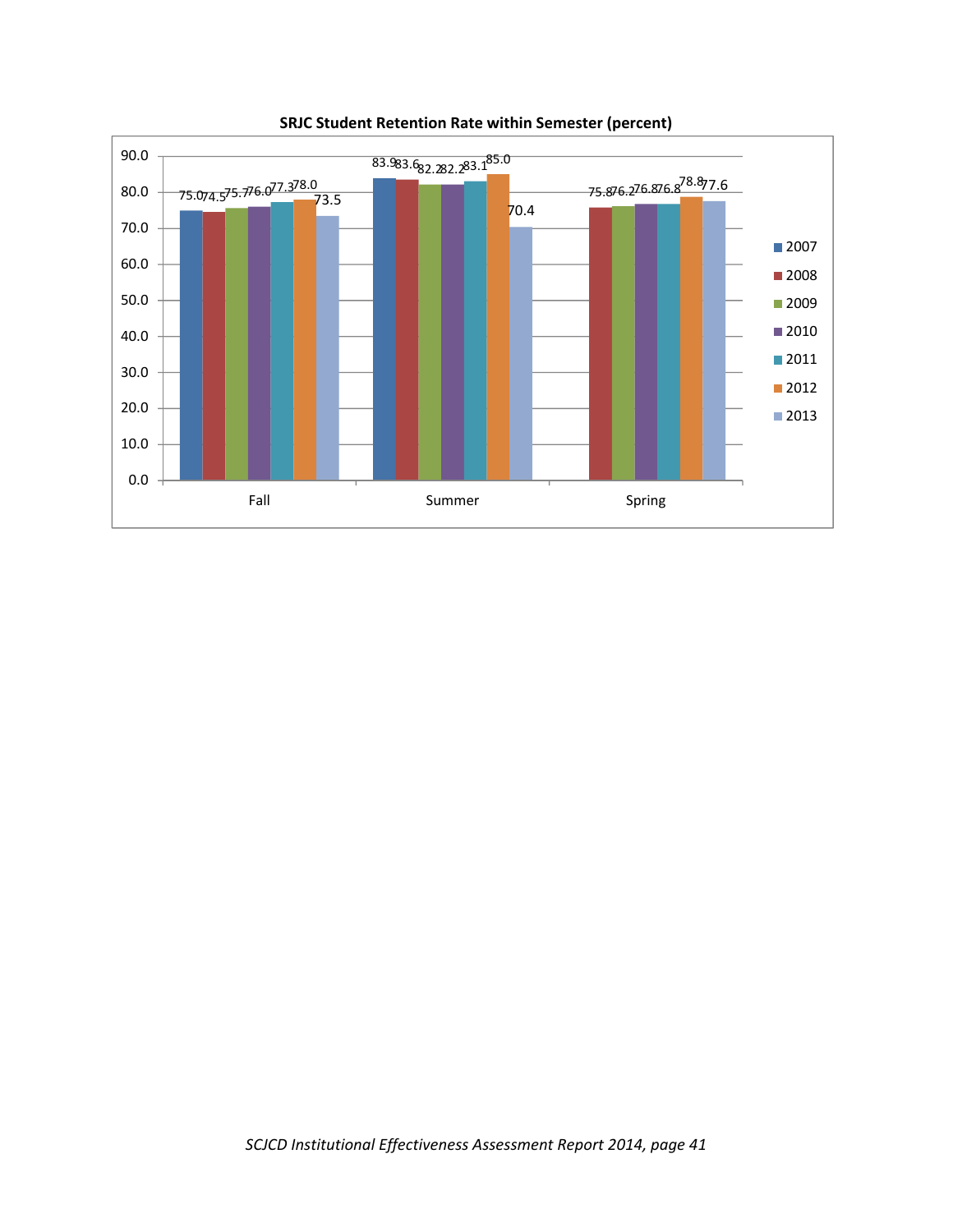

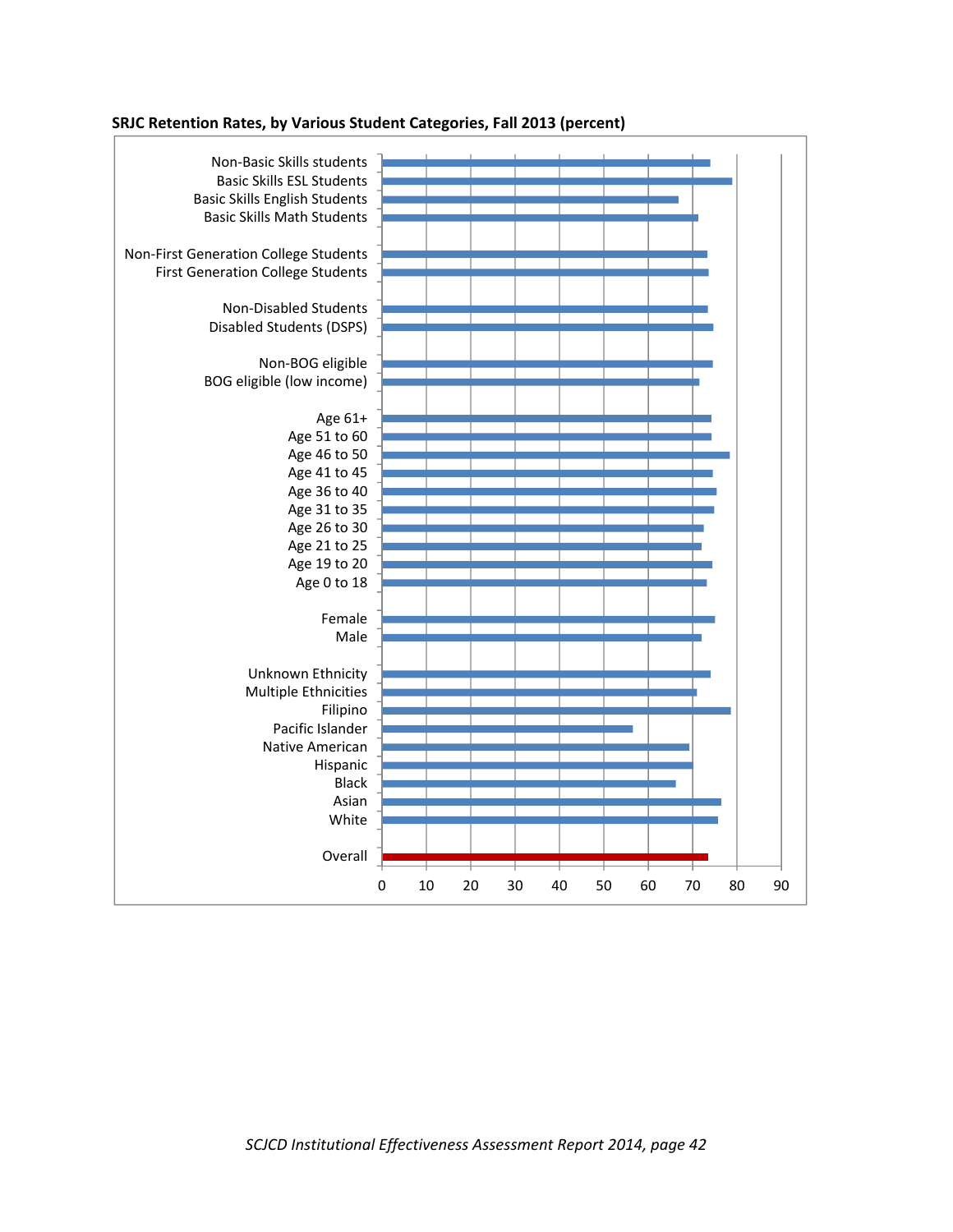## **Table 21: Overall SRJC Successful Course Completion Rate within Semester**

SRJC tracks successful course completion (the percentage of students receiving a grade of A, B, C, CR, P) within semester and reports that information via the Program and Resource Planning Process (PRPP).

On average, a higher percent of SRJC students pass their courses than their counterparts statewide.

There are performance gaps by various groups of students. In general, older students (aged 26+), female, Filipino, Asian, White, and basic skills ESL students post higher rates, while younger students, male, Black, Hispanic, Pacific Islander, disabled, BOG‐eligible, and basic skills English and math students post lower rates.

*Source: Chancellor's Office Data Mart, Outcomes, Credit Course Retention/Success Rates:*

http://datamart.cccco.edu/Outcomes/Course\_Ret\_Success.aspx

*Special populations data is from PRPP Academic Affairs Docs, Student Equity Docs: District‐Wide (note: SRJC outlook username and password required for access)*

https://bussharepoint.santarosa.edu/prpp/default.aspx



#### **Successful Course Completion Rates, within Semester (percent)**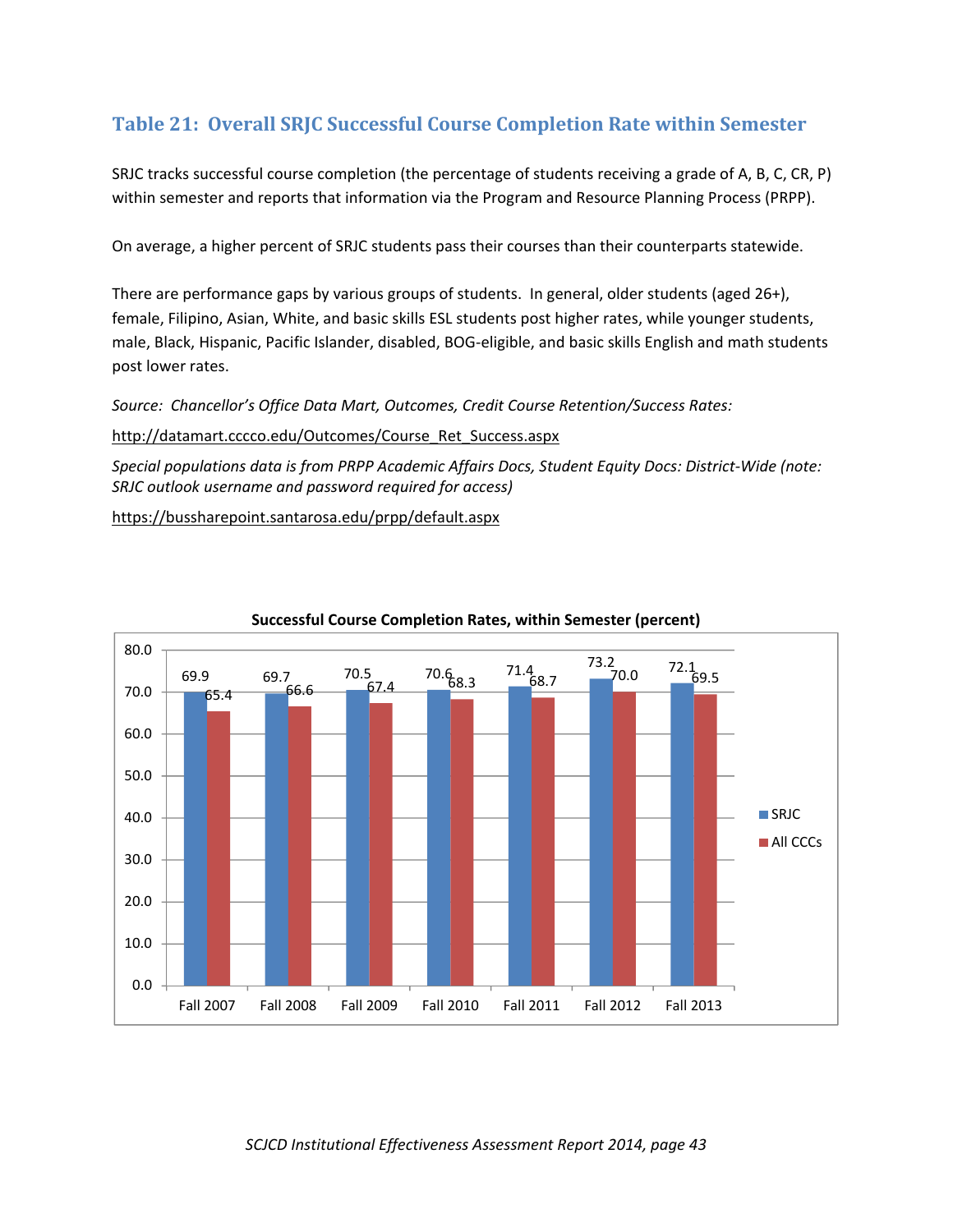

**SRJC Successful Course Completion Rates, by Various Student Categories, Fall 2013 (percent)**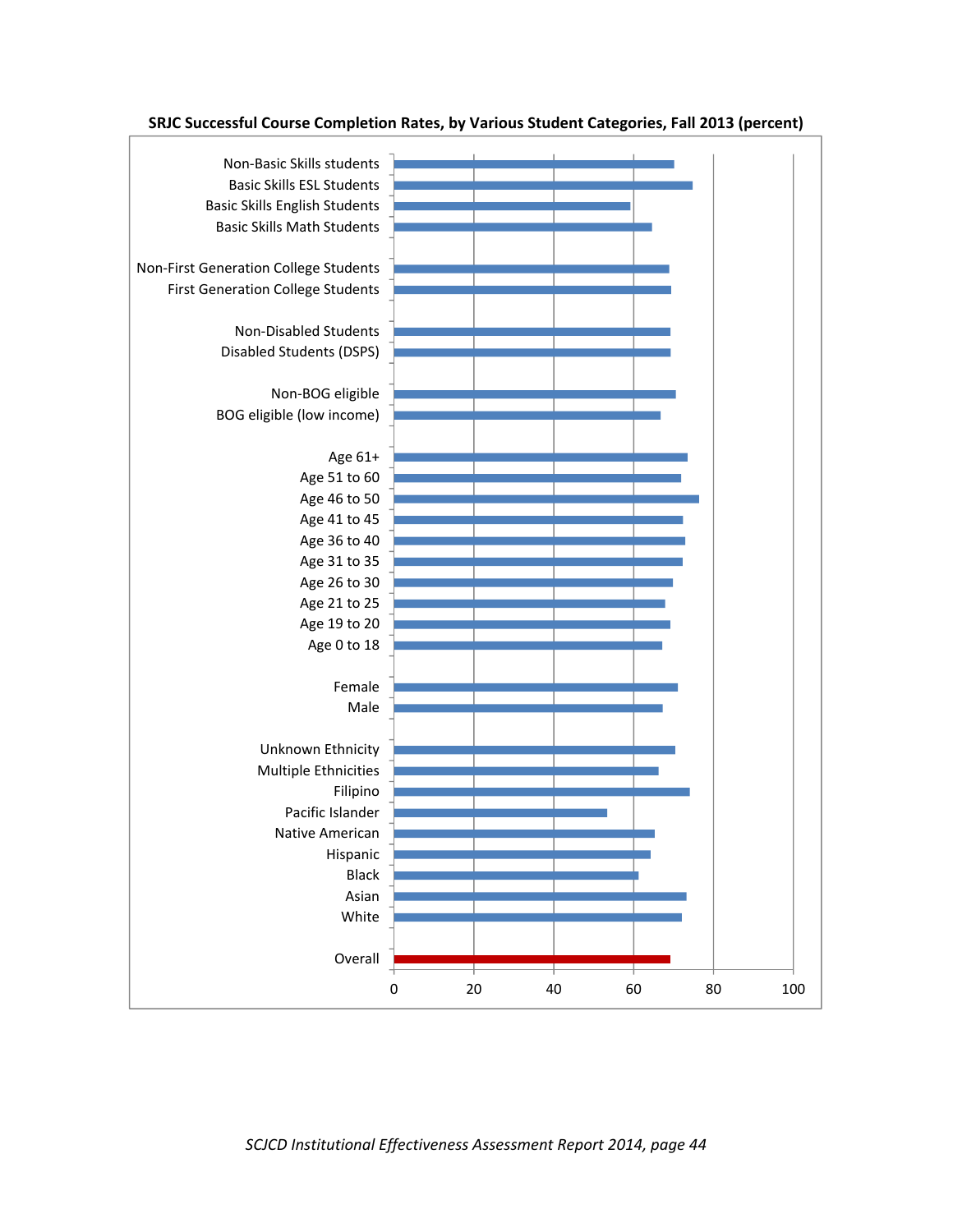## **Table 22: Student GPA**

SRJC tracks student grade point averages within semester and reports that information via the Program and Resource Planning Process (PRPP). The documentation in PRPP includes student sub‐group averages on this outcome (GPA by ethnicity, gender, age, income level, disability status, first generation college student status, and basic skills status).

The tables below show that SRJC GPAs vary slightly by semester, but have shown consistency year-toyear in recent years.

There are performance gaps by various groups of students. In general, older students, females, Asian, White, and Filipino students post higher rates, while younger students, Black, Hispanic, Pacific Islander, BOG‐eligible, and basic skills English and math students post lower rates.

*Source: Chancellor's Office Data Mart, Outcomes, Grade Distribution*

http://datamart.cccco.edu/Outcomes/Grades\_Distribution\_Summary.aspx

*Special populations data is from PRPP Academic Affairs Docs, Student Equity Docs: District‐Wide (note: SRJC outlook username and password required for access)*

https://bussharepoint.santarosa.edu/prpp/default.aspx



#### **SRJC Student GPA within Semester**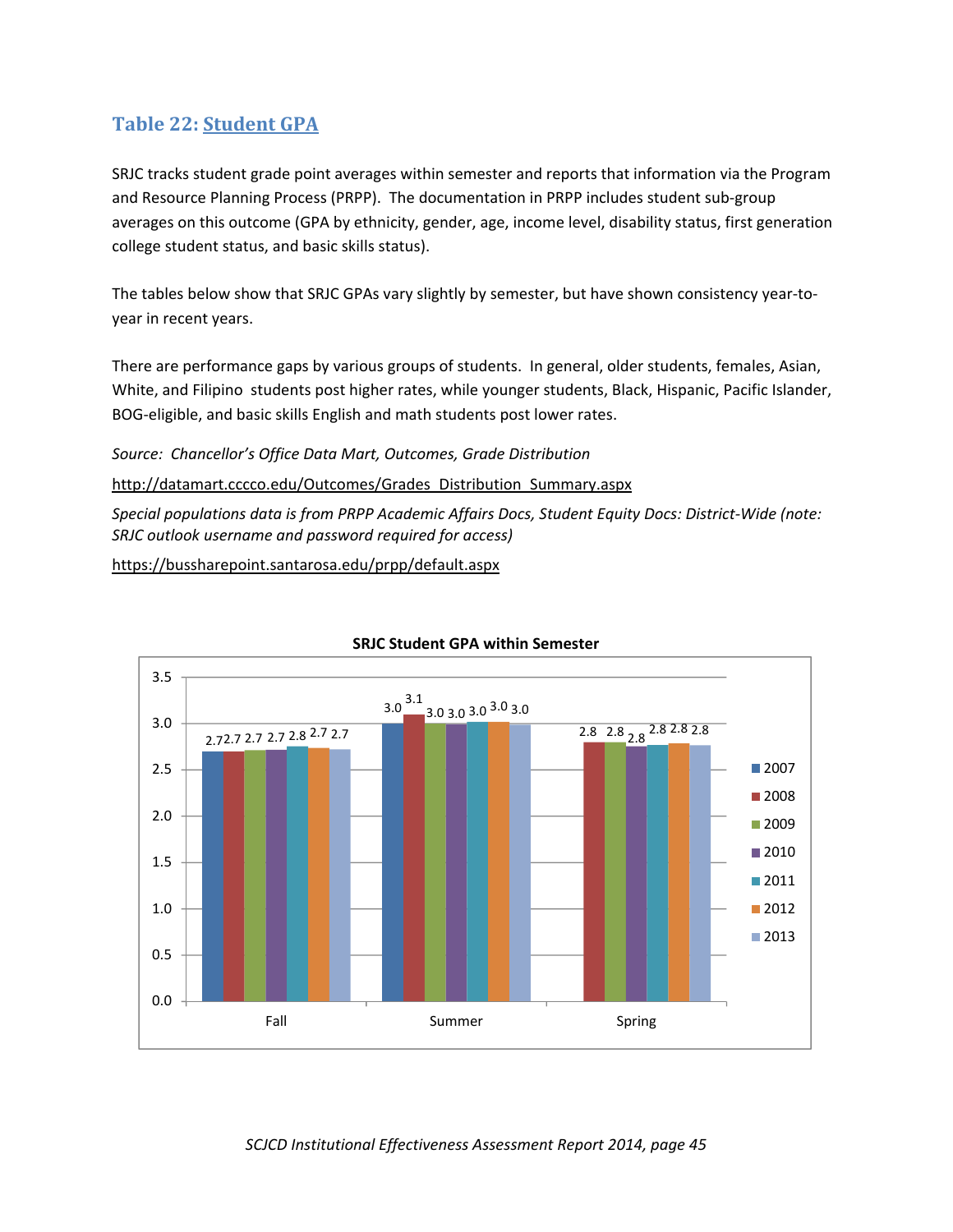

**SRJC Student GPA, by Various Student Categories, Fall 2013**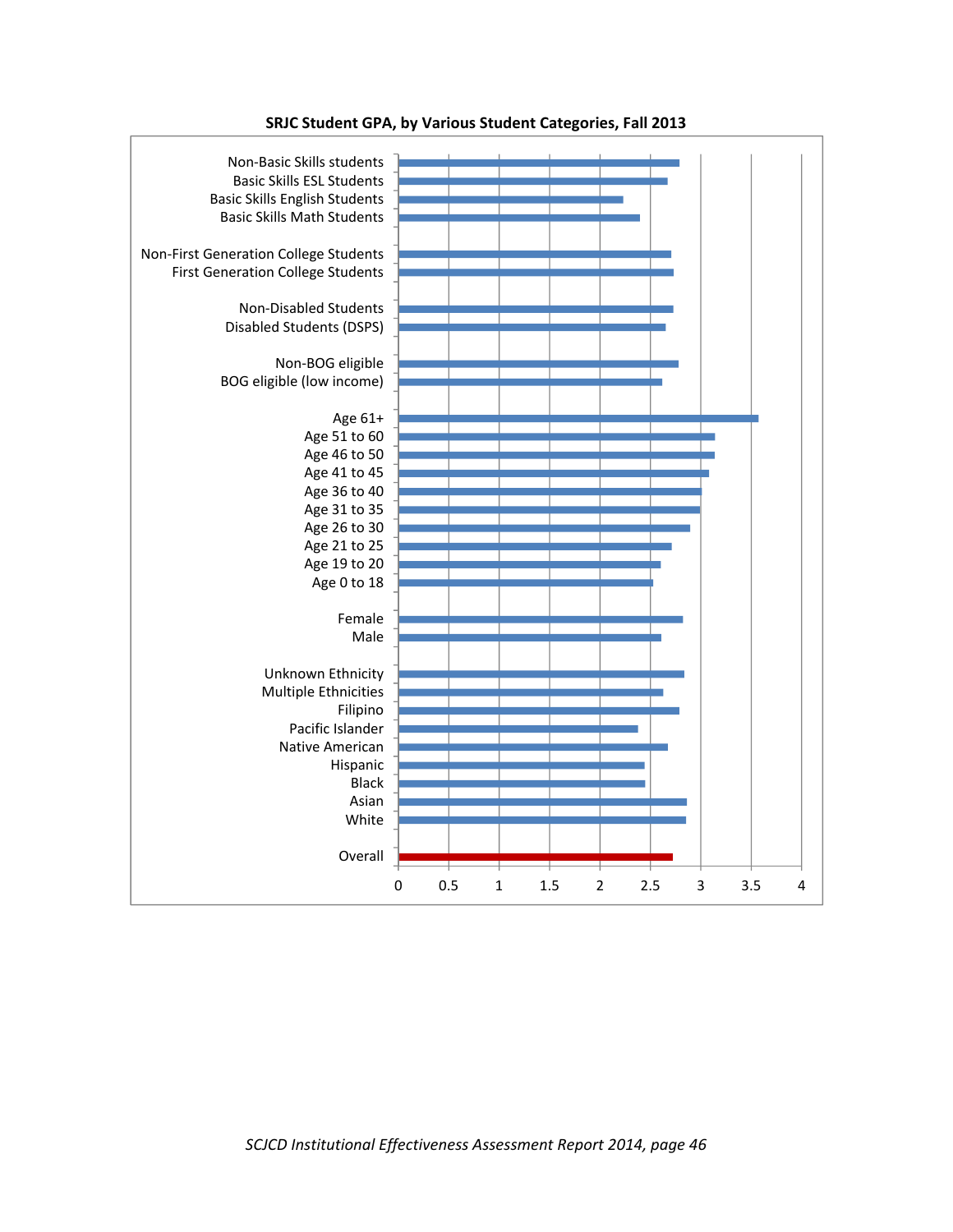### **Table 23: "Persistence" Rates — Student Success Scorecard**

The Student Success Scorecard persistence rate measures the percentage of first-time students with a minimum of six units earned who attempted any Math or English course in the first three years AND enrolled in the first three primary semester terms anywhere in the CCC system (Fall‐Spring‐Fall, or Spring‐Fall‐Spring)

In all years for which data are available, the rates for SRJC and the state have been about the same.

*Source: Accountability Reporting for Community Colleges, 2013 Scorecard* http://extranet.cccco.edu/Divisions/TechResearchInfoSys/Research/ARCC/ARCC2.aspx http://datamart.cccco.edu/Outcomes/Student\_Success\_Scorecard.aspx



**ARCC Percent of New Students Who Persist for Three Consecutive Semesters**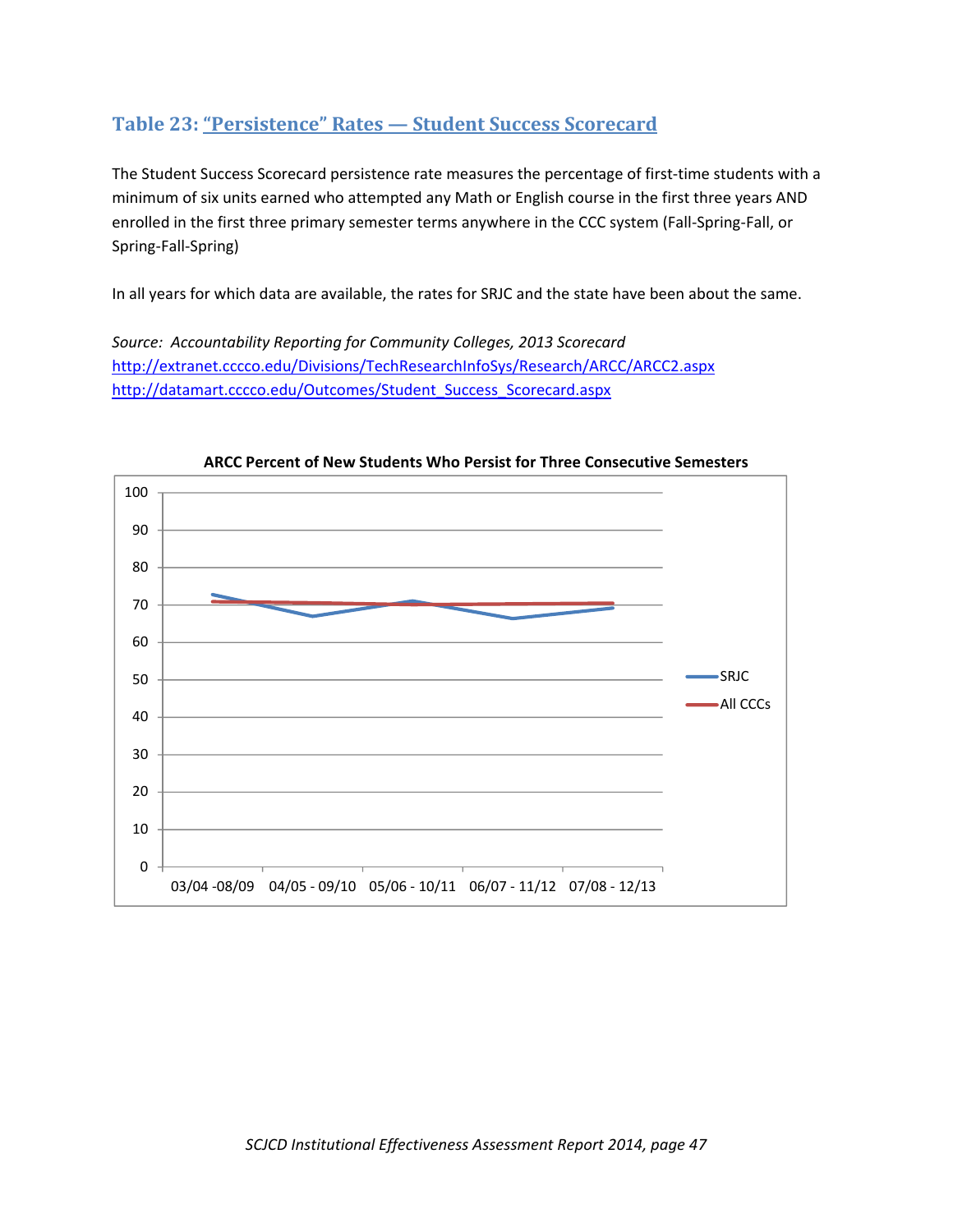### **Table 24: "Completion" Rates — Student Success Scorecard**

*Source: Student Success Scorecard for Community Colleges, 2013 Scorecard* http://extranet.cccco.edu/Divisions/TechResearchInfoSys/Research/ARCC/ARCC2.aspx http://datamart.cccco.edu/Outcomes/Student\_Success\_Scorecard.aspx

The Student Success Scorecard completion rate measures how many new degree and/or transfer seeking students tracked for six years show any of the following outcomes:

- Earn a degree, or certificate of 18+ units
- Transfer to a 4‐year institution
- Become "transfer prepared" (successfully completed 60+ units of transferable coursework)

In all years for which data are available, SRJC has outperformed the state average.



#### **ARCC Completion Rate (percent)**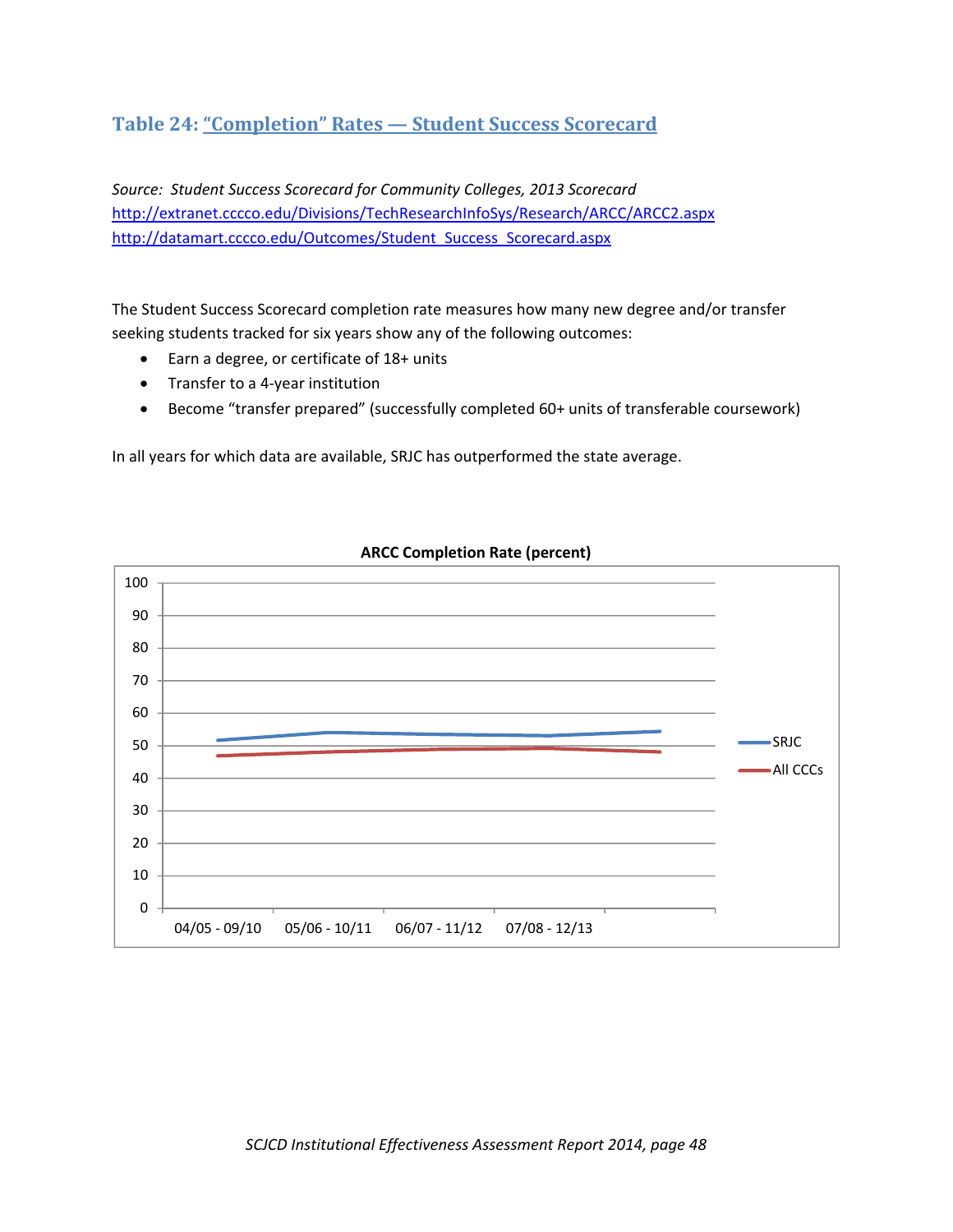## **Table 25: "Completion" Rates — SRTK**

The Student Right to Know (SRTK) completion rate measures how many first-time, full time, degreeseeking students earn a degree, certificate or become "transfer prepared" (earned 60+ units of transferable coursework) within a three year period.

In all years for which data are available, SRJC has outperformed the state average.

*Source: SCJCD Fact Book 2013, Student Right To Know Rates, data from Chancellor's Office http://www.santarosa.edu/research/pdfs/FB%202013%203\_26.pdf http://extranet.cccco.edu/Divisions/TechResearchInfoSys/MIS.aspx*



#### **SRTK Completion Rates (percent)**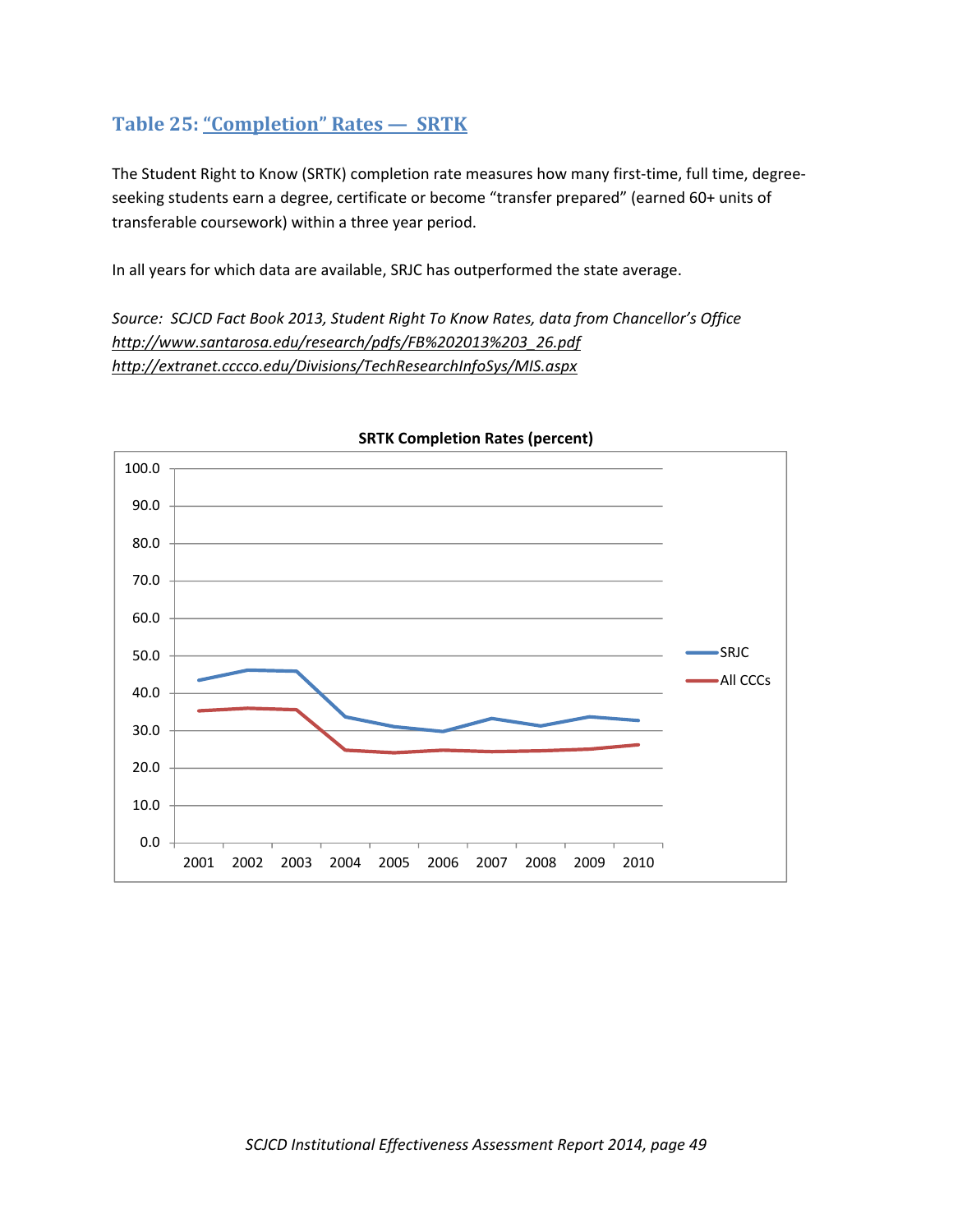## **Table 26: "Transfer Out" rates (Leavers) — SRTK**

The Student Right to Know (SRTK) transfer out rate measures how many first-time, full time, degreeseeking students leave their first institution (drop out) and enroll in another institution prior to earning a degree, certificate or becoming "transfer‐prepared" (earning 60+ transferable units) within a three year period.

In all years for which data are available, SRJC has outperformed the state average by having proportionally fewer students leave to attend another college prior to transfer or earning a degree/certificate at SRJC.

*Source: SCJCD Fact Book 2013, Student Right To Know Rates, data from Chancellor's Office http://www.santarosa.edu/research/pdfs/FB%202013%203\_26.pdf* http://extranet.cccco.edu/Divisions/TechResearchInfoSys/MIS.aspx



### **SRTK Transfer Out Rates (percent)**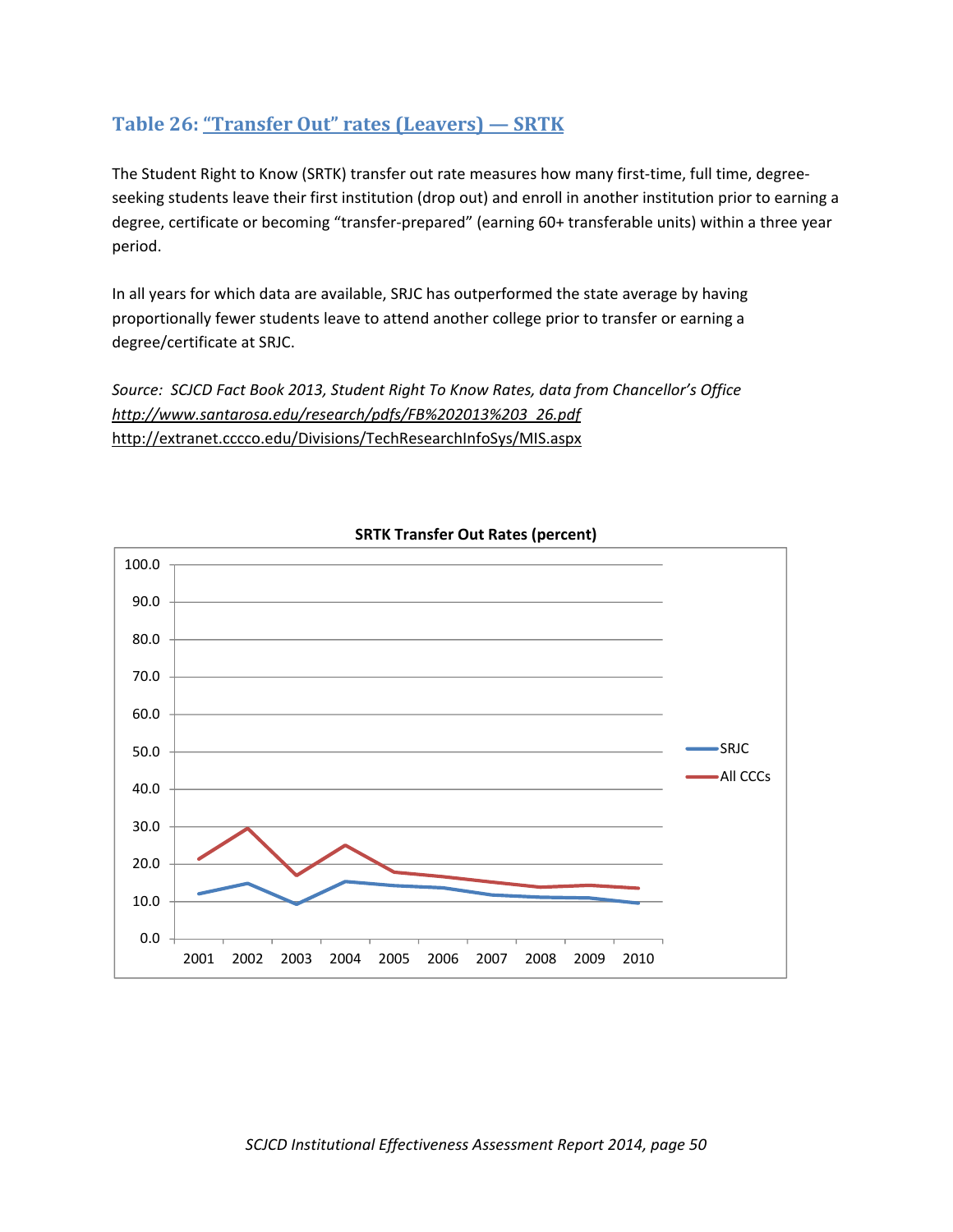# **Table 27: IPEDS Graduation Rates (200%)**

The IPEDS (Integrated Postsecondary Education Data System) "graduation rates 200%" tracks the proportion of first-time, full time degree or certificate seeking students who complete a degree or certificate within 200% of "normal" time, or four years for 2‐year colleges such as SRJC.

This is a relatively new measure from the National Center for Educational Statistics, which oversees IPEDS.

Based on the cohort year ending in 2012, SRJC posts a 200% graduation rate of 40%. This is higher than the statewide average of 30%.

*Source: US Department of Education, National Center for Educational Statistics, Integrated Postsecondary Data System (IPEDS):* http://nces.ed.gov/ipeds/

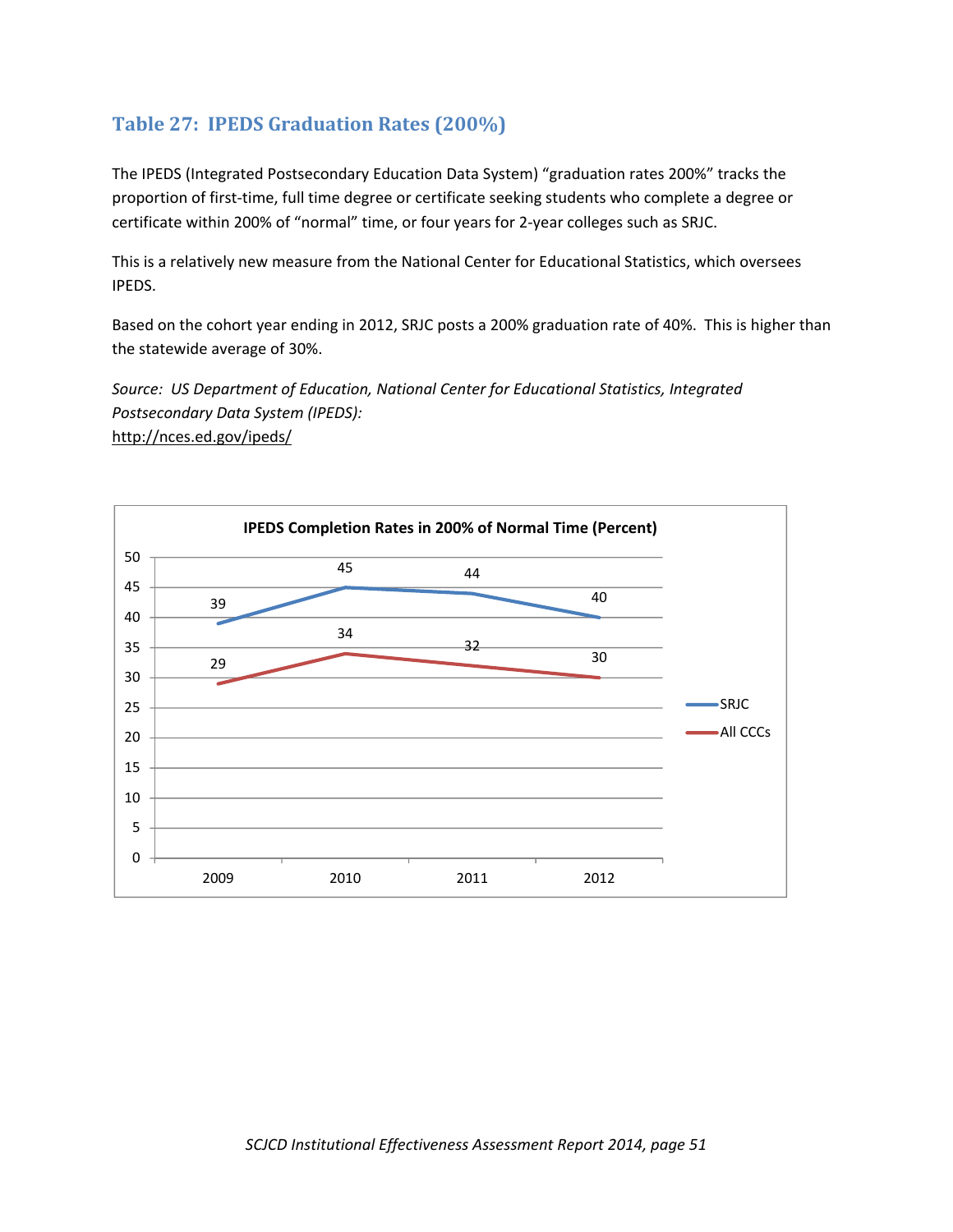Here is a summary of the California Community Colleges with the highest 200% graduation rates in 2012:

- 1. 64% ‐‐ De Anza College
- 2. 57% ‐‐ Foothill College
- 3. 46% ‐‐ Orange Coast College
- 4. 45% ‐‐ Irvine Valley College and Lake Tahoe Community College
- 5. 44% ‐‐ Imperial Valley College and Pasadena City College
- 6. 43% ‐‐ Santa Barbara City College
- 7. 42% ‐‐ Diablo Valley College and Moorpark College
- 8. 41% ‐‐ Saddleback College
- 9. 40% -- Santa Rosa Junior College and Solano Community College
- 10. 39% -- Cuesta College and Napa Valley College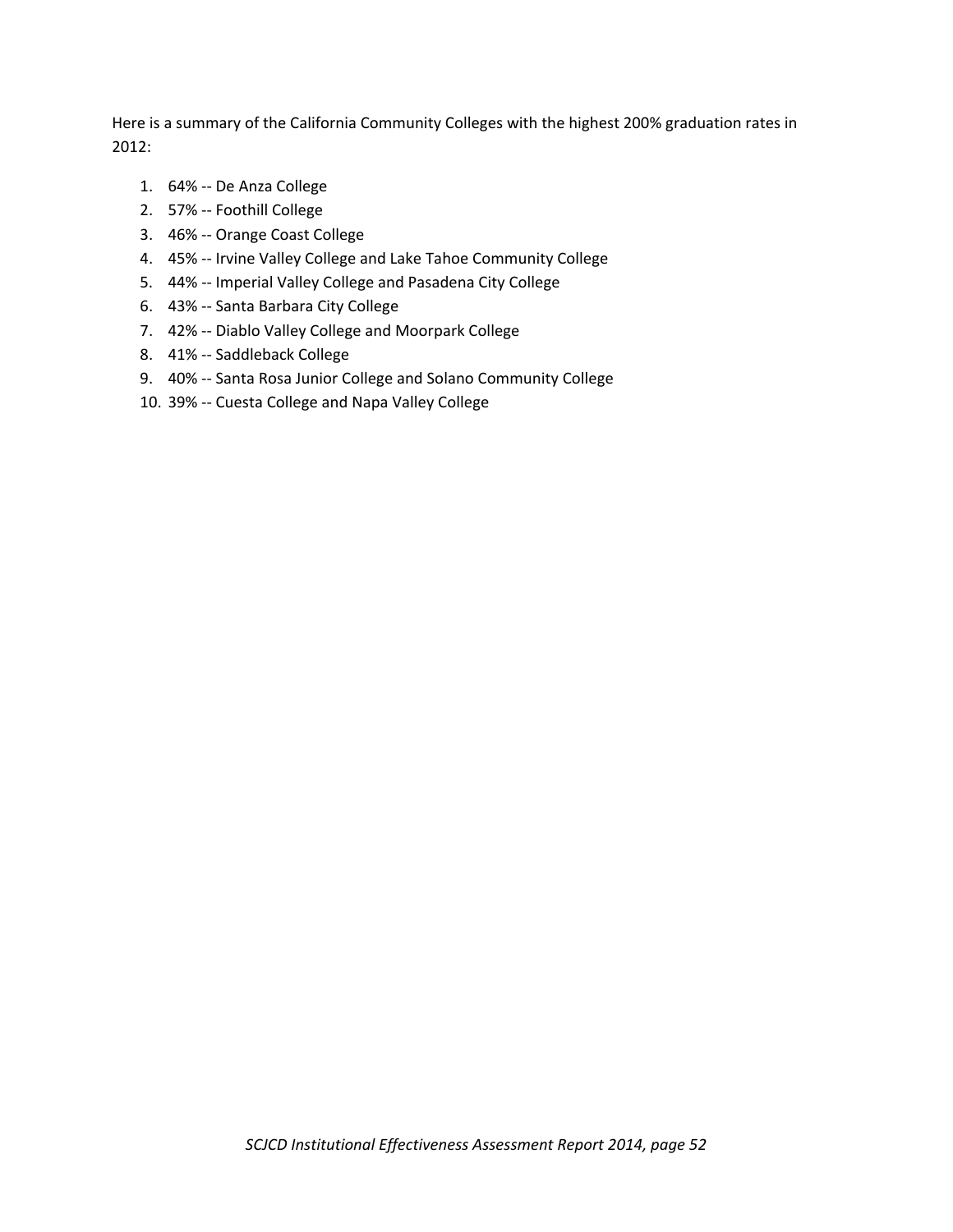# **VII. EFFICIENCY AND FISCAL RESPONSIBILITY**

The Sonoma County Junior College District is committed to carrying out its mission with efficiency and fiscal responsibility. There are multiple processes whereby the district assesses its effectiveness. At the ground level, every unit (program/department) in the district is regularly assessed via the annual Program and Resource Planning Process (PRPP), and those documents can be accessed via the district's Institutional Planning website (SRJC Outlook username and password are required) by selecting Program and Resource Planning Process (PRPP), then PRPP documents: www.santarosa.edu/planning

What follows below are more global indicators of the efficiency and fiscal responsibility of the district.

### **Table 28: Instructional Productivity Rates**

This measure, which is a ratio of full‐time equivalent students to full‐time equivalent faculty, is an indication of fiscal efficiency. Note: for 2012‐2013, the data for Noncredit FTES:FTEF are skewed due to a "0" FTEF reported in Summer 2012 in the Behavioral Science cluster.

Source: SRJC data from the SCJCD Fact Book 2013, Full-Time Equivalent Student per Full-Time Equivalent *Faculty, based on data from SRJC's DataMining Tool http://www.santarosa.edu/research/pdfs/FB%202013%203\_26.pdf*



#### **Ratio of Full‐Time Equivalent Student per Full‐Time Equivalent Faculty at SRJC**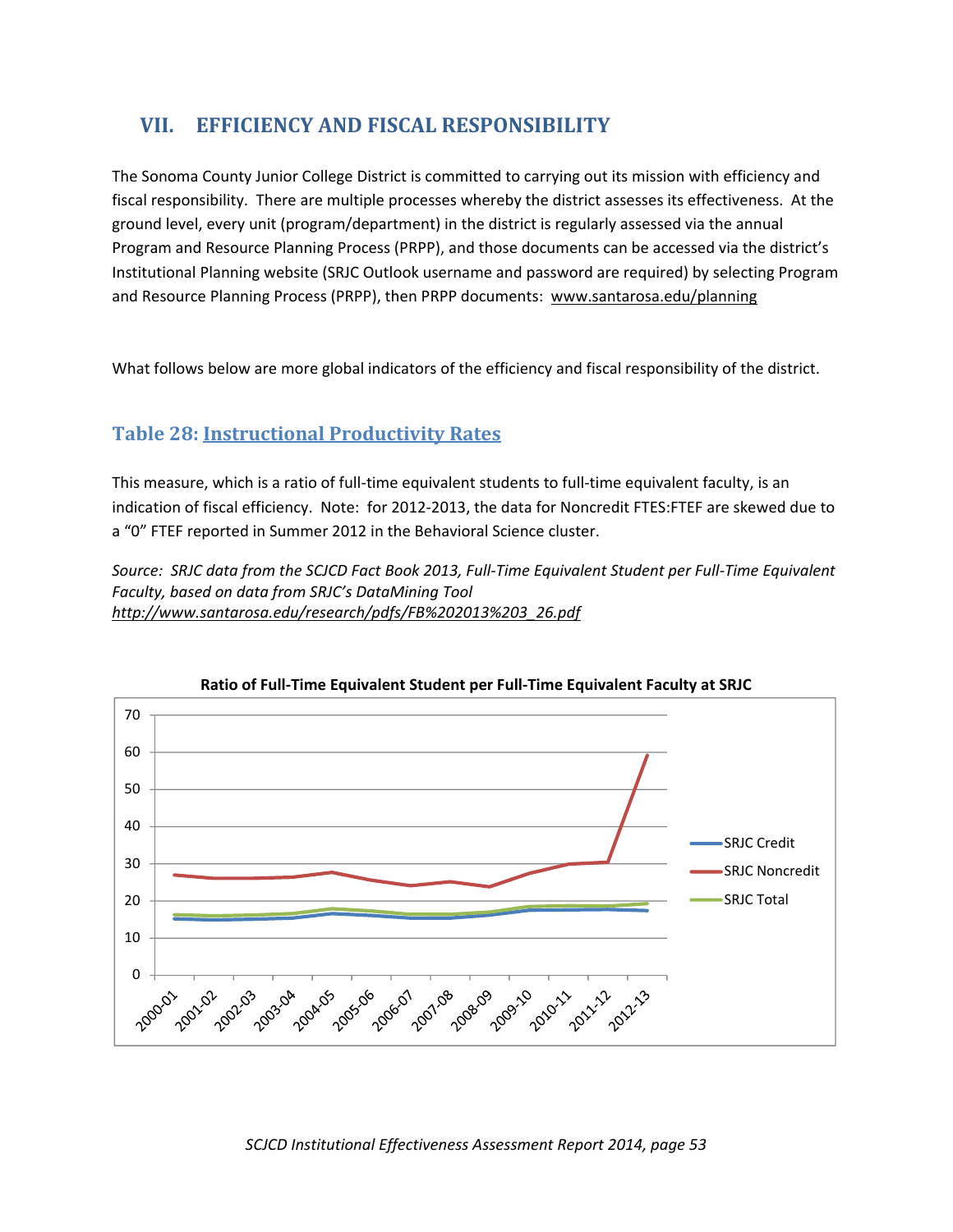# **Table 29: Enrollment Efficiency Rates**

Enrollment Efficiency, or the "fill rate" for courses, has trended upward in the recent past, but declined in 2013. This is the same measure used in the Program and Resource Planning Process, where fill rates are provided for all SRJC academic departments.

*Source: PRPP Academic Data District‐Wide, Enrollment Efficiency at First Census: District‐Wide (note: SRJC outlook username and password required for access)*

https://bussharepoint.santarosa.edu/prpp/default.aspx



**SRJC Enrollment Efficiency at First Census, Based on Class Limit (percent)**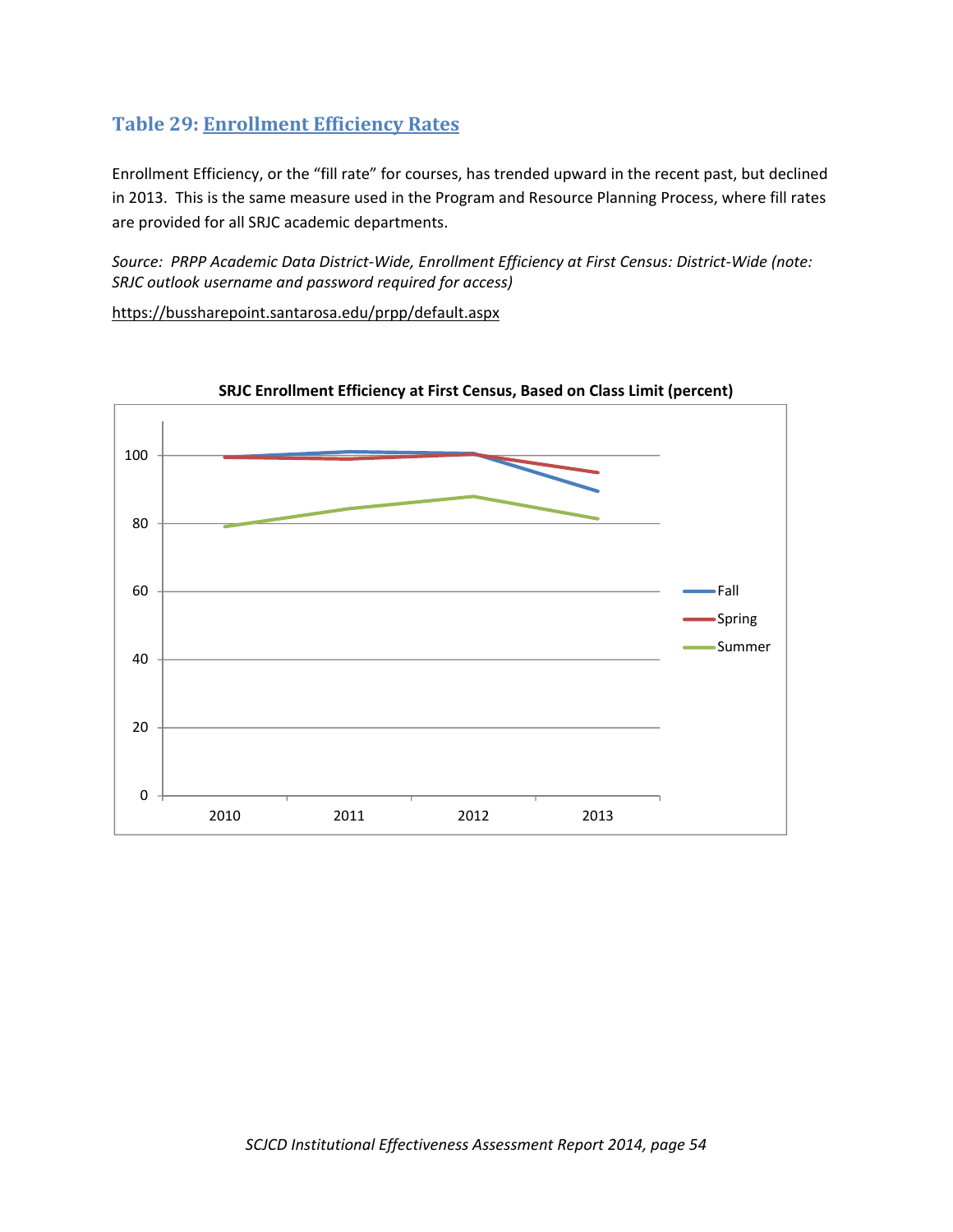## **Table 30: Annual FTES**

Total annual factored FTES for the Sonoma County Junior College District has increased over the past decade, to a recent high of 21,316 in the 2010-2011 academic year, but has decreased in the past few years to 19,003 in 2012‐13.

Source: SRJC data from the SCJCD Fact Book 2013, Annual FTES, based on internal data from Admissions, *Records and Enrollment Development*

*http://www.santarosa.edu/research/pdfs/FB%202013%203\_26.pdf*

*Statewide data from the Chancellor's Office, Fiscal Services, Second Principal Apportionment Report* http://extranet.cccco.edu/Divisions/FinanceFacilities/FiscalServicesUnit/Reports/ApportionmentReports .aspx



**SCJCD Annual FTES**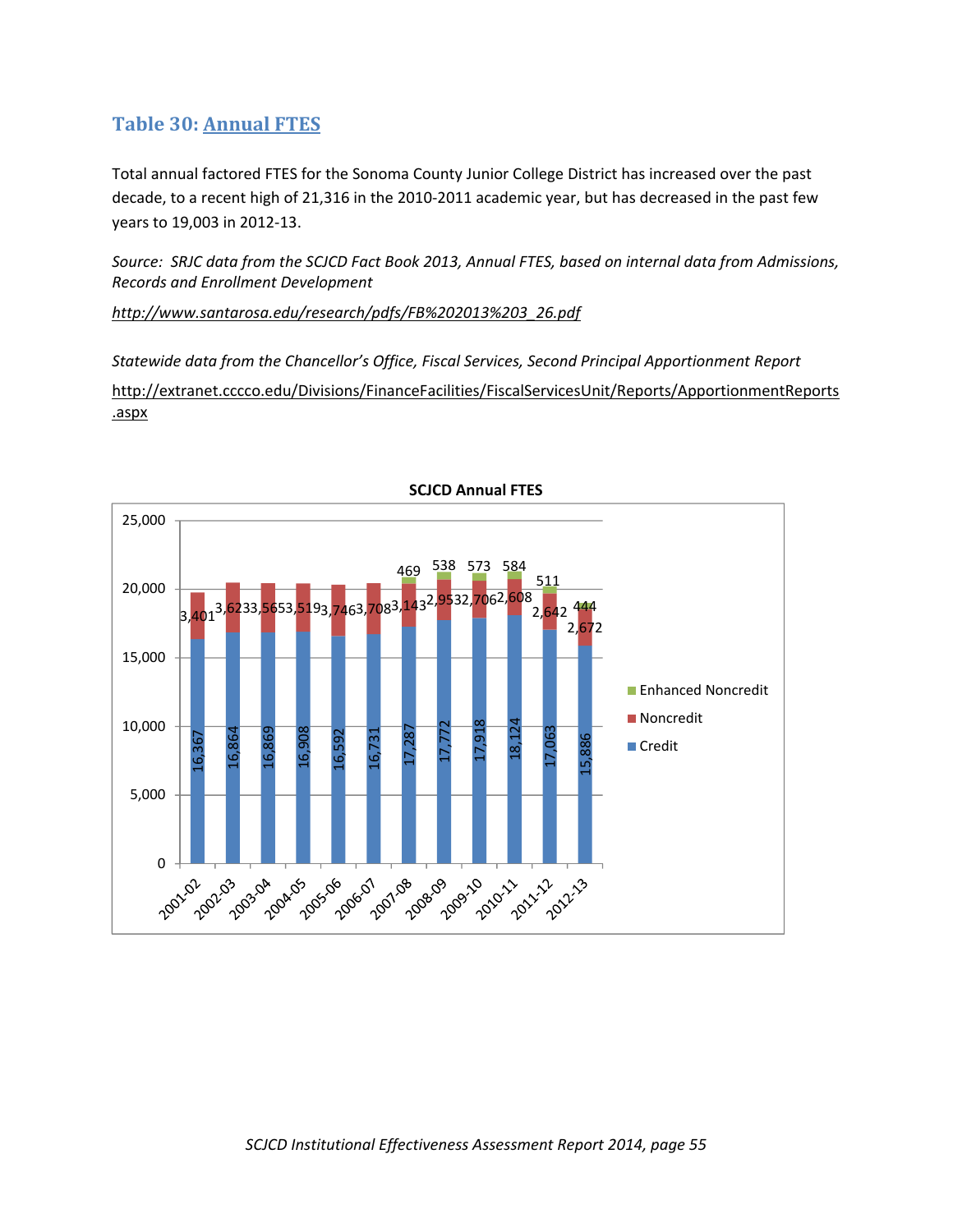Overall, SRJC has a higher proportion of FTES from noncredit and a lower proportion from credit than the statewide average (see pie charts, below).



**Proportional FTES at SRJC, Compared to Statewide, 2012‐2013**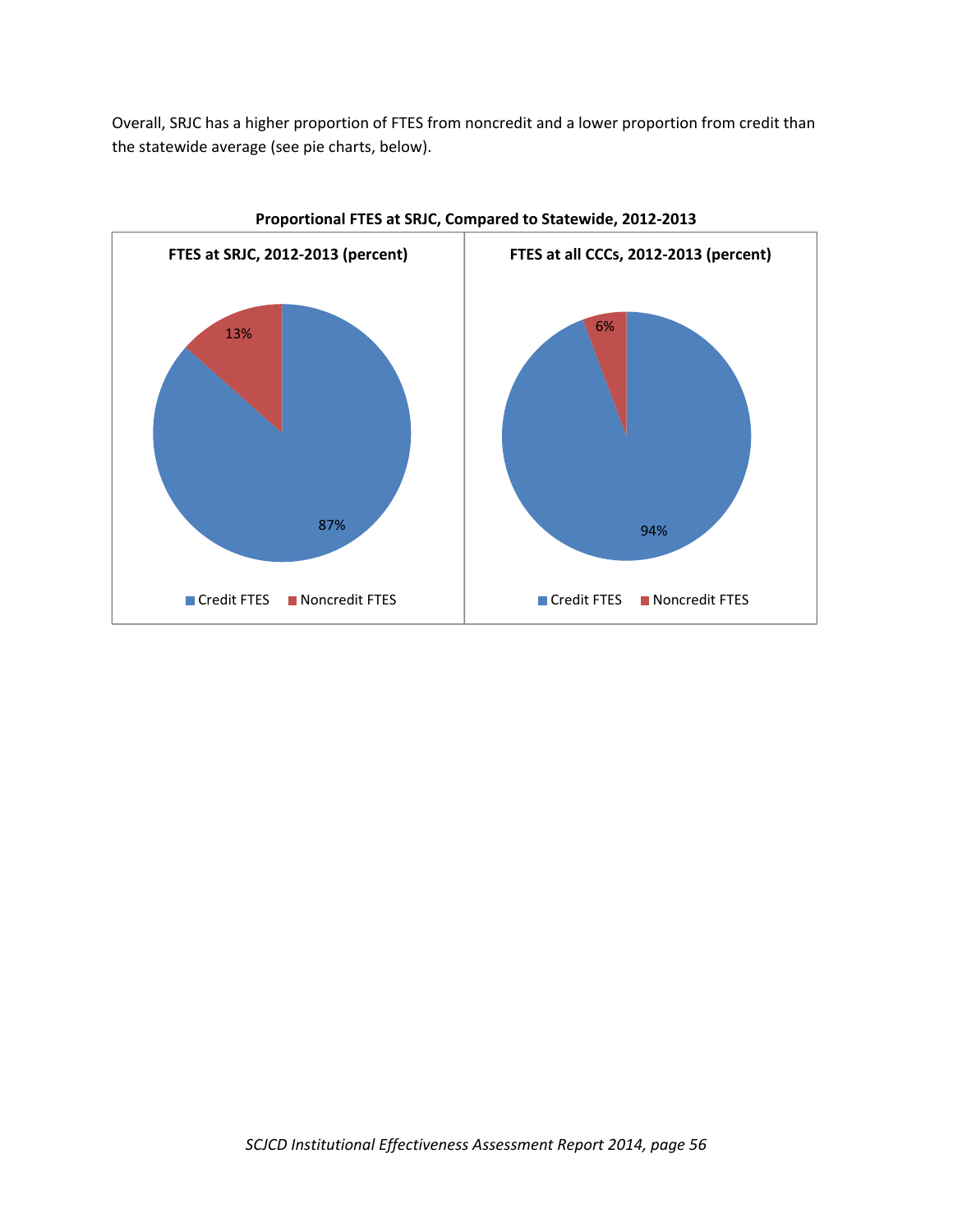# **Table 31: Annual Reserve, Salaries and Benefits, and Instructional Costs (as % of Overall Budget)**

The district's annual reserve has fluctuated between 7.5% and 12.8% over the past six years. In all of these years the reserve has exceeded the minimum of 5% required by the state.

The district's instructional costs have trended slightly downward over the past six years. In all of these years the instructional costs have exceeded the minimum 50% required by the state.

The proportion of expenditures for salaries and benefits has fluctuated between 84.9% and 88.3% over the past six years.

Compared with statewide totals, SRJC has a slightly higher rate of salaries and benefits as a percentage of total budget, and a lower annual reserve.

*Source: California Community Colleges Chancellor's Office, Fiscal Trend Analysis of the Unrestricted General Fund and Other Fiscal Data, and Fiscal Data Abstract:*

http://extranet.cccco.edu/Divisions/FinanceFacilities/FiscalAccountability/DistrictFiscalTrendAnalysis.as px#08-09 Actual to 12-13 Budget

http://extranet.cccco.edu/Divisions/FinanceFacilities/FiscalStandards/FiscalDataAbstract.aspx